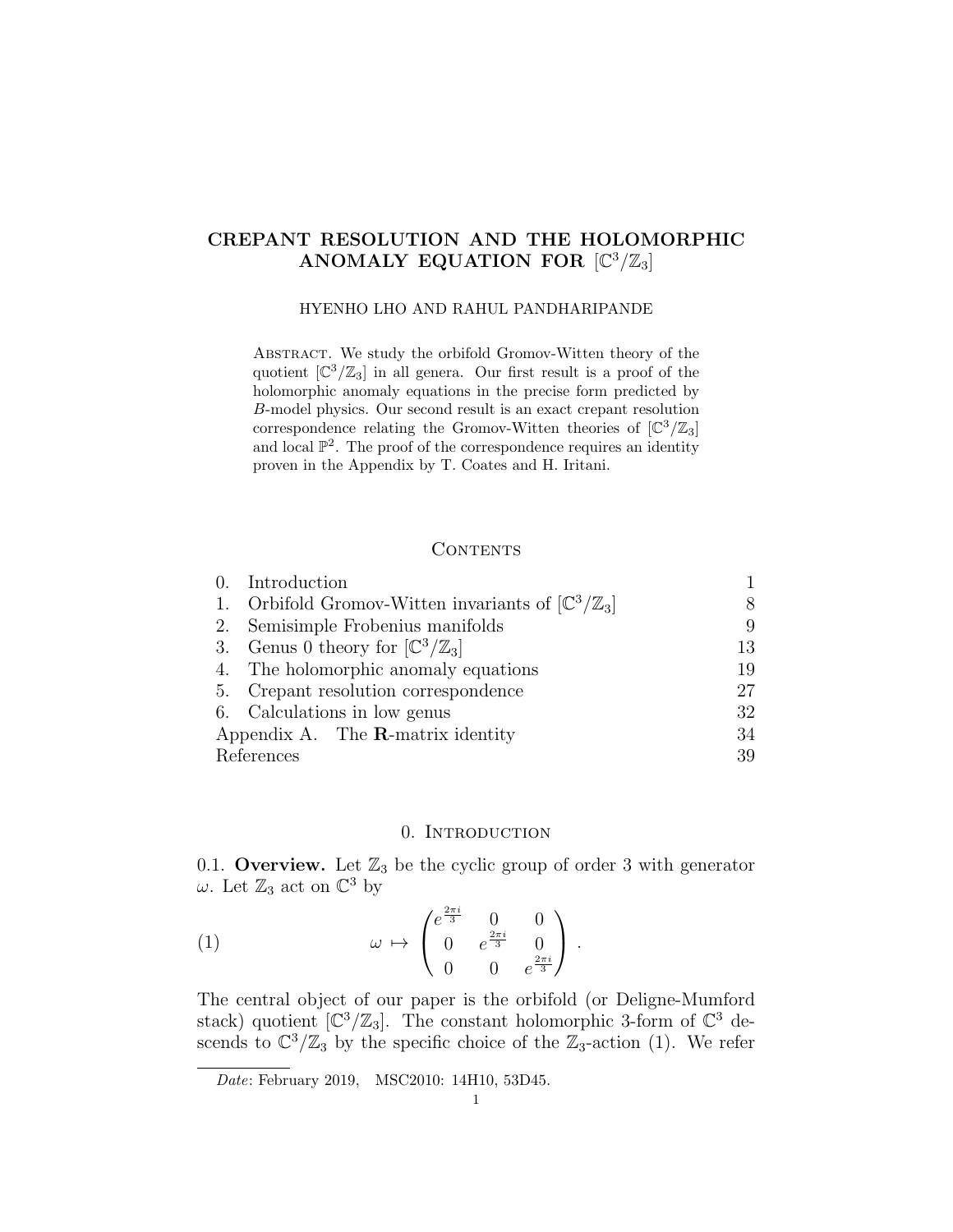the reader to  $\left[1, 7\right]$  for an introduction to orbifolds and orbifold cohomology.

Viewed as a singular scheme, the quotient  $\mathbb{C}^3/\mathbb{Z}_3$  admits a crepant resolution in the category of schemes by the total space  $K\mathbb{P}^2$  of the canonical bundle of  $\mathbb{P}^2$ ,

(2) 
$$
K\mathbb{P}^2 \to \mathbb{C}^3/\mathbb{Z}_3.
$$

Since  $[\mathbb{C}^3/\mathbb{Z}_3]$  is nonsingular as an orbifold, the morphism

$$
[\mathbb{C}^3/\mathbb{Z}_3] \to \mathbb{C}^3/\mathbb{Z}_3
$$

may be viewed as a crepant resolution in the category of orbifolds.

Our study of the orbifold Gromov-Witten theory of  $\left[\mathbb{C}^3/\mathbb{Z}_3\right]$  in all genera yields two main results:

- (i) We prove the holomorphic anomaly equations for  $\left[\mathbb{C}^3/\mathbb{Z}_3\right]$  in the precise form predicted by B-model physics [2].
- (ii) We prove an exact crepant resolution correspondence in all genera relating the Gromov-Witten theories of  $K\mathbb{P}^2$  and  $[\mathbb{C}^3/\mathbb{Z}_3]$ .

For (i), our approach follows the path of the higher genus study in [24, 25]. For (ii), our correspondence is simple, explicit, and carries no unevaluated<sup>1</sup> analytic continuation.

0.2. Crepant resolutions. Following Ruan [32], Bryan-Graber [5], and, especially for  $\mathbb{C}^3/\mathbb{Z}_3$ , Coates-Iritani-Tseng [14], the relationship between the Gromov-Witten theories of scheme and orbifold crepant resolutions has been studied for more than a decade. In many cases where the exceptional locus of the resolution is of dimension 1, a crepant resolution correspondence is proven by matching closed form calculations of the two sides.<sup>2</sup> However, for the quotient  $\mathbb{C}^3/\mathbb{Z}_3$ , the resolution (2) has exceptional locus  $\mathbb{P}^2$  of dimension 2, and closed forms are not available.

Our correspondence is proven instead by Cohomological Field Theory (CohFT) techniques [17, 33]. The crepant resolution correspondence of [29] for

$$
\mathrm{Hilb}(\mathbb{C}^2, n) \to (\mathbb{C}^2)^n / \Sigma_n
$$

is another recent application of the CohFT perspective. While the statements of the correspondences for  $\mathbb{C}^3/\mathbb{Z}_3$  and  $(\mathbb{C}^2)^n/\Sigma_n$  have no unevaluated analytic continuations, the proofs both require delicate identities governing the changes of variables. In the latter case, the

<sup>&</sup>lt;sup>1</sup>The general statement of the crepant resolution correspondence (see [15, Conjecture 4.1]) asserts an equivalence up to a choice of analytic continuation which is not explicitly specified.

<sup>&</sup>lt;sup>2</sup>See, for example, [4, 6, 8, 10, 30].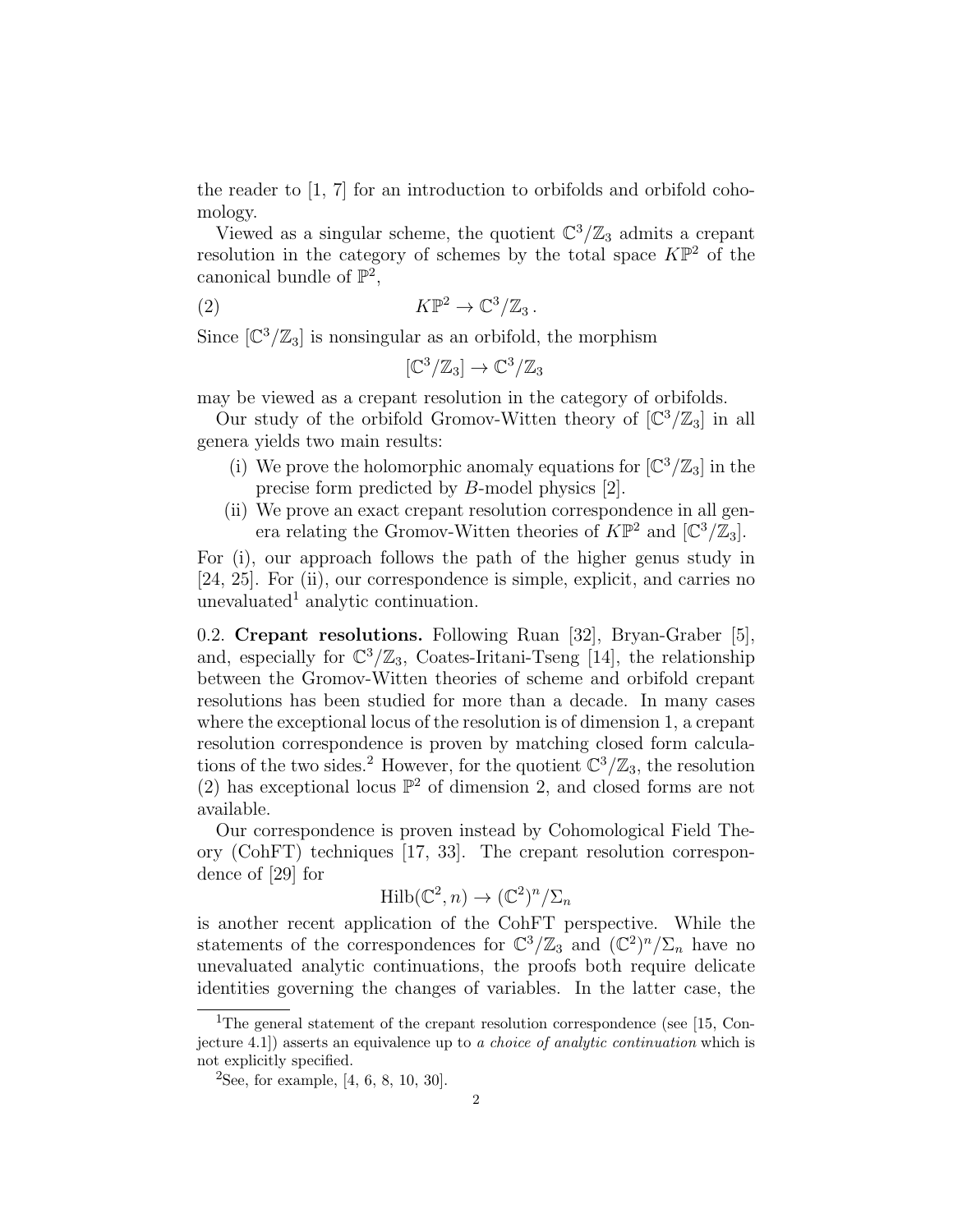result required is related to the analytic continuation of the quantum differential equation studied in [26]. For  $\mathbb{C}^3/\mathbb{Z}_3$ , we require here identities proven in the Appendix by T. Coates and H. Iritani.

0.3. Orbifold cohomology. The diagonal  $\mathsf{T} = (\mathbb{C}^*)^3$  action on  $\mathbb{C}^3$  descends to the orbifold  $\left[\mathbb{C}^3/\mathbb{Z}_3\right]$ . The T-equivariant *Chen-Ruan orbifold* cohomology  $H^*_{\mathsf{T},\mathsf{orb}}([\mathbb{C}^3/\mathbb{Z}_3])$  has three canonical elements<sup>3</sup>,

$$
1 = \phi_0 \in H^0_{\mathsf{T},\mathsf{orb}}([\mathbb{C}^3/\mathbb{Z}_3]),
$$
  
\n
$$
\phi_1 \in H^2_{\mathsf{T},\mathsf{orb}}([\mathbb{C}^3/\mathbb{Z}_3]),
$$
  
\n
$$
\phi_2 \in H^4_{\mathsf{T},\mathsf{orb}}([\mathbb{C}^3/\mathbb{Z}_3]),
$$

which span a basis. The classes  $\phi_1$  and  $\phi_2$  correspond (on the inertial stack) respectively to the two stabilizers  $\omega$  and  $\omega^2 \in \mathbb{Z}_3$  of the fixed point  $0 \in \mathbb{C}^3$ .

Let  $\lambda_0, \lambda_1, \lambda_2$  denote the 3 weights of the representations of T on the 3 factors of  $\mathbb{C}^3$ . The pairing matrix for  $H^*_{\mathsf{T},\mathsf{orb}}([\mathbb{C}^3/\mathbb{Z}_3])$  in the basis  $\phi_0, \phi_1, \phi_2$  is defined by residues with respect to localization by T:

(3) 
$$
\frac{1}{3} \left[ \begin{array}{rrr} \frac{1}{\lambda_0 \lambda_1 \lambda_2} & 0 & 0 \\ 0 & 0 & 1 \\ 0 & 1 & 0 \end{array} \right].
$$

For the rest of the paper, the specialization

$$
\lambda_k = e^{\frac{2\pi i k}{3}}
$$

will be fixed. All homogeneous rational functions of degree 0 in the weights become constants after the specialization (4).

0.4. Holomorphic anomaly for  $\left[\mathbb{C}^3/\mathbb{Z}_3\right]$ . The holomorphic anomaly equation has origins in B-model physics. An interpretation of the B-model invariants in terms of stable quotients invariants and a systematic study of the holomorphic anomaly for  $K\mathbb{P}^2$  was given in [24]. By the crepant resolution philosophy, parallel holomorphic anomaly equations must hold for  $\left[\mathbb{C}^3/\mathbb{Z}_3\right]$ . We state here the precise form of the holomorphic anomaly equations for  $\left[\mathbb{C}^3/\mathbb{Z}_3\right]$  as predicted by [2].

Define the orbifold Gromov-Witten potential of  $\left[\mathbb{C}^3/\mathbb{Z}_3\right]$  for  $g \geq 2$  by

(5) 
$$
\mathcal{F}_g^{[\mathbb{C}^3/\mathbb{Z}_3]} = \sum_{d=0}^{\infty} \frac{\Theta^d}{d!} \int_{[\overline{M}_{g,d}^{\text{orb}}([\mathbb{C}^3/\mathbb{Z}^3],0)]^{\mathsf{T},vir}} \prod_{i=1}^d \text{ev}_i^*(\phi_1),
$$

where  $\phi_1 \in H^2_{\text{orb}}([{\mathbb C}^3/{\mathbb Z}_3])$  is the basis element of degree 2. The integral on the right side of (5), defined by residues with respect to localization

 ${}^{3}$ Cohomology will always be taken here with  $\mathbb{C}\text{-coefficients}.$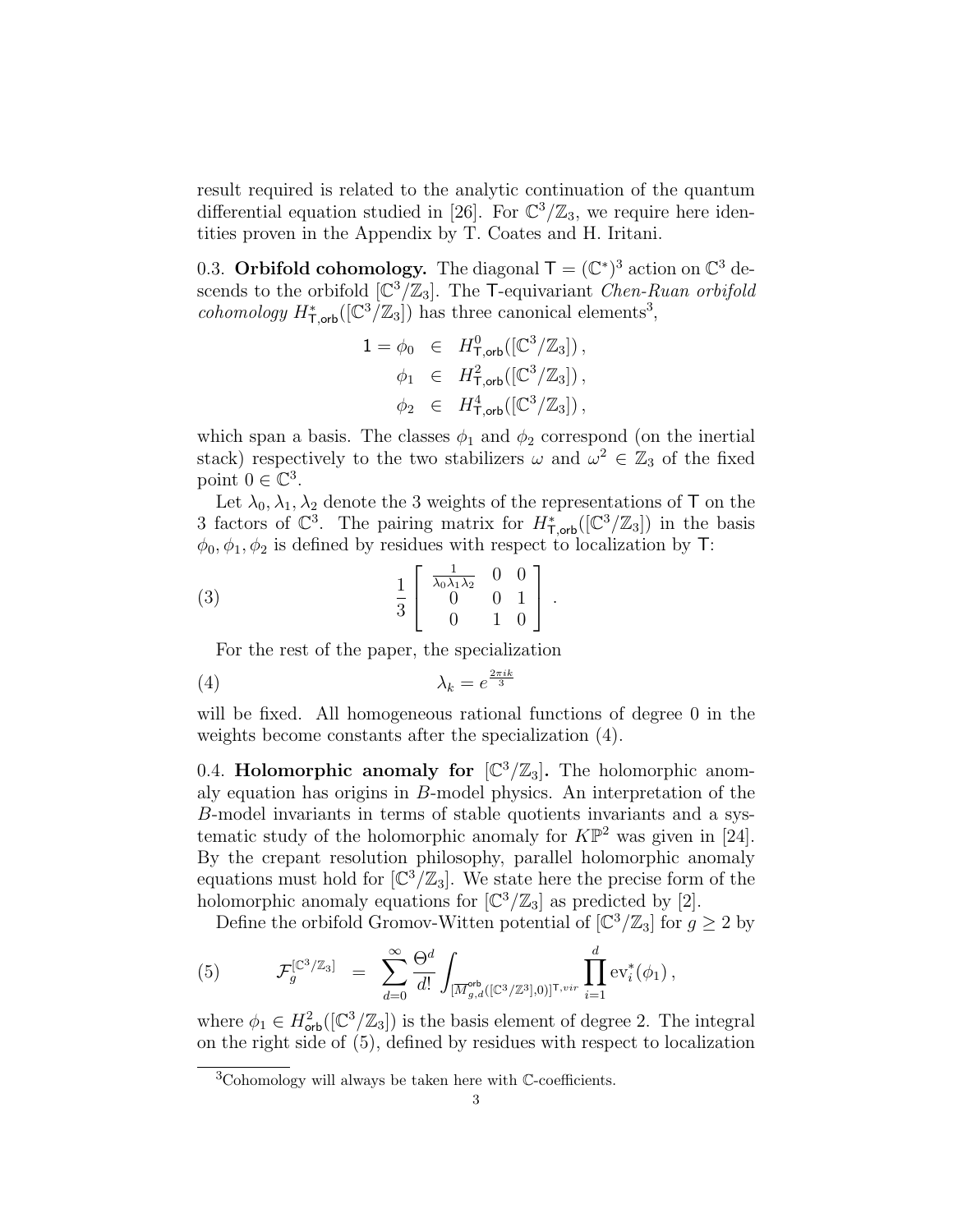by T, is a symmetric homogeneous rational function with Q-coefficients of degree 0 in the weights  $\lambda_0, \lambda_1, \lambda_2$ . Hence, after the specialization (4),

$$
\mathcal{F}_g^{[\mathbb{C}^3/\mathbb{Z}_3]} \in \mathbb{Q}[[\Theta]].
$$

The definition of the potential in genus 0 and 1 requires insertions and will be discussed in Section 1.

From the *I*-function<sup>4</sup> for  $[\mathbb{C}^3/\mathbb{Z}^3]$ , we obtain

(6) 
$$
I_1^{[\mathbb{C}^3/\mathbb{Z}^3]}(\theta) = \sum_{n\geq 0} \frac{(-1)^{3n} \theta^{3n+1}}{(3n+1)!} \left(\frac{\Gamma(n+\frac{1}{3})}{\Gamma(\frac{1}{3})}\right)^3.
$$

Define the mirror map  $T(\theta)$  by

(7) 
$$
T(\theta) = I_1^{[\mathbb{C}^3/\mathbb{Z}^3]}(\theta).
$$

In order to state the holomorphic anomaly equations, we require the following additional series in  $\theta$ :

$$
L(\theta) = -\theta (1 + \frac{\theta^3}{27})^{-\frac{1}{3}} = -\theta + \frac{\theta^4}{81} - \frac{2\theta^7}{6561} + \frac{14\theta^{10}}{1594323} + \dots,
$$
  
\n
$$
C_1(\theta) = \theta \frac{d}{d\theta} I_1^{[\mathbb{C}^3/\mathbb{Z}^3]} = \theta - \frac{\theta^4}{162} + \frac{4\theta^7}{32805} + \dots,
$$
  
\n
$$
A_2(\theta) = \frac{1}{L^3} \left( 3 \frac{\theta \frac{d}{d\theta} C_1}{C_1} - 3 - \frac{L^3}{18} \right) = \frac{\theta^3}{4860} - \frac{41\theta^6}{472392} + \dots
$$

The ring  $\mathbb{C}[L^{\pm 1}] = \mathbb{C}[L, L^{-1}]$  will play a basic role. Consider the free polynomial rings in the variables  $A_2$  and  $C_1^{-1}$  over  $\mathbb{C}[L^{\pm 1}]$ ,

(8) 
$$
\mathbb{C}[L^{\pm 1}][A_2], \quad \mathbb{C}[L^{\pm 1}][A_2, C_1^{-1}].
$$

There are canonical maps

(9) 
$$
\mathbb{C}[L^{\pm 1}][A_2] \to \mathbb{C}[[\theta]], \quad \mathbb{C}[L^{\pm 1}][A_2, C_1^{-1}] \to \mathbb{C}((\theta))
$$

given by assigning the above defined series  $A_2(\theta)$  and  $C_1^{-1}(\theta)$  to the variables  $A_2$  and  $C_1^{-1}$  respectively. We may therefore consider elements of the rings (8) *either* as free polynomials in the variables  $A_2$  and  $C_1^{-1}$ or as series in  $\theta$ .

Let  $F(\theta) \in \mathbb{C}[\theta]$  be a series in  $\theta$ . When we write

$$
F(\theta) \in \mathbb{C}[L^{\pm 1}][A_2],
$$

we mean there is a canonical lift  $F \in \mathbb{C}[L^{\pm 1}][A_2]$  for which

$$
F \mapsto F(\theta) \in \mathbb{C}[[\theta]]
$$

<sup>&</sup>lt;sup>4</sup>The formula for the *I*-function is *after* the specialization (4). The full *I*-function and the series  $I_i$  are defined in Section 1.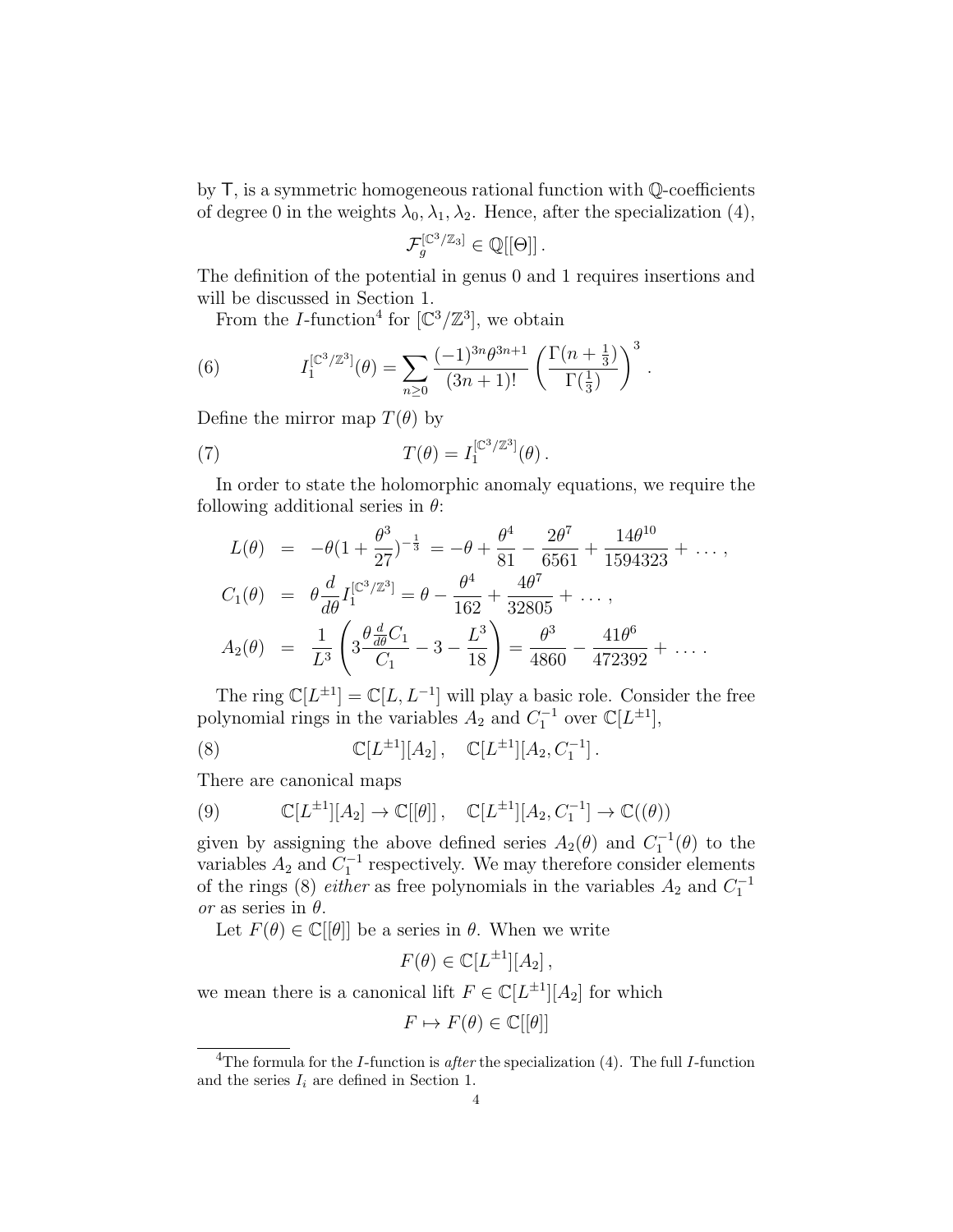under the map (9). The symbol F without the argument  $\theta$  is the lift. The notation

$$
F(\theta) \in \mathbb{C}[L^{\pm 1}][A_2, C_1^{-1}]
$$

is parallel.

Since the holomorphic anomaly equations originate in the B-model, we will consider the orbifold Gromov-Witten potential  $\mathcal{F}_g^{[\mathbb{C}^3/\mathbb{Z}_3]}$  as a series in  $\theta$  via the mirror map (7),

$$
\Theta=T(\theta)\,.
$$

The potential  $\mathcal{F}_{g}^{[\mathbb{C}^3/\mathbb{Z}_3]}$  viewed as a series in  $\theta$  will be connected to the stable quotients series of  $K\mathbb{P}^2$ .

**Theorem 1.** The orbifold Gromov-Witten potentials of  $\left[\mathbb{C}^3/\mathbb{Z}^3\right]$  satisfy:

- (i)  $\mathcal{F}_g^{[\mathbb{C}^3/\mathbb{Z}_3]}(\theta) \in \mathbb{C}[L^{\pm 1}][A_2]$  for  $g \geq 2$ ,
- (ii)  $\mathcal{F}_g^{[\mathbb{C}^3/\mathbb{Z}_3]}$  is of degree at most 3g 3 with respect to  $A_2$ ,
- (iii)  $\frac{\partial^k \mathcal{F}_g^{[\mathbb{C}^3/\mathbb{Z}_3]}}{\partial T^k}(\theta) \in \mathbb{C}[L^{\pm 1}][A_2, C_1^{-1}]$  for  $g \ge 1$  and  $k \ge 1$ ,
- (iv)  $\frac{\partial^k \mathcal{F}_g^{[\mathbb{C}^3/\mathbb{Z}_3]} }{\partial T^k}$  is homogeneous of degree k with respect to  $C_1^{-1}$ .

**Theorem 2.** The holomorphic anomaly equations for the orbifold Gromov-Witten invariants of  $\left[\mathbb{C}^3/\mathbb{Z}^3\right]$  hold for  $g \geq 2$ :

$$
\frac{1}{C_1^2}\frac{\partial \mathcal{F}_g^{[\mathbb{C}^3/\mathbb{Z}_3]}}{\partial A_2} = \frac{1}{2}\sum_{i=1}^{g-1}\frac{\partial \mathcal{F}_{g-i}^{[\mathbb{C}^3/\mathbb{Z}_3]}}{\partial T}\frac{\partial \mathcal{F}_i^{[\mathbb{C}^3/\mathbb{Z}_3]}}{\partial T} + \frac{1}{2}\frac{\partial^2 \mathcal{F}_{g-1}^{[\mathbb{C}^3/\mathbb{Z}_3]}}{\partial T^2}.
$$

The derivative of the lift  $\mathcal{F}_g^{[\mathbb{C}^3/\mathbb{Z}_3]}$  with respect to  $A_2$  in the holomorphic anomaly equation of Theorem 2 is well-defined since

$$
\mathcal{F}_g^{[\mathbb{C}^3/\mathbb{Z}_3]} \in \mathbb{C}[L^{\pm 1}][A_2]
$$

by Theorem 1 part (i). By Theorem 1 parts (ii) and (iii),

$$
\frac{\partial \mathcal{F}_{g-i}^{[\mathbb{C}^3/\mathbb{Z}_3]}}{\partial T},\ \frac{\partial \mathcal{F}_{i}^{[\mathbb{C}^3/\mathbb{Z}_3]}}{\partial T},\ \frac{\partial^2 \mathcal{F}_{g-1}^{[\mathbb{C}^3/\mathbb{Z}_3]}}{\partial T^2} \in \ \mathbb{C}[L^{\pm 1}][A_2, C_1^{-1}]
$$

are all of degree 2 in  $C_1^{-1}$ . Hence, the holomorphic anomaly equation of Theorem 2 may be viewed as holding in  $\mathbb{C}[L^{\pm 1}][A_2]$  since the factors of  $C_1^{-1}$  on the left and right sides cancel. The holomorphic anomaly equations here for  $\left[\mathbb{C}^3/\mathbb{Z}_3\right]$  are exactly as presented in  $\left[2, (4.27)\right]$  via B-model physics.

Theorem 2 determines  $\mathcal{F}_g^{[\mathbb{C}^3/\mathbb{Z}_3]} \in \mathbb{C}[L^{\pm 1}][A_2]$  uniquely as a polynomial in  $A_2$  up to a constant term in  $\mathbb{C}[L^{\pm 1}]$ . In fact, the degree of the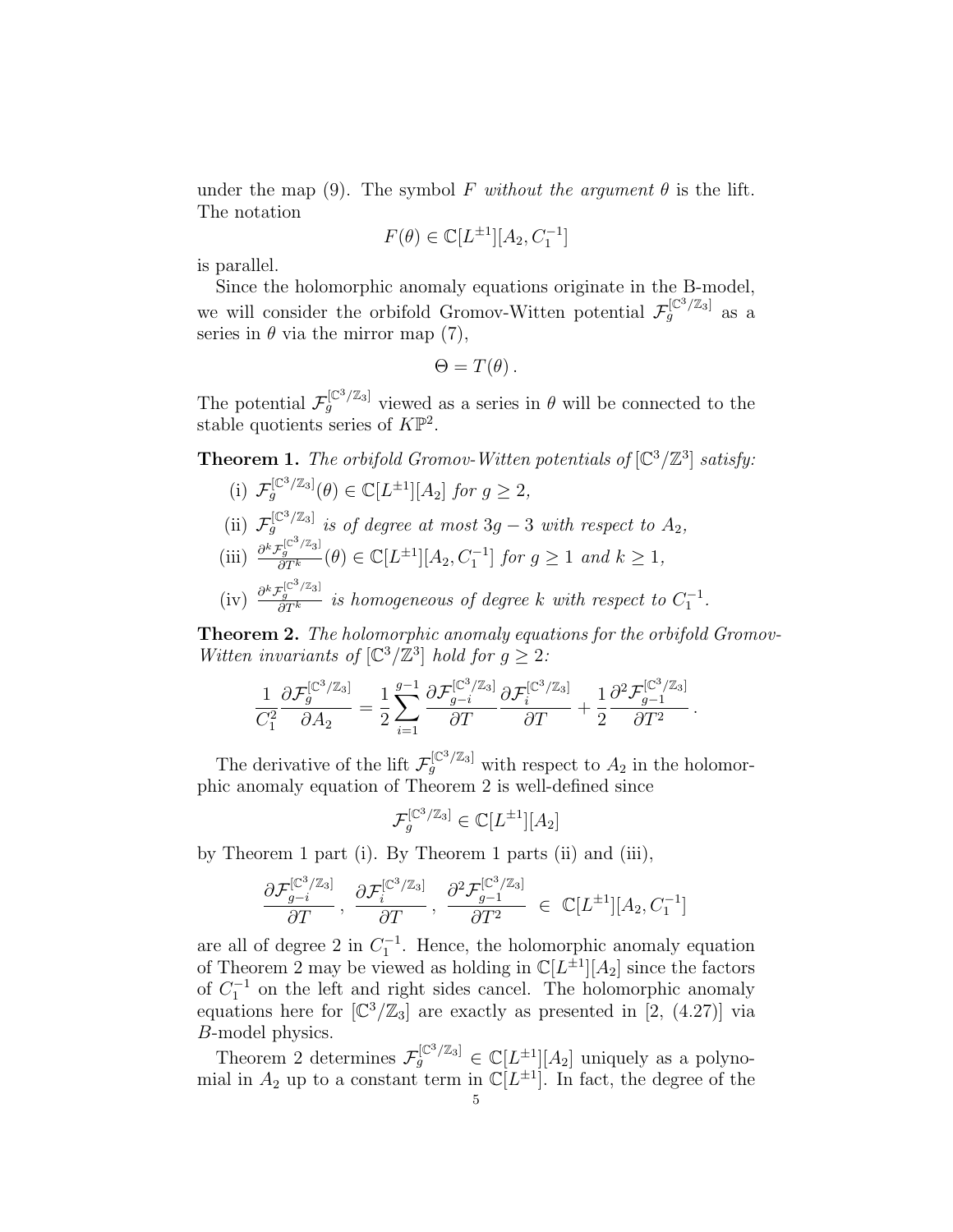constant term can be bounded (as will be seen in the proof of Theorem 2). So Theorem 2 determines  $\mathcal{F}_g^{[\mathbb{C}^3/\mathbb{Z}_3]}$  from the lower genus theory together with a finite amount of data.

0.5. Crepant resolution correspondence. We start by defining a the polynomial ring over  $\mathbb{C}[L^{\pm}]$  in a new variable X,

$$
\mathcal{A}^{[\mathbb{C}^3/\mathbb{Z}_3]}=\mathbb{C}[L^{\pm 1}][X].
$$

By setting

$$
X = \frac{\theta \frac{d}{d\theta} C_1}{C_1} = \frac{1}{3} L^3 A_2 + 1 + \frac{L^3}{54},
$$

we obtain an isomorphism

$$
\mathcal{A}^{[\mathbb{C}^3/\mathbb{Z}_3]} \stackrel{\sim}{=} \mathbb{C}[L^{\pm 1}][A_2].
$$

As a series in  $\theta$ ,

$$
X = 1 - \frac{\theta^3}{54} + \frac{\theta^6}{1620} + \dots
$$

Then, by Theorem 1 part (i), we have

$$
\mathcal{F}_g^{[\mathbb{C}^3/\mathbb{Z}_3]} \in \mathcal{A}^{[\mathbb{C}^3/\mathbb{Z}_3]}.
$$

To state the crepant resolution correspondence, we require results from our study of  $K\mathbb{P}^2$  in [24]. The following series in q were defined in [24, Section 0.4]:

$$
L^{K\mathbb{P}^2}(q) = (1 + 27q)^{-\frac{1}{3}} = 1 - 9q + 162q^2 + \dots,
$$
  
\n
$$
C_1^{K\mathbb{P}^2}(q) = q \frac{d}{dq} I_1^{K\mathbb{P}^2} = 1 - 6q + 90q^2 + \dots,
$$
  
\n
$$
X^{K\mathbb{P}^2}(q) = \frac{q \frac{d}{dq} C_1^{K\mathbb{P}^2}}{C_1^{K\mathbb{P}^2}} = -6q + 144q^2 + \dots.
$$

Denote the ring generated by  $X^{K\mathbb{P}^2}$  over the base ring  $\mathbb{C}[(L^{K\mathbb{P}^2})^{\pm 1}]$  by

$$
\mathcal{A}^{K\mathbb{P}^2} = \mathbb{C}[(L^{K\mathbb{P}^2})^{\pm 1}][X^{K\mathbb{P}^2}].
$$

**Theorem 3.** ([24, Theorem 1]) For  $g \geq 2$ , the stable quotients potential  ${\mathcal F}_a^{K\mathbb{P}^2}$  $g^{^{\ast}K\mathbb{P}^2}$  satisfies

$$
\mathcal{F}_g^{K\mathbb{P}^2} \in \mathcal{A}^{K\mathbb{P}^2}.
$$

Our crepant resolution correspondence is based upon a simple ring homomorphism

(10) 
$$
\mathsf{P}: \mathcal{A}^{K\mathbb{P}^2} \to \mathcal{A}^{[\mathbb{C}^3/\mathbb{Z}_3]}
$$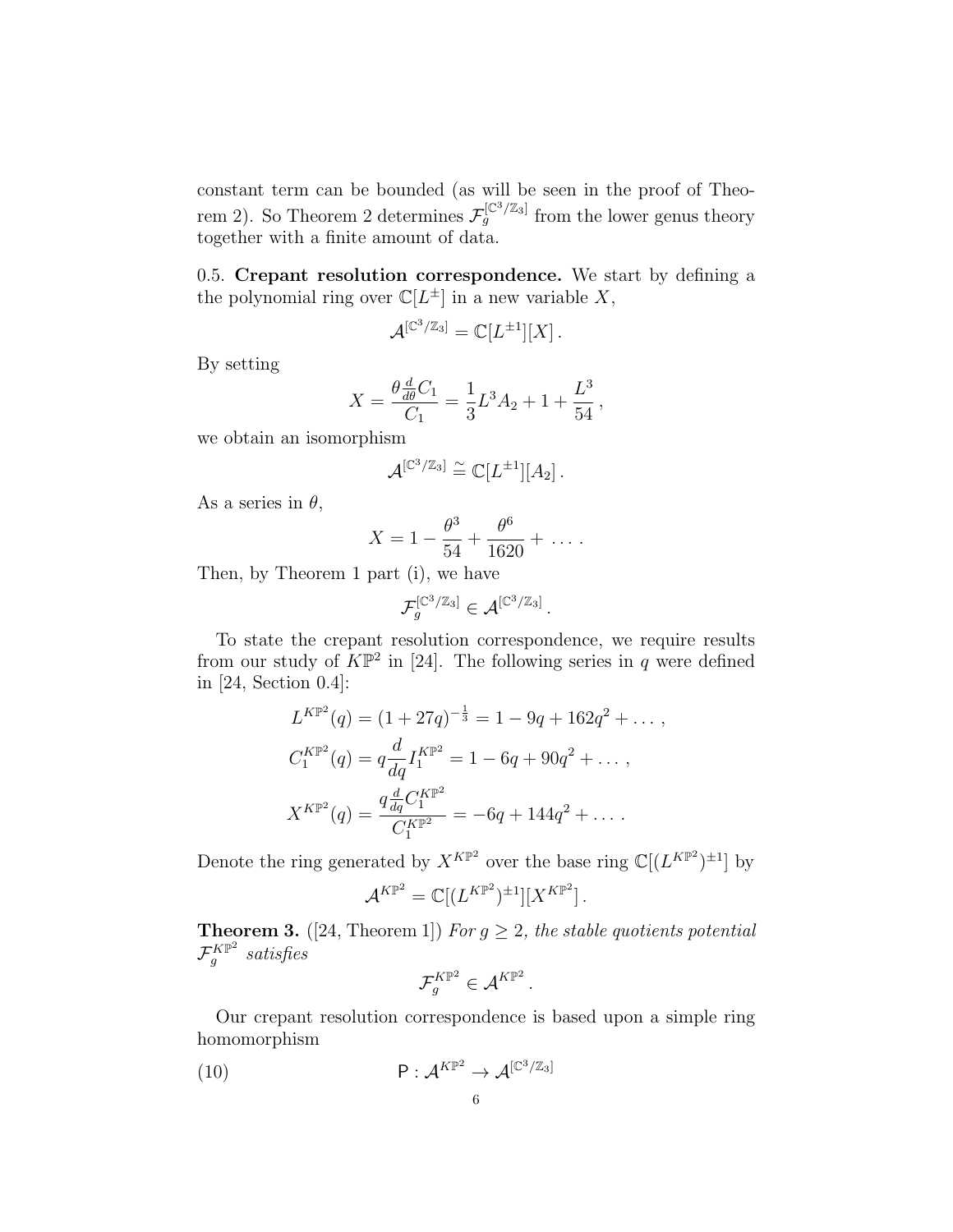defined by

$$
P(L^{K\mathbb{P}^2}) = -\frac{L}{3}, \quad P(X^{K\mathbb{P}^2}) = -\frac{X}{3}.
$$

**Theorem 4.** For  $q > 2$ , a crepant resolution correspondence holds:

$$
\mathcal{F}_g^{[\mathbb{C}^3/\mathbb{Z}_3]} = \mathsf{P}(\mathcal{F}_g^{K\mathbb{P}^2})\,.
$$

Theorem 4 is stated on the B-model side since we use the variables  $\theta$  and q. By the mirror maps on both sides, Theorem 4 is also a direct relationship between the Gromov-Witten theories. Knowledge of one side easily determines the other. A parallel statement for genus 0 and 1 (requiring insertions for stability) is presented in Section 4. A different approach to the crepant resolution correspondence for  $\left[\mathbb{C}^3/\mathbb{Z}_3\right]$ will appear in the upcoming paper [13].

Theorem 4 concerns the higher genus potentials after specializing the equivariant parameters by

$$
\lambda_k = e^{\frac{2\pi i k}{3}}
$$

on both the  $\left[\mathbb{C}^3/\mathbb{Z}_3\right]$  and  $K\mathbb{P}^2$  sides. In fact, because of compactness<sup>5</sup> of the moduli spaces, all coefficients of  $\mathcal{F}_g^{[\mathbb{C}^3/\mathbb{Z}_3]}$  of positive degree in  $\Theta$  are constant before specialization of the equivariant parameters. Similarly, all coefficients of  $\mathcal{F}^{K\mathbb{P}^2}_{a}$  $g^{K\mathbb{P}^2}$  of positive degree in q are constant<sup>6</sup> before specialization. So our specialization of the equivariant parameters affects only the leading terms of  $\mathcal{F}_g^{[\mathbb{C}^3/\mathbb{Z}_3]}$  and  $\mathcal{F}_g^{K\mathbb{P}^2}$  $_g^{rK\mathbb{P}^2}.$ 

0.6. Acknowledgments. We thank R. Cavalieri, J. Bryan, T. Graber, J. Guéré, F. Janda, B. Kim, A. Klemm, Y.-P. Lee, M. C.-C. Liu, M. Mariño, Y. Ruan, and H.-H. Tseng for many discussions about orbifold Gromov-Witten theory. We are especially grateful to E. Scheidegger for sharing his calculations in low genus at the beginning of the project and to T. Coates and H. Iritani for contributing the Appendix (which plays a crucial role in the crepant resolution result).

R.P. was partially supported by SNF-200020-162928, SNF-200020- 182181, ERC-2012-AdG-320368-MCSK, ERC-2017-AdG-786580-MACI, SwissMAP, and the Einstein Stiftung. The paper was completed while R.P. was visiting the Centre for Mathematical Sciences at Cambridge University. H.L. was supported by the grants ERC-2012-AdG-320368- MCSK and ERC-2017-AdG-786580-MACI.

<sup>&</sup>lt;sup>5</sup>In the presence of orbifold markings on the domain curve, the map must factor through  $B\mathbb{Z}_3$ .

<sup>&</sup>lt;sup>6</sup>In positive degree, the map must have image in the 0-section  $\mathbb{P}^2$ .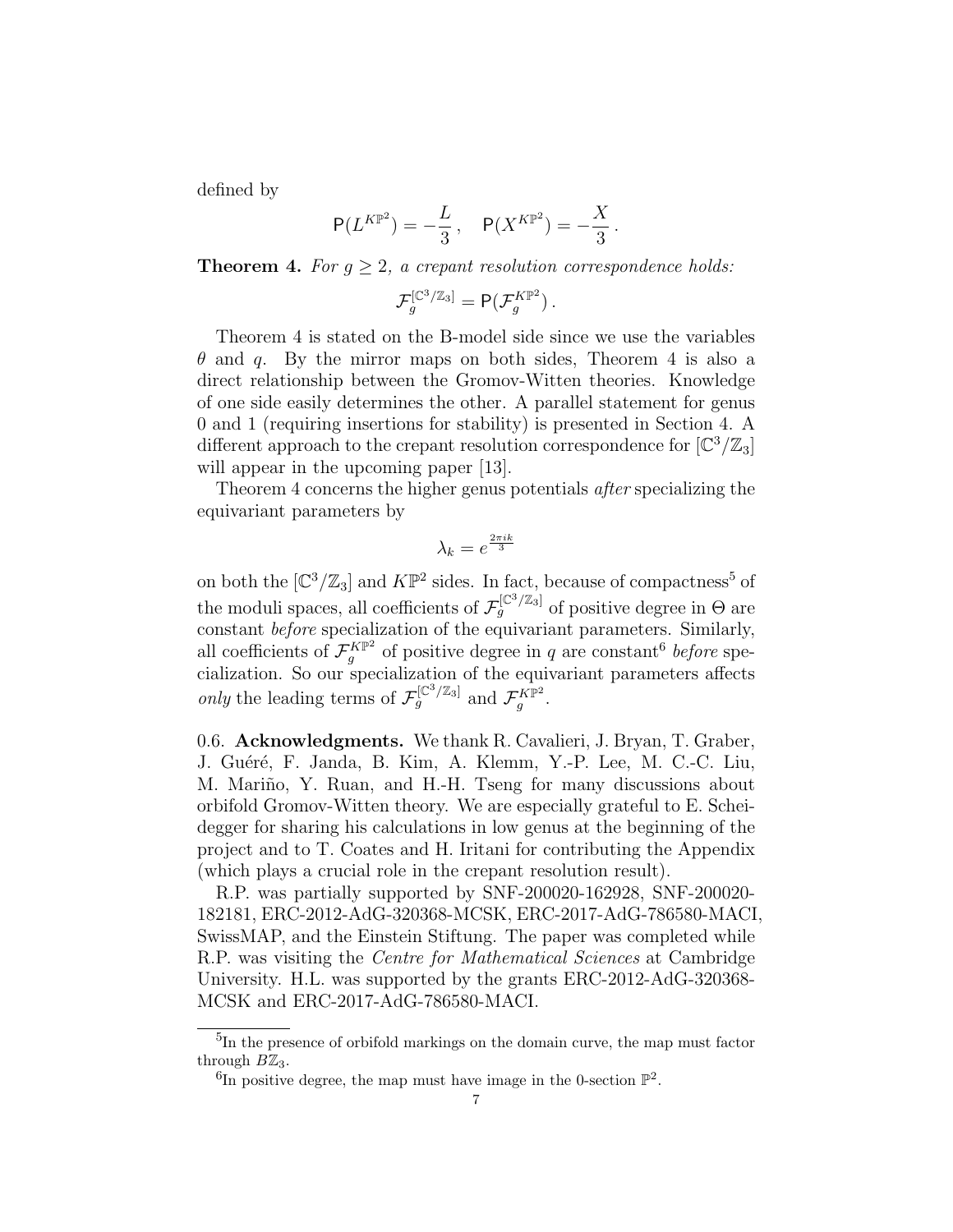This project has received funding from the European Research Council (ERC) under the European Union's Horizon 2020 research and innovation program (grant agreement No. 786580).

# 1. ORBIFOLD GROMOV-WITTEN INVARIANTS OF  $[\mathbb{C}^3/\mathbb{Z}_3]$

Let  $\phi_{a_1}, \ldots, \phi_{a_n} \in H^*_{\mathsf{T},\mathsf{orb}}([\mathbb{C}^3/\mathbb{Z}_3])$ . We define the Gromov-Witten potential by

(11)  $\mathcal{F}_{g,n}^{[\mathbb{C}^3/\mathbb{Z}_3]}(\phi_{a_1},\ldots,\phi_{a_n})=$  $\sum^{\infty}$  $d=0$  $\Theta^d$ d! Z  $[\overline{M}_{g,n+d}^{\text{orb}}([\mathbb{C}^3/\mathbb{Z}_3],0)]^{vir}$  $\prod^n$  $k=1$  $\operatorname{ev}_i^*(\phi_{a_k})$ n $\Pi$  $+d$  $i=n+1$  $ev_i^*(\phi_1)$ .

For the positive coefficients of  $\Theta$ , the stable map factors through

$$
B\mathbb{Z}_3\subset [\mathbb{C}^3/\mathbb{Z}_3]
$$

since there are orbifold markings on the domain curves. For the constant terms, the integrals on the right side of (11) are defined via T-equivariant residues. If the pair  $(g, n+d)$  is not in the stable range,

$$
2g - 2 + n + d > 0
$$

the moduli space  $\overline{M}_{a,n}^{\text{orb}}$  $g_{g,n+d}^{orb}([\mathbb{C}^3/\mathbb{Z}_3],0)$  is empty and the corresponding term in (11) vanishes. We will also use the standard double bracket notation

$$
\mathcal{F}_{g,n}^{[\mathbb{C}^3/\mathbb{Z}_3]}(\phi_{a_1},\ldots,\phi_{a_n})=\langle\langle \phi_{a_1},\ldots,\phi_{a_n}\rangle\rangle_{g,n}^{[\mathbb{C}^3/\mathbb{Z}_3]}.
$$

For a beautiful introduction to the geometry of stable maps to orbifolds and the Gromov-Witten theory of  $\left[\mathbb{C}^3/\mathbb{Z}_3\right]$ , we refer the reader to [3, Section 1].

The small J-function of  $\left[\mathbb{C}^3/\mathbb{Z}_3\right]$  is defined by

$$
J^{[\mathbb{C}^3/\mathbb{Z}_3]}(\Theta) = \phi_0 + \frac{\Theta \phi_1}{z} + \sum_{i=0}^2 \left\langle \left\langle \frac{\phi_i}{z(z-\psi)} \right\rangle \right\rangle_{0,1}^{[\mathbb{C}^3/\mathbb{Z}_3]} \phi^i.
$$

Here,  $\phi^0, \phi^1, \phi^2$  is the basis of  $H^*_{\text{Toob}}([\mathbb{C}^3/\mathbb{Z}_3])$  dual  $\phi_0, \phi_1, \phi_2$  with respect to the pairing  $(3)$ . After the specialization  $(4)$ , we have

 $\phi^0 = 3 \, \phi_0 \,, \ \ \phi^1 = 3 \, \phi_2 \,, \ \ \phi^2 = 3 \, \phi_1 \,.$ 

The small *I*-function of  $\left[\mathbb{C}^3/\mathbb{Z}_3\right]$  is defined in [10, Section 6.3] by

(12) 
$$
I^{[\mathbb{C}^3/\mathbb{Z}_3]}(\theta) = \sum_{i=0}^{\infty} \frac{\theta^i}{z^i i!} \prod_{\substack{0 \le k < \frac{i}{3} \\ [k] = [\frac{i}{3}]}} (1 - (kz)^3) \phi_i.
$$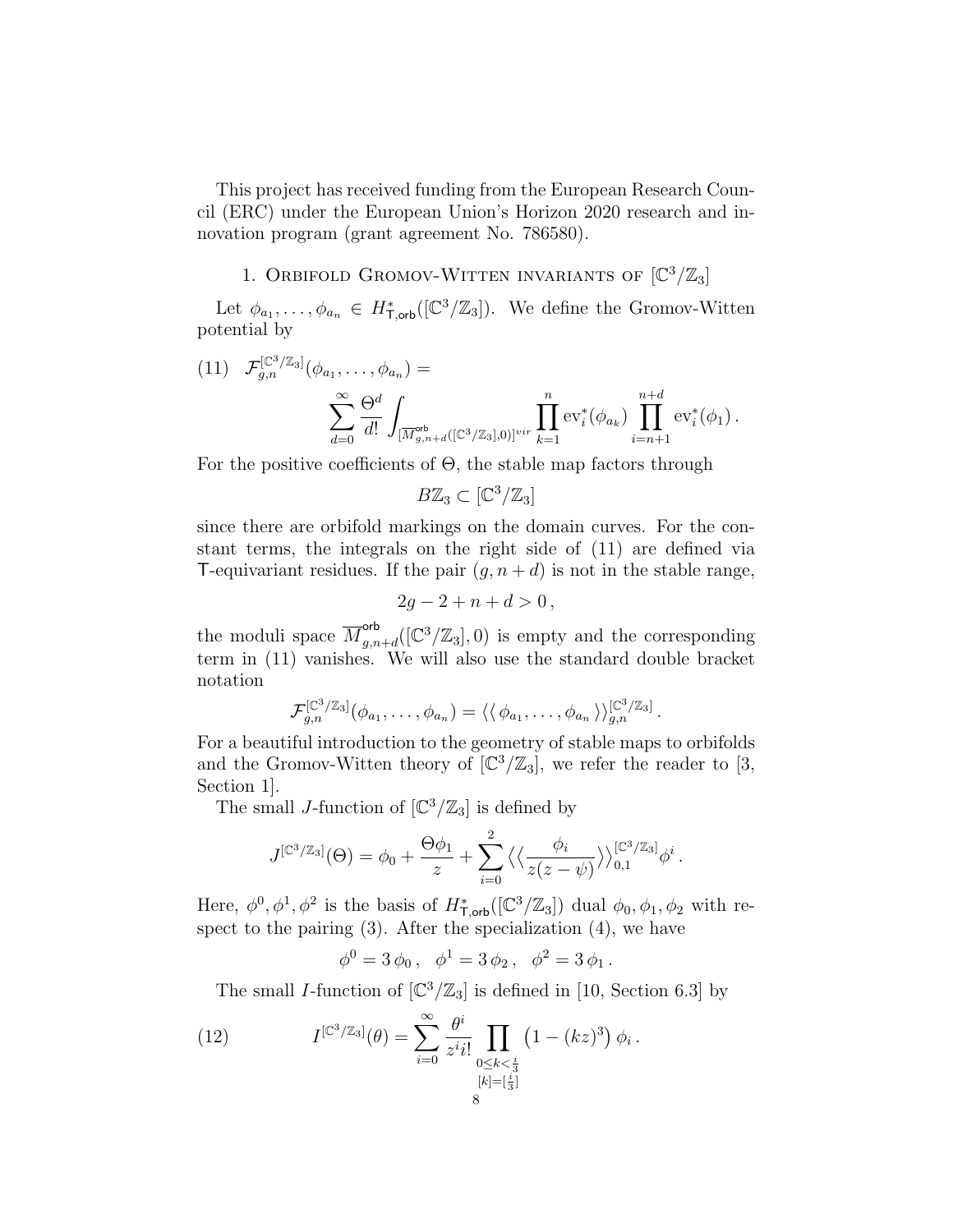The elements  $\phi_i$  occur above for all non-negative integers i via the conventions

$$
\phi_0 = \phi_3 = \phi_6 = \dots = \phi_{3k} = \dots
$$
,  $\phi_1 = \phi_4 = \phi_7 = \dots = \phi_{3k+1} = \dots$ ,  
 $\phi_2 = \phi_5 = \phi_8 = \dots = \phi_{3k+2} = \dots$ .

There are no positive powers of z on the side of  $(12)$ . Moreover, the coefficient of  $z^{-i}$  always has basis vector  $\phi_i$ . Hence, we can define the functions  $I_i(\theta)$  by

$$
I^{[\mathbb{C}^3/\mathbb{Z}_3]}(\theta) = \sum_{i=0}^{\infty} \frac{I_i(\theta)}{z^i} \phi_i.
$$

In particular,  $I_1$  is given (6).

The I-function satisfies following Picard-Fuchs equation:

$$
\left[\frac{(z\frac{\theta\partial}{\partial\theta})^3}{27} + 1 - \theta^{-3}\left(z\frac{\theta\partial}{\partial\theta}\right)\left(z\frac{\theta\partial}{\partial\theta} - z\right)\left(z\frac{\theta\partial}{\partial\theta} - 2z\right)\right]I^{[\mathbb{C}^3/\mathbb{Z}_3]}(\theta) = 0.
$$

Theorem 5. (Coates-Corti-Iritani-Tseng [10, Section 6.3]) After the change of variables

$$
\Theta(\theta)=I_1(\theta)\,,
$$

the following mirror result holds:

$$
J^{[\mathbb{C}^3/\mathbb{Z}_3]}(\Theta(\theta)) = I^{[\mathbb{C}^3/\mathbb{Z}_3]}(\theta) .
$$

## 2. Semisimple Frobenius manifolds

2.1. Frobenius manifolds. We briefly review here Givental's formula for the higher genus theory associated to a semisimple Frobenius manifold. We refer the reader to [17, 23, 27, 28, 33] for more leisurely treatments.

**Definition 6.** A Frobenius manifold  $(M, g, \bullet, A, 1)$  satisfies the following conditions:

- (i)  $\mathbf{g}$  is Riemmanian metric on  $\mathbf{M}$ ,
- (ii)  $\bullet$  is commutative and associative product on TM,
- (iii) A is a symmetric tensor,

$$
A: T\mathbf{M} \otimes T\mathbf{M} \otimes T\mathbf{M} \to \mathcal{O}_{\mathbf{M}}\,,
$$

(iv)  $g(X \bullet Y, Z) = A(X, Y, Z),$ 

(v) 1 is a  $g$ -flat unit vector field.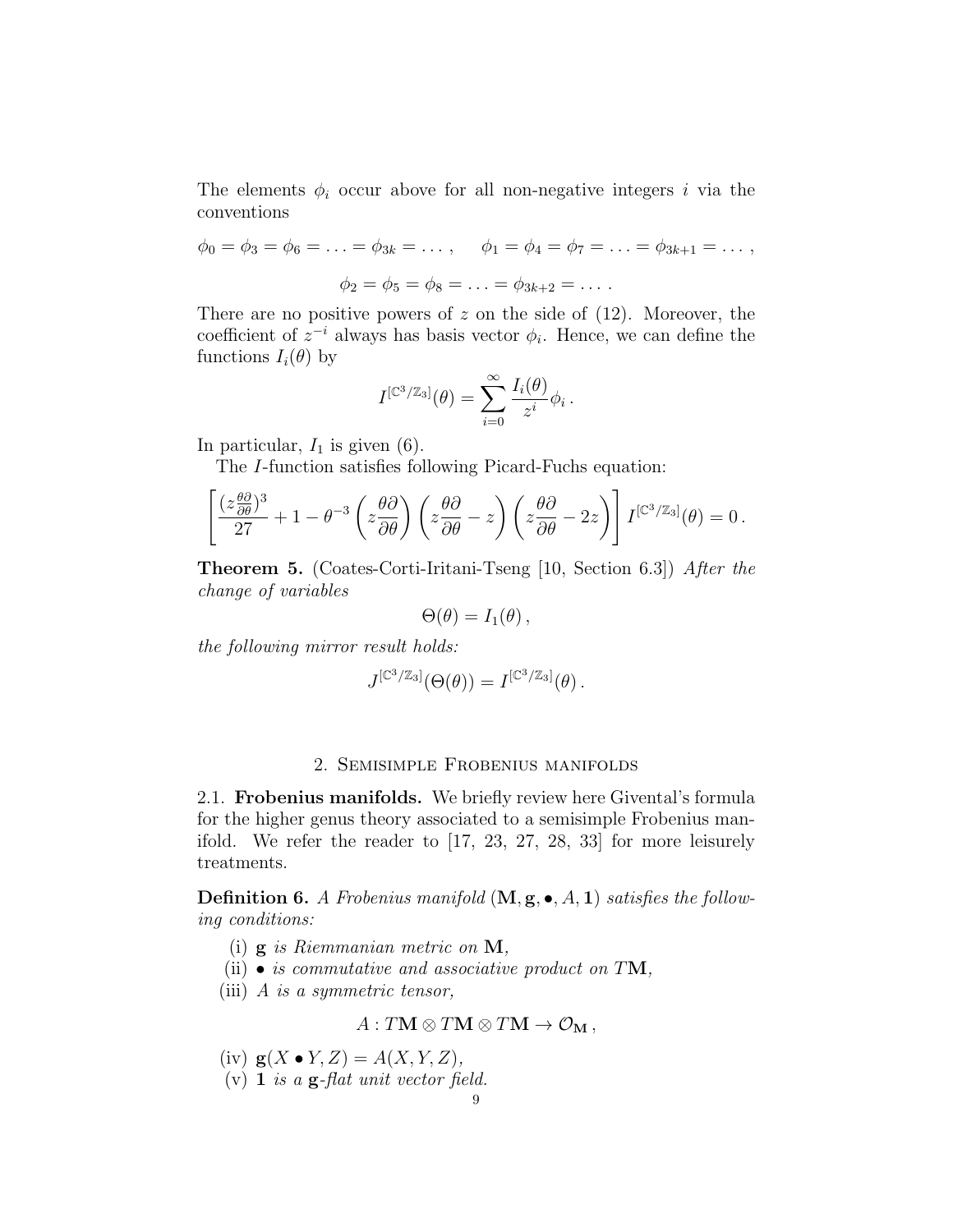For us, **M** will be a complex manifold of dimension  $m$ . The metric g will be symmetric and non-degenerate, but the positivity condition of a Riemmanian metric will be dropped (and is not necessary for the theory).

2.2. Flat coordinates. Let  $p$  be a point of M. As  $g$  is flat, we can find flat coordinates  $(t^0, t^1, \ldots, t^{m-1})$  in a neighborhood of p. Let

$$
\phi_i=\frac{\partial}{\partial t^i}
$$

denote the corresponding flat vector fields. By convention,

$$
{\bf 1}=\phi_0\,.
$$

### 2.3. Semisimple points and canonical coordinates. A point

 $p \in M$ 

is *semisimple* if the tangent algebra  $(T_pM, \bullet, 1)$  is semisimple. For a semisimple point  $p$ , we can find *canonical coordinates* 

$$
(u^0, u^1, \ldots, u^{m-1})
$$

in a neighborhood of  $p$  for which the corresponding vector fields

$$
e_i = \frac{\partial}{\partial u^i}
$$

are orthogonal idempotents:

$$
e_i \bullet e_j = \delta_{ij} e_i
$$

and  $\mathbf{g}(e_i, e_j) = 0$  for  $i \neq j$ .

A normalized canonical basis  $\{\tilde{e}_i\}$  is constructed by

$$
\widetilde{e}_i = \mathbf{g}(e_i, e_i)^{-\frac{1}{2}} e_i.
$$

The normalized coordinates require choices of square roots (but the final formulas are independent of these choices).

Let  $\Psi$  be the transition matrix from the basis  $\{\phi_i\}$  to the basis  $\{\widetilde{e}_\alpha\}.$ By the orthonormality of  $\tilde{e}_{\alpha}$ , the elements of  $\Psi$  are

$$
\Psi_{\alpha i} = g(\widetilde{e}_{\alpha}, \phi_i).
$$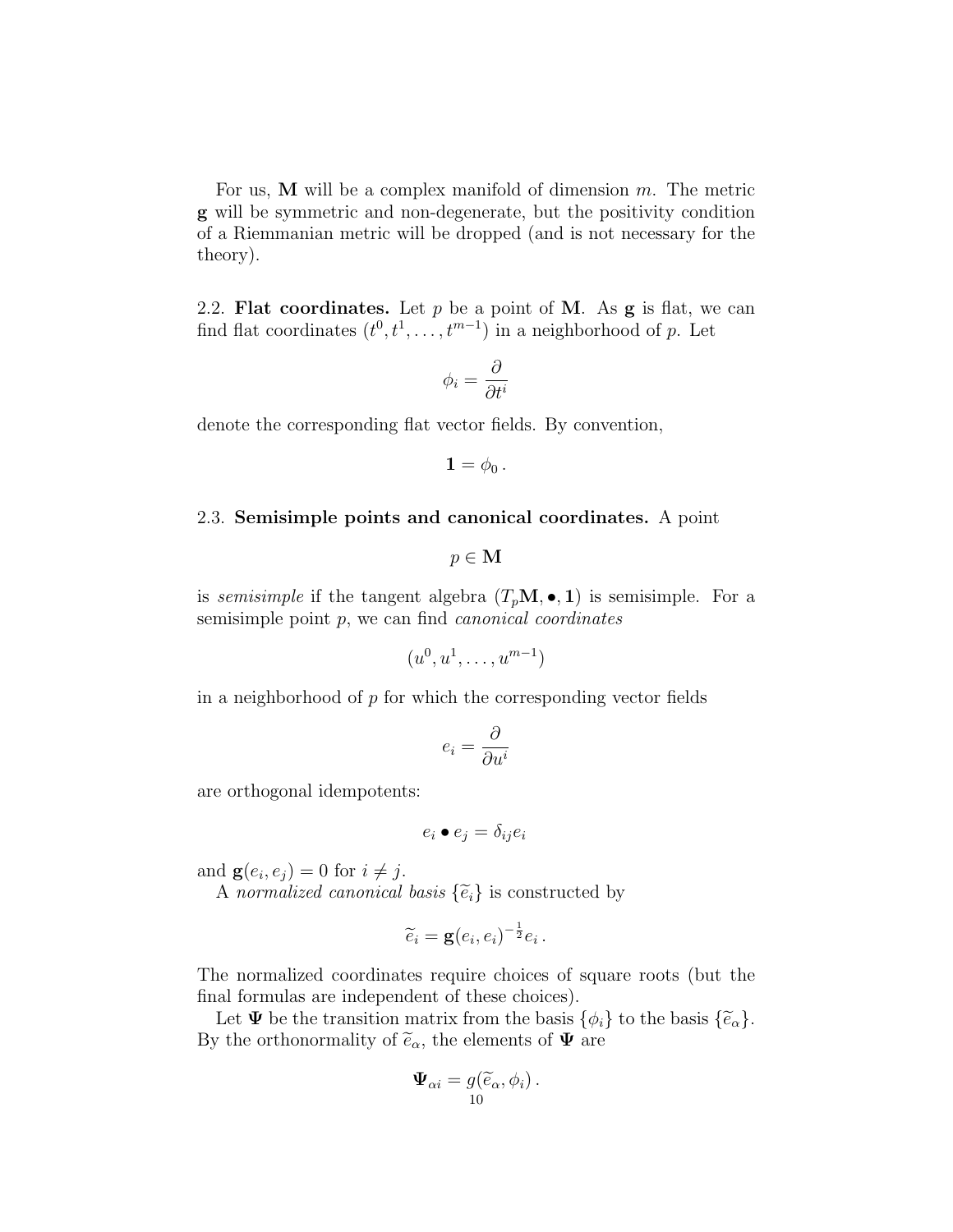2.4. Fundamental solutions and the R-matrix. We define

$$
\mathbf{R}(z) = \sum_{k=0}^{\infty} \mathbf{R}_k z^k
$$

by following flatness equation:

(13) 
$$
z d\Psi^{-1} \mathbf{R} + z \Psi^{-1} d\mathbf{R} + \Psi^{-1} \mathbf{R} d\mathbf{U} - \Psi^{-1} d\mathbf{U} \mathbf{R},
$$

where U is the diagonal matrix with coefficients

$$
\mathbf{U} = \mathrm{Diag}(u^0, u^1, \dots, u^{m-1}).
$$

The **R**-matrix  $\mathbf{R}(z)$  is uniquely determined by (13) and the *symplec*tic condition,

(14) 
$$
\mathbf{R}(z) \cdot \mathbf{R}^t(-z) = \mathrm{Id}\,,
$$

up to right multiplication by a constant matrix

$$
\exp\left(\sum_{k\geq 1}\mathbf{a}_{2k-1}z^{2k-1}\right),\,
$$

where the matrices  $\mathbf{a}_{2k-1}$  are diagonal with constant coefficients

$$
\mathbf{a}_{2k-1} = \text{Diag}[a_{0,2k-1}^0, a_{1,2k-1}^1, \ldots, a_{m-1,2k-1}^{m-1}].
$$

The R-matrix determines an endomorphism

$$
\mathbf{R}(z) \in \text{End}(T_p \mathbf{M})[[z]]
$$

defined in the basis  $\{\tilde{e}_i\}$ . Given a vector  $v \in T_p \mathbf{M}$ ,

$$
\mathbf{R}(z)v \in T_p\mathbf{M}[[z]].
$$

## 2.5. Higher genus potentials.

2.5.1. Topological field theory. Let  $p \in M$  be a semisimple point, and let  $\Omega_{g,n}$  be the *Topological Field Theory* on  $T_p\mathbf{M}$  defined by

$$
\mathbf{g}(u \bullet v, w) = \Omega_{0,3}(u, v, w).
$$

The CohFT axioms easily yield:

$$
\Omega_{g,n}(\tilde{e}_{i_1}, \tilde{e}_{i_2}, \dots, \tilde{e}_{i_n}) = \begin{cases} \sum_{j=0}^{m-1} \mathbf{g}(e_j, e_j)^{1-g} & \text{if } n = 0, \\ \mathbf{g}(e_{i_1}, e_{i_1})^{-\frac{2g-2+n}{2}} & \text{if } i_1 = i_2 = \dots = i_n, \\ 0 & \text{otherwise.} \end{cases}
$$

In Section 2.5, for the higher genus potential, we will use the basis  $\{\tilde{e}_i\}$ of  $T_p$ **M** in all formulas.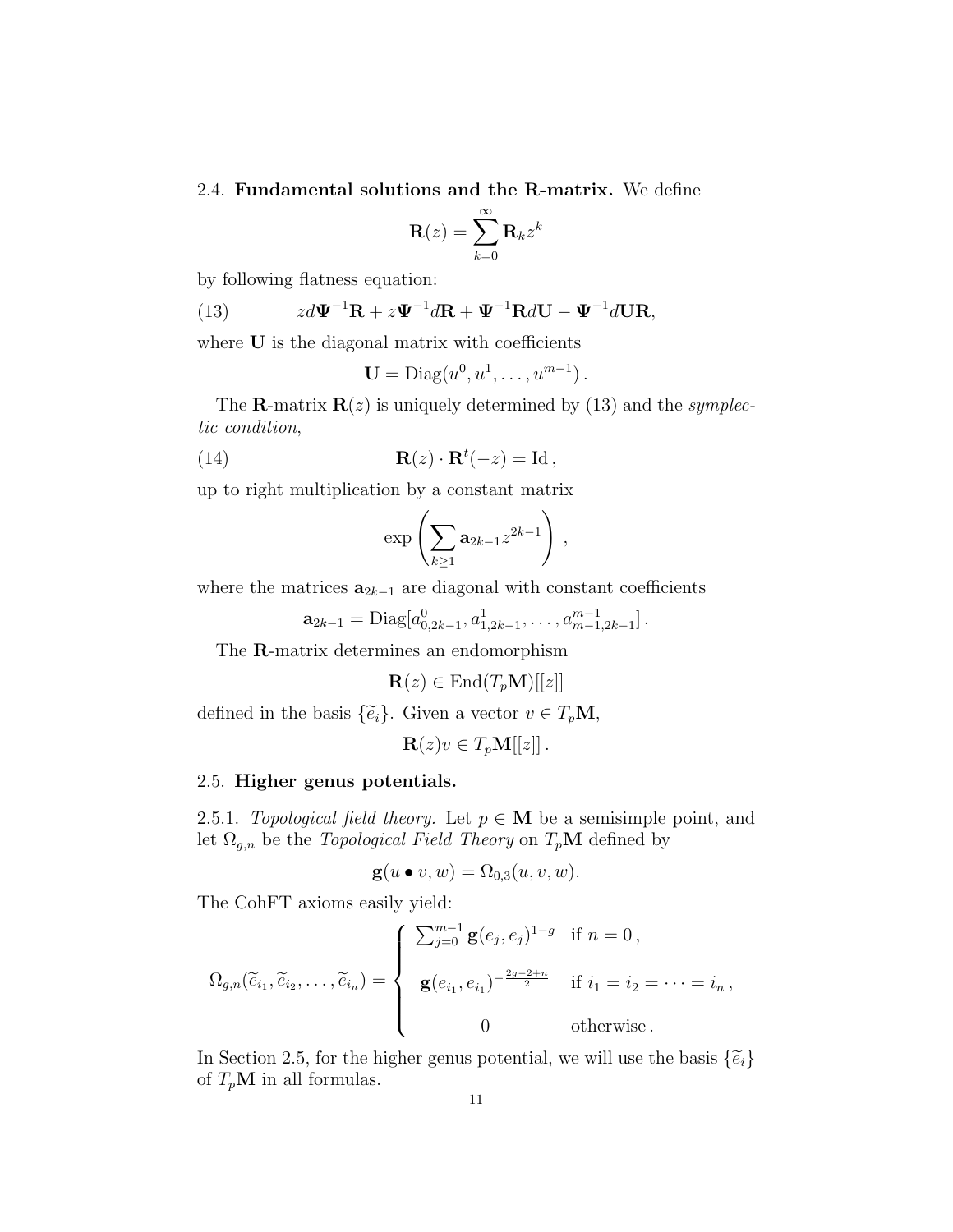2.5.2. Potentials. Let  $\mathsf{G}_{q,n}$  be the finite set of stable graphs of genus g with  $n$  legs. Givental's higher genus (cycle valued) potential functions at  $p \in M$  are defined by the following formula

$$
\mathcal{F}_{g,n}(v_1, v_2, \dots, v_n) = \sum_{\Gamma \in \mathsf{G}_{g,n}} \frac{1}{\mathrm{Aut}(\Gamma)} \mathrm{Cont}_{\Gamma}
$$

for  $v_i \in T_p \mathbf{M}$ . The contributions Cont<sub>r</sub> are determined by

$$
Cont_{\Gamma} = \xi_{\Gamma*} \left( \prod_{v \in Vert(\Gamma)} \sum_{k=0}^{\infty} \frac{1}{k!} \pi_* \Omega_{g(v), n(v) + k} \right)
$$

where  $\xi_{\Gamma}$  is the standard map of the stratum indexed by  $\Gamma$ ,

$$
\xi_{\Gamma}: \overline{M}_{\Gamma} \to \overline{M}_{g,n},
$$

 $\pi$  is the forgetful map at the vertex dropping the last k markings,

$$
\pi: \overline{M}_{g(v),n(v)+k} \to \overline{M}_{g(v),n(v)},
$$

and the insertions in the arguments of  $\prod_{v} \Omega_{g(v),n(v)+k}$  are specified by the following rules:

- For the insertion corresponding to the  $i<sup>th</sup>$  original marking, place  $\mathbf{R}^{-1}(\psi_i)v_i$ .
- For each pair of insertions corresponding to an edge, place the bivector

$$
\sum_{ij} \left[ \frac{\mathbf{g}^{-1} - \mathbf{R}^{-1}(\psi)\mathbf{g}^{-1}(\mathbf{R}^{-1}(\psi'))^t}{\psi + \psi'} \right]_{ij} \widetilde{e}_i \otimes \widetilde{e}_j \in V^{\otimes 2}[[\psi, \psi']]
$$

well-defined by symplectic property R.

Here, **g** and  $\mathbf{g}^{-1}$  denote the matrices obtained from the metric in the normalized canonical basis. In fact, both are the identity matrix.

• For each additional insertion at a vertex, place

$$
T(\psi) = \psi \left( \mathrm{Id} - \mathbf{R}^{-1}(\psi) \right) \phi_0.
$$

2.6. Givental-Teleman classification. Let  $\Lambda$  be a semisimple CohFT with unit and state space  $(V, g, 1)$ . The genus 0 part of  $\Lambda$  determines a Frobenius manifold structure on the complex vector space V for which  $0 \in V$  is a semisimple point.

The Givental-Teleman classification [17, 33] states: there exists a unique  $\bf R$ -matrix for the Frobenius manifold V for which Givental's potential (as defined in Section 2.5.2) equals the CohFT evaluation

$$
\Lambda_{g,n}(v_1,v_2,\ldots,v_n)\in H^*(\overline{M}_{g,n})
$$

for all g and n in the stable range.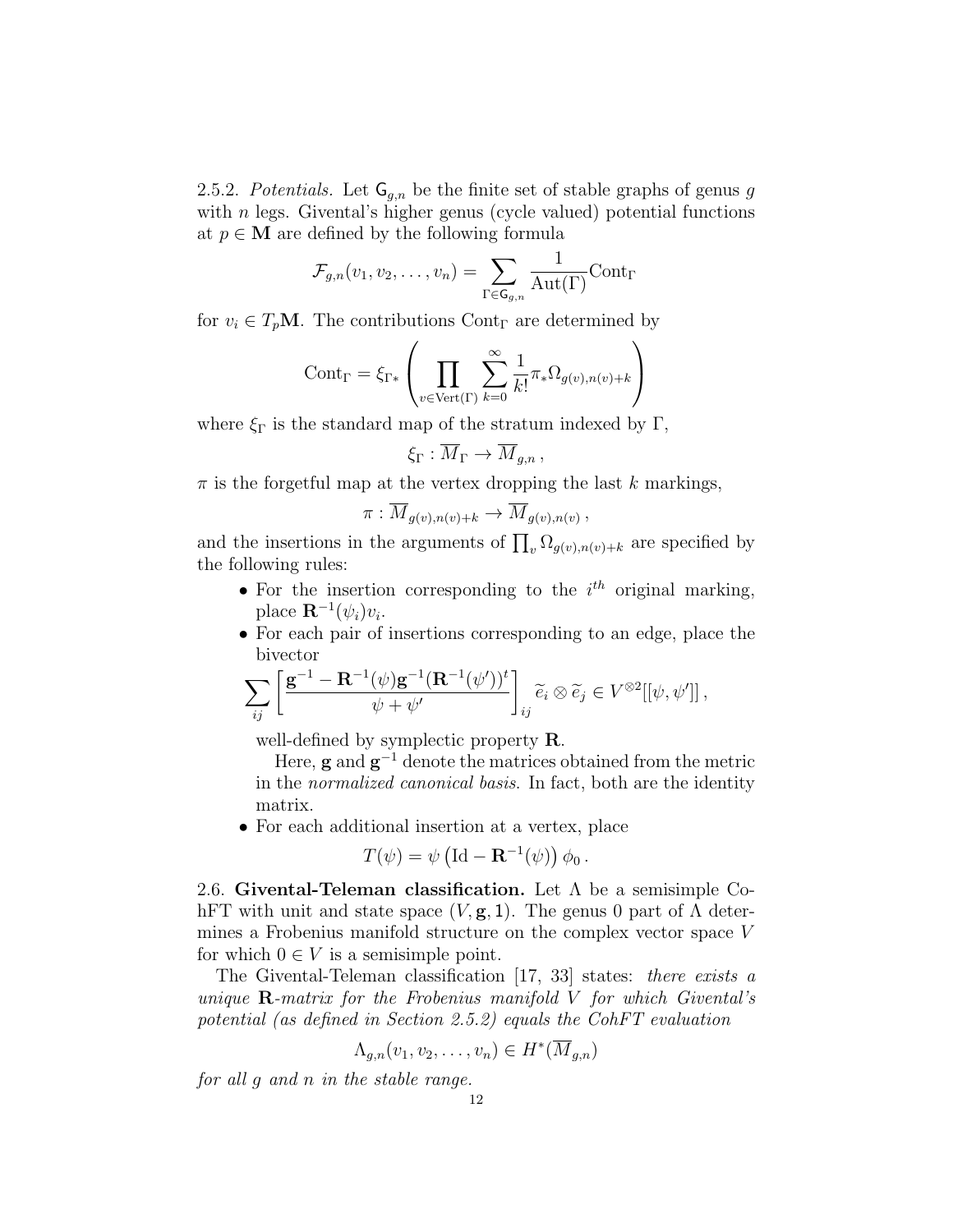3. GENUS 0 THEORY FOR  $\left[\mathbb{C}^3/\mathbb{Z}_3\right]$ 

3.1. Summary. We review the genus 0 orbifold Gromov-Witten theory of  $\left[\mathbb{C}^3/\mathbb{Z}_3\right]$ . We follow the notations and conventions of [23]. The main difficult result that we will use in the genus 0 theory is the mirror transformation of Theorem 5 proven by Coates-Corti-Iritani-Tseng [10]. Similar computations appeared in [20] for the study of genus one FJRW invariants associated to the quintic threefold.

3.2. Frobenius structure. The orbifold Gromov-Witten theory determines an Frobenius manifold structure<sup>7</sup> on  $H^*_{\mathsf{T},\mathsf{orb}}([\mathbb{C}^3/\mathbb{Z}_3])$  viewed with flat basis  $\phi_0, \phi_1, \phi_2$  and with specialization (4). The inner product and the quantum product are as follows.

• *Inner product*. In the flat basis

(15) 
$$
\{\phi_0, \phi_1, \phi_2\},
$$

the inner product g, given by

(16) 
$$
\mathbf{g} = \frac{1}{3} \begin{bmatrix} 1 & 0 & 0 \\ 0 & 0 & 1 \\ 0 & 1 & 0 \end{bmatrix},
$$

has already appeared in (3).

• *Potential.* The full genus 0 Gromov-Witten potential is a function of the coordinates  $\{t_0, t_1, t_2\}$  in the flat basis (15) and of the additional variable  $\Theta$ ,

$$
\mathcal{F}_0^{[\mathbb{C}^3/\mathbb{Z}_3]}(t,\Theta) = \sum_{n=0}^{\infty} \sum_{d=0}^{\infty} \int_{[\overline{M}_{g,n+d}^{\text{orb}}([\mathbb{C}^3/\mathbb{Z}^3],0)]^{\mathsf{T},vir}} \frac{1}{n!d!} \prod_{i=1}^n \text{ev}_i^*(\gamma) \prod_{i=n+1}^{n+d} \text{ev}_i^*(\Theta \phi_1),
$$

.

where  $\gamma = \sum_{i=0}^{2} t_i \phi_i$ . The potential satisfies

$$
\frac{\partial}{\partial t_1}\mathcal{F}_0^{[\mathbb{C}^3/\mathbb{Z}_3]}=\frac{\partial}{\partial\Theta}\mathcal{F}_0^{[\mathbb{C}^3/\mathbb{Z}_3]}
$$

<sup>&</sup>lt;sup>7</sup>The Frobenius manifold here is over the ring  $\mathbb{C}[[\Theta]].$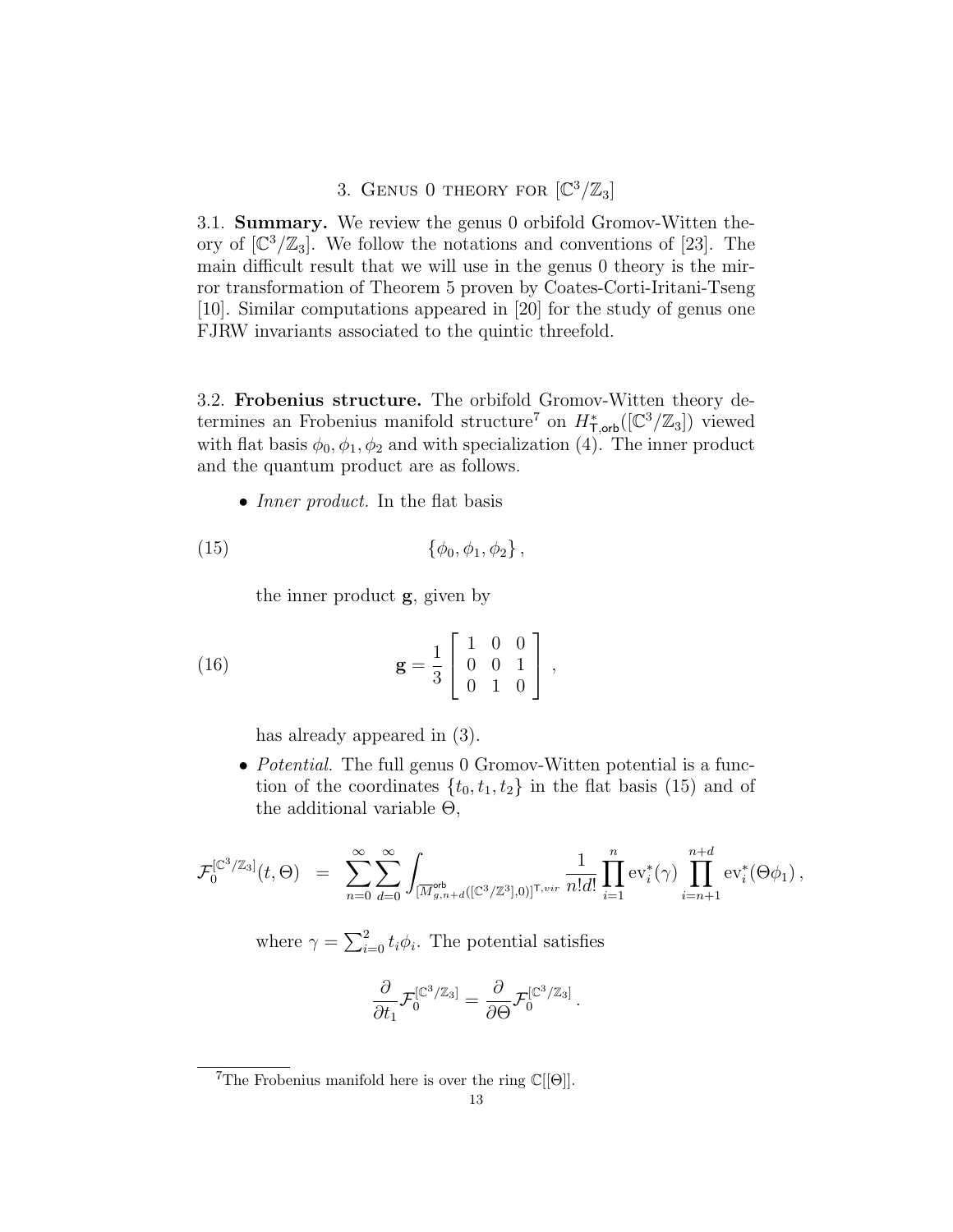• Quantum product. The 6 products at  $0 \in H^*_{\text{Toob}}([\mathbb{C}^3/\mathbb{Z}_3])$  are

$$
\phi_0 \bullet \phi_0 = \phi_0 ,
$$
  
\n
$$
\phi_0 \bullet \phi_1 = \phi_1 ,
$$
  
\n
$$
\phi_0 \bullet \phi_2 = \phi_2 ,
$$
  
\n
$$
\phi_1 \bullet \phi_1 = -\frac{L^3}{C_1^3} \phi_2 ,
$$
  
\n
$$
\phi_1 \bullet \phi_2 = \phi_0 ,
$$
  
\n
$$
\phi_2 \bullet \phi_2 = -\frac{C_1^3}{L^3} \phi_1 .
$$

Since the quantum product is at  $0 \in H^*_{\mathsf{T},\mathsf{orb}}([\mathbb{C}^3/\mathbb{Z}_3])$ , only the variable  $\Theta$  appears in the functions on the right side of the above formulas. In fact, both L and C are defined in Section 0.4 in terms of  $\theta$ , so the Θ dependence appears only after inverting the mirror map Θ(θ). We will give a proof of the quantum product in the following subsection.

3.3. Calculation of the quantum product. To compute the quantum product of  $[\mathbb{C}^3/\mathbb{Z}_3]$ , we require the 3-point functions in genus 0.

**Lemma 7.** The nonvanishing 3-point function in genus  $\theta$  are:

$$
\langle \langle \phi_0, \phi_0, \phi_0 \rangle \rangle_{0,3}^{[\mathbb{C}^3/\mathbb{Z}_3]} = \frac{1}{3}, \qquad \langle \langle \phi_0, \phi_1, \phi_2 \rangle \rangle_{0,3}^{[\mathbb{C}^3/\mathbb{Z}_3]} = \frac{1}{3}, \langle \langle \phi_1, \phi_1, \phi_1 \rangle \rangle_{0,3}^{[\mathbb{C}^3/\mathbb{Z}_3]} = -\frac{1}{3} \frac{L^3}{C_1^3}, \qquad \langle \langle \phi_2, \phi_2, \phi_2 \rangle \rangle_{0,3}^{[\mathbb{C}^3/\mathbb{Z}_3]} = -\frac{1}{3} \frac{C_1^3}{L^3}.
$$

For other choices of insertions, the 3-point functions in genus 0 vanish. *Proof.* By [10], the *I*-function  $I^{[\mathbb{C}^3/\mathbb{Z}_3]}$  lies on the Lagrangian<sup>8</sup> cone  $\mathcal{L}^{[\mathbb{C}^3/\mathbb{Z}_3]}$  encoding the genus 0 Gromov-Witten theory of  $[\mathbb{C}^3/\mathbb{Z}^3]$ . By standard properties of the Lagrangian cone, we obtain the following results, see for example [22, 31]:

$$
S^{[\mathbb{C}^3/\mathbb{Z}_3]}(\Theta(\theta), z)(\phi_0) = I^{[\mathbb{C}^3/\mathbb{Z}_3]},
$$
  
\n
$$
S^{[\mathbb{C}^3/\mathbb{Z}_3]}(\Theta(\theta), z)(\phi_1) = \frac{zDS^{[\mathbb{C}^3/\mathbb{Z}_3]}(\phi_0)}{C_1},
$$
  
\n
$$
S^{[\mathbb{C}^3/\mathbb{Z}_3]}(\Theta(\theta), z)(\phi_2) = \frac{zDS^{[\mathbb{C}^3/\mathbb{Z}_3]}(\phi_1)}{C_2}.
$$

Here, the S-operator for  $\left[\mathbb{C}^3/\mathbb{Z}_3\right]$  is defined as usual by

$$
\mathbb{S}^{[\mathbb{C}^3/\mathbb{Z}_3]}(\Theta, z)(\gamma) = \sum_i \phi^i \langle \langle \frac{\phi_i}{z - \psi}, \gamma \rangle \rangle_{0,2}^{[\mathbb{C}^3/\mathbb{Z}_3]}, \quad \text{for } \gamma \in H_{\textsf{T},\textsf{orb}}^*([\mathbb{C}^3/\mathbb{Z}_3]),
$$

 ${}^{8}$ See [12, 18] for the definition of the Lagrangian cone.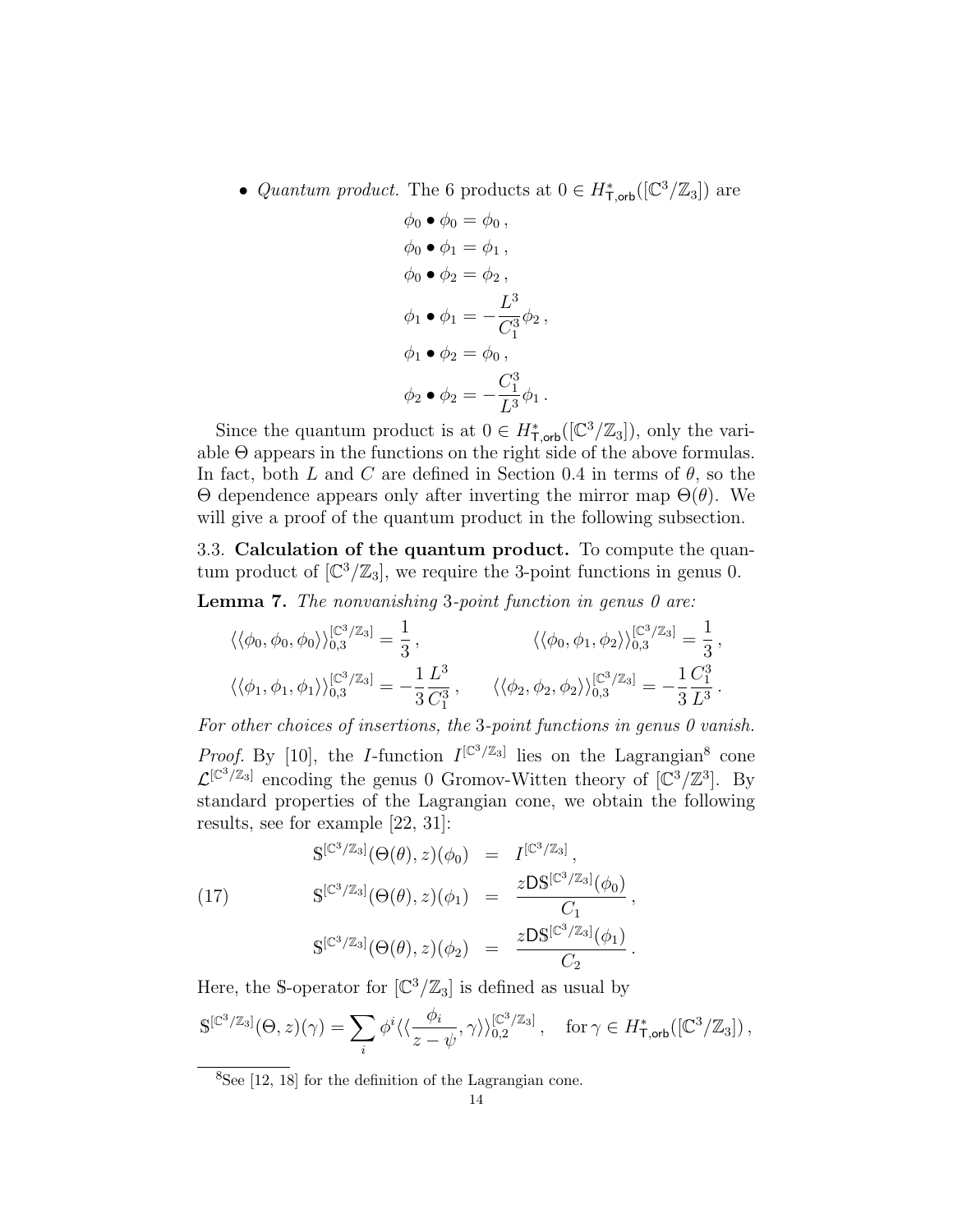The differential operator  $D = \theta \frac{d}{d\theta}$  acts on S via variable change  $\Theta(\theta)$ . The functions

$$
C_0 = 1
$$
,  $C_1 = DI_1$ ,  $C_2 = D\left(\frac{DI_2}{C_1}\right)$ .

appear on the right side of (17).

Using the methods of [35, Theorem 2], we obtain

$$
C_1^2 C_2 = -L^3.
$$

Observe that the I-function has following expansion,

$$
I^{[\mathbb{C}^3/\mathbb{Z}_3]} = \phi_0 + \frac{I_1\phi_1}{z} + \frac{I_2\phi_2}{z^2} + \mathsf{O}(\frac{1}{z^3}).
$$

Then, equation (17) immediately yields

$$
\langle \langle \phi_0, \phi_1, \phi_2 \rangle \rangle_{0,3}^{[\mathbb{C}^3/\mathbb{Z}_3]} = \frac{1}{3},
$$
  

$$
\langle \langle \phi_1, \phi_1, \phi_1 \rangle \rangle_{0,3}^{[\mathbb{C}^3/\mathbb{Z}_3]} = \frac{1}{3} \frac{C_2}{C_1} = -\frac{1}{3} \frac{L^3}{C_1^3}.
$$

By definition of the Frobenius structure,

$$
\mathbf{g}(X \bullet Y, Z) = \langle \langle X, Y, Z \rangle \rangle_{0,3}^{[\mathbb{C}^3/\mathbb{Z}_3]}, \quad \text{for } X, Y, Z \in H^*_{\mathsf{T}, \text{orb}}([\mathbb{C}^3/\mathbb{Z}_3]).
$$

The remaining two evaluations follow from the associativity of the quantum product.

3.4. **Canonical coordinates.** After normalizing the basis  $\{\phi_0, \phi_1, \phi_2\}$ by

(18) 
$$
\widetilde{\phi}_0 = \phi_0, \quad \widetilde{\phi}_1 = -\frac{C_1}{L} \phi_1, \quad \widetilde{\phi}_2 = -\frac{L}{C_1} \phi_2,
$$

we obtain the relation

$$
\widetilde{\phi}_i \bullet \widetilde{\phi}_j = \widetilde{\phi}_{i+j} .
$$

The quantum product at  $0 \in H^*_{\mathsf{T},\mathsf{orb}}([\mathbb{C}^3/\mathbb{Z}_3])$  can then be checked to be semisimple with an idempotent basis,

$$
e_{\alpha} \bullet e_{\beta} = \delta_{\alpha\beta} e_{\alpha} ,
$$

given by the formula

(19) 
$$
e_{\alpha} = \frac{1}{3} \sum_{i=0}^{3} \zeta^{-\alpha i} \widetilde{\phi}_{i} \quad \text{for} \quad \alpha = 0, 1, 2,
$$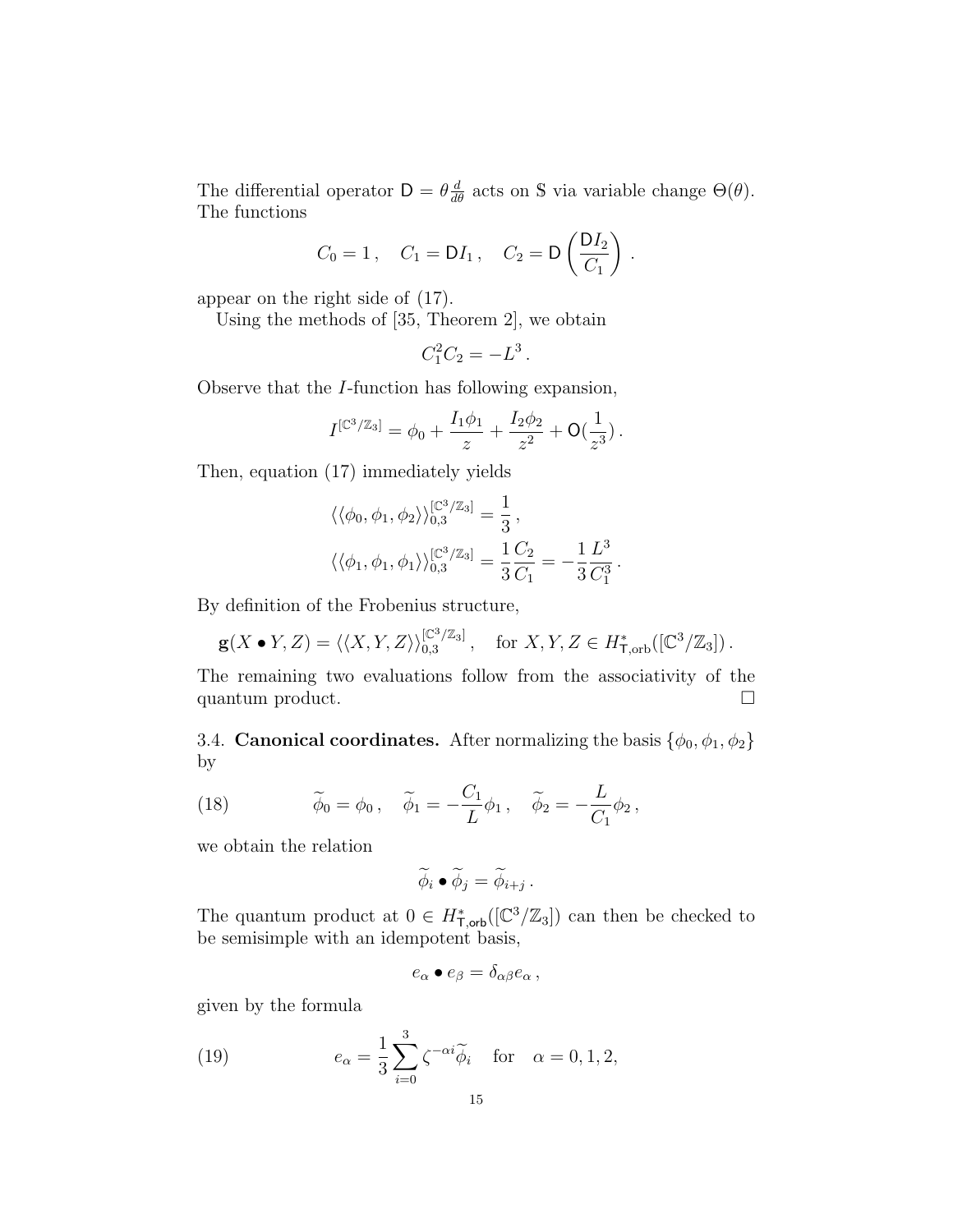where  $\zeta = e^{\frac{2\pi i}{3}}$  is a third root of unity. The normalized idempotents are

(20) 
$$
\widetilde{e}_{\alpha} = \frac{e_{\alpha}}{\sqrt{\mathbf{g}(e_{\alpha}, e_{\alpha})}} = 3e_{\alpha}.
$$

Equations (18)-(20) take place at the point  $0 \in H^*_{\mathsf{T},\mathsf{orb}}([\mathbb{C}^3/\mathbb{Z}_3])$  of the Frobenius manifold and hence only depend upon the variable Θ.

Let  $\{u^{\alpha}\}\$ be the canonical coordinates associated to the above idempotent basis with constants fixed by

(21) 
$$
u^{\alpha}(t_i = 0, \Theta = 0) = 0.
$$

Since  $e_{\alpha} = \frac{\partial}{\partial u^{\alpha}}$ , we have

(22) 
$$
\sum_{\alpha=1}^{3} e_{\alpha} \frac{du^{\alpha}}{dt_1} = \phi_1.
$$

The standard convention for equations such as (22) is that the derivative  $\frac{\partial}{\partial t_1}$  on the left side is taken *before* all the  $t_i$  are set to 0.

Lemma 8. We have

$$
\frac{du^{\alpha}}{dt} = \zeta^{\alpha} \left( -\frac{L}{C_1} \right)
$$

*Proof.* The result is a consequence of equations (19) and (22).  $\Box$ 

Before restriction to the point  $0 \in H^*_{\mathsf{T},\mathsf{orb}}([\mathbb{C}^3/\mathbb{Z}_3])$ , the genus 0 potential  $\mathcal{F}_0^{[\mathbb{C}^3/\mathbb{Z}_3]}$  $\int_0^{\lfloor t \sqrt{2}a_3 \rfloor}$ , the components of the idempotents in flat coordinates, and the canonical coordinates  $\{u^{\alpha}\}\$ all are functions of the variables  $t_0, t_1, t_2, \Theta$  which are annihilated by the operator<sup>9</sup>

(23) 
$$
\frac{\partial}{\partial t_1} - \frac{\partial}{\partial \Theta}.
$$

By the argument of [29, Section 3], the R-matrix of the associated CohFT is also annihilated by (23).

$$
d\left(\frac{\partial u^{\alpha}}{\partial t_{1}} - \frac{\partial u^{\alpha}}{\partial \Theta}\right) = 0
$$

<sup>&</sup>lt;sup>9</sup>The proof is elementary starting with the annihilation of the potential  $\mathcal{F}_0^{[\mathbb{C}^3/\mathbb{Z}_3]}$ . The components of  $du^{\alpha}$  in the basis  $\{dt_i\}$  are eigenvalues of matrices with coefficients all annihilated by (23), so also annihilated by (23). Hence,

and hence  $\frac{\partial u^{\alpha}}{\partial t_1} - \frac{\partial u^{\alpha}}{\partial \Theta}$  must be a function  $f^{\alpha}(\Theta)$  only of  $\Theta$ . Then, we can find *unique* canonical coordinates (by shifting by the integral  $\int f^{\alpha}(\Theta) d\Theta$  which satisfy (21) and are annihilated by (23).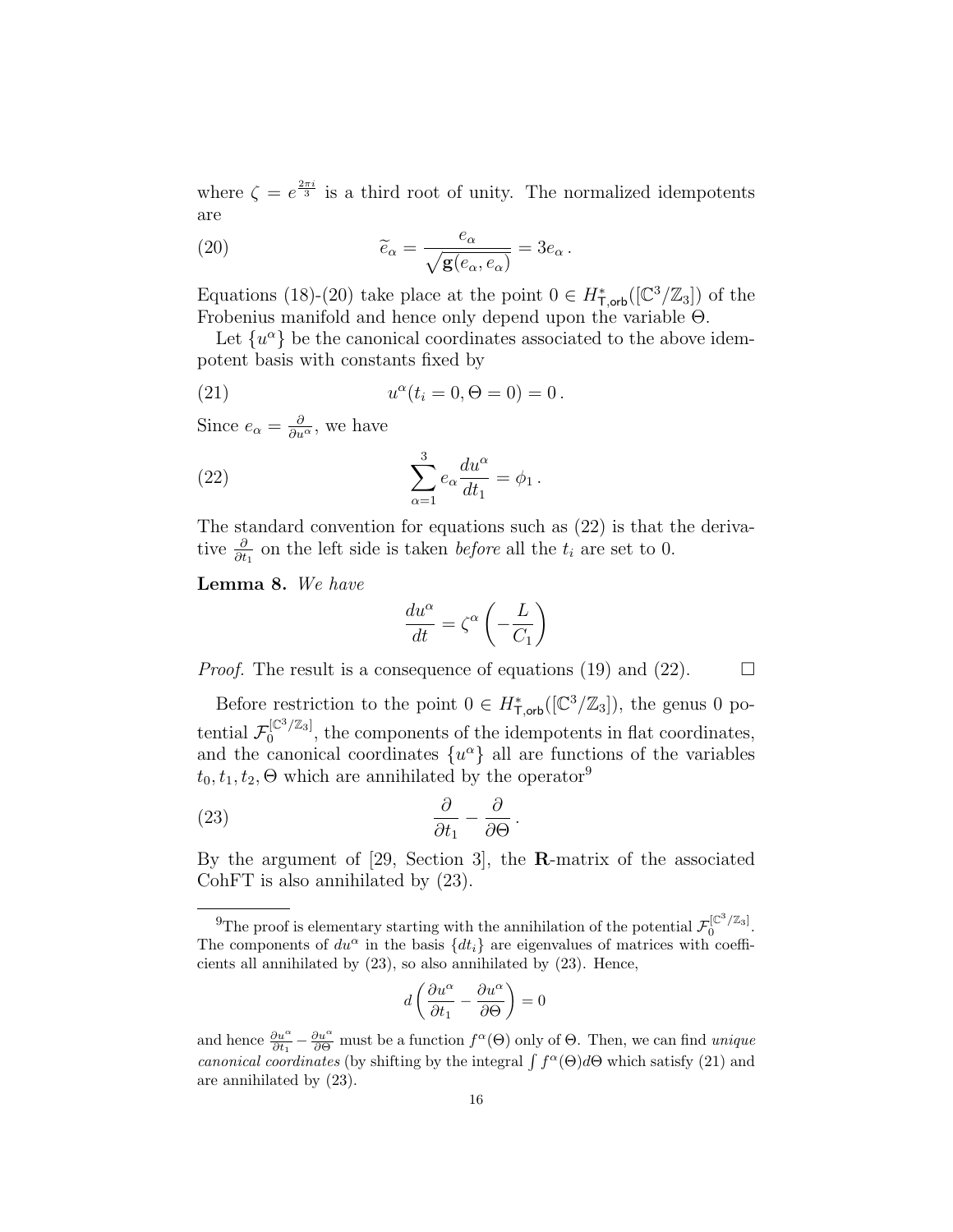Since the operator (23) annihilates  $u^{\alpha}$ , we can rewrite Lemma 8 at the point  $0 \in H^*_{\mathsf{T},\mathsf{orb}}([\mathbb{C}^3/\mathbb{Z}_3])$  using

$$
\frac{du^{\alpha}}{dt} = \frac{du^{\alpha}}{d\Theta} = \frac{du^{\alpha}}{d\theta} \frac{d\theta}{d\Theta}.
$$

We then obtain the equation

$$
\frac{du^{\alpha}}{d\theta} = \zeta^{\alpha} (-L) \frac{1}{\theta} .
$$

3.5. Transition matrix. The transition matrix  $\Psi$  from flat coordinate to normalized canonical basis is given by

$$
\Psi_{\alpha i} = g(\widetilde{e}_{\alpha}, \phi_i).
$$

At the point  $0 \in H^*_{\mathsf{T},\mathsf{orb}}([\mathbb{C}^3/\mathbb{Z}_3])$ , we can calculate using (19):

$$
\Psi = \frac{1}{3} \begin{bmatrix} 1 & -\frac{L}{C_1} & -\frac{C_1}{L} \\ 1 & -\zeta \frac{L}{C_1} & -\zeta^2 \frac{C_1}{L} \\ 1 & -\zeta^2 \frac{L}{C_1} & -\zeta \frac{C_1}{L} \end{bmatrix}.
$$

Viewed a functions of  $t_0, t_1, t_2, \Theta$ , the coefficients of  $\Theta$  are annihilated by (23).

3.6. Fundamental solution matrix. Consider the coefficient of  $z^k$ in the flatness equation (13). We will study the solutions along the line  $\{t_0 = 0, t_2 = 0\}$ , so we consider only the flatness equation with respect to the  $t_1$  directional derivative in (13). Using the annihilation of all functions by (23) and the change of variable relation

$$
\frac{\partial}{\partial \Theta} = \frac{\theta}{C_1} \frac{\partial}{\partial \theta},
$$

we obtain,

(24) 
$$
\Psi\left(\frac{\partial\partial}{\partial\theta}\Psi^{-1}\right)\mathbf{R}_{k-1} + \frac{\partial\partial}{\partial\theta}\mathbf{R}_{k-1} + \mathbf{R}_k\frac{\partial\partial}{\partial\theta}\mathbf{U} - \left(\frac{\partial\partial}{\partial\theta}\mathbf{U}\right)\mathbf{R}_k = 0,
$$

or equivalently, in most useful form,

$$
\frac{\theta\partial}{\partial\theta}\left(\mathbf{\Psi}^{-1}\mathbf{R}_{k-1}\right)+\left(\mathbf{\Psi}^{-1}\mathbf{R}_{k}\right)\frac{\theta\partial}{\partial\theta}\mathbf{U}-\mathbf{\Psi}^{-1}\left(\frac{\theta\partial}{\partial\theta}\mathbf{U}\right)\mathbf{\Psi}\left(\mathbf{\Psi}^{-1}\mathbf{R}_{k}\right)=0.
$$

We then restrict to the point  $0 \in H^*_{\mathsf{T},\mathsf{orb}}([\mathbb{C}^3/\mathbb{Z}_3])$ , so (24) and the second form, become equations purely of the variable  $\theta$ .

From Lemma 8, we obtain

$$
\frac{\theta \partial}{\partial \theta} \mathbf{U} = \left[ \begin{array}{ccc} -L & 0 & 0 \\ 0 & -\zeta L & 0 \\ 0 & 0 & -\zeta^2 L \end{array} \right].
$$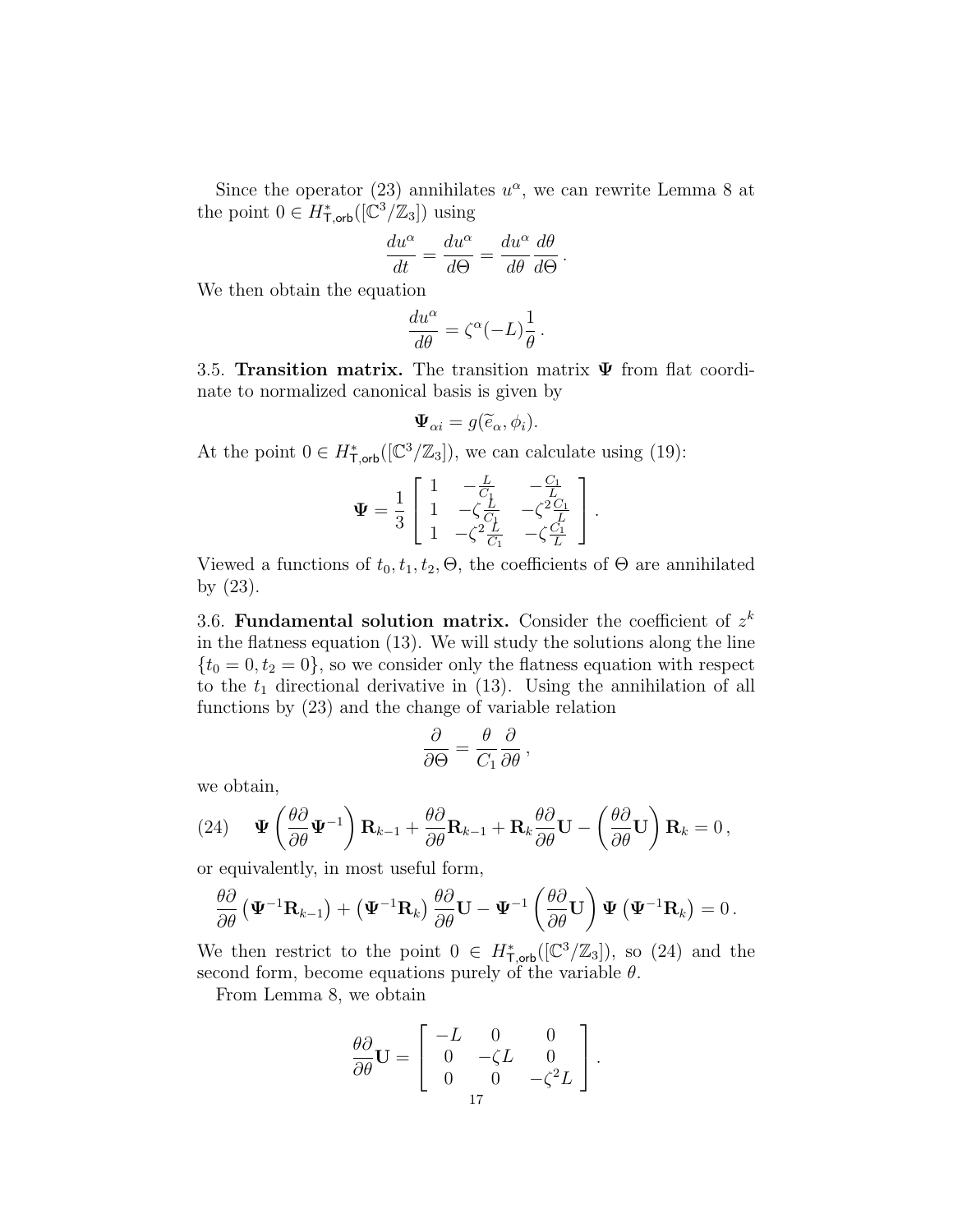We also have

$$
\mathbf{\Psi}^{-1} = \begin{bmatrix} 1 & 1 & 1 \\ -\frac{C_1}{L} & -\zeta^2 \frac{C_1}{L} & -\zeta \frac{C_1}{L} \\ -\frac{L}{C_1} & -\zeta \frac{L}{C_1} & -\zeta^2 \frac{L}{C_1} \end{bmatrix}.
$$

Let  $P_{ij}^k$  denote the  $(i, j)$  coefficient of the matrix  $\Psi^{-1} \mathbf{R}_k$  restricted to  $0 \in \tilde{H}^*_{\mathsf{T},\mathsf{orb}}([\mathbb{C}^3/\mathbb{Z}_3])$ . From the second form of  $(24)$ , we obtain the following equations for  $j = 0, 1, 2$ :

(25)  
\n
$$
\frac{\theta \partial}{\partial \theta} P_{0j}^{k-1} = C_1 P_{2j}^k + L P_{0j}^k \zeta^j,
$$
\n
$$
\frac{\theta \partial}{\partial \theta} P_{1j}^{k-1} = C_1 P_{0j}^k + L P_{1j}^k \zeta^j,
$$
\n
$$
\frac{\theta \partial}{\partial \theta} P_{2j}^{k-1} = -\frac{L^3}{C_1^2} P_{1j}^k + L P_{2j}^k \zeta^j
$$

3.7. Generators and relations. As before, let  $D = \theta \frac{\partial}{\partial \theta}$ .

**Lemma 9.** We have the following relation between L and  $X = \frac{DC_1}{C_1}$  $\frac{OC_1}{C_1}$  :

.

$$
DL = L\left(\frac{L^3}{27} + 1\right),
$$
  

$$
X^2 - 3\frac{DL}{L}X + 2\frac{DL}{L} + DX = 0.
$$

Proof. The first relation follows from the definition of L. The second relation follows from case  $k = 2$  of (25).

By above result, we view the differential ring

$$
\mathbb{C}[L^{\pm 1}][X, \mathsf{D} X, \mathsf{D} \mathsf{D} X, \dots]
$$

as simply the polynomial ring  $\mathbb{C}[L^{\pm 1}][X]$ .

The following normalizations will be convenient for us:

(26) 
$$
\widetilde{P}_{0j}^{k} = P_{0j}^{k} \zeta^{kj}
$$

$$
\widetilde{P}_{1j}^{k} = -\frac{L}{C_{1} \zeta^{2j}} P_{1j}^{k} \zeta^{kj}
$$

$$
\widetilde{P}_{2j}^{k} = -\frac{C_{1}}{L \zeta^{j}} P_{2j}^{k} \zeta^{kj}, \quad k \ge 0, \quad j = 0, 1, 2.
$$

From (25), we can calculate  $\tilde{P}_{ij}^k$  explicitly with initial conditions

(27) 
$$
\tilde{P}_{ij}^{k}|_{\theta=0} = 0, \quad k \ge 1.
$$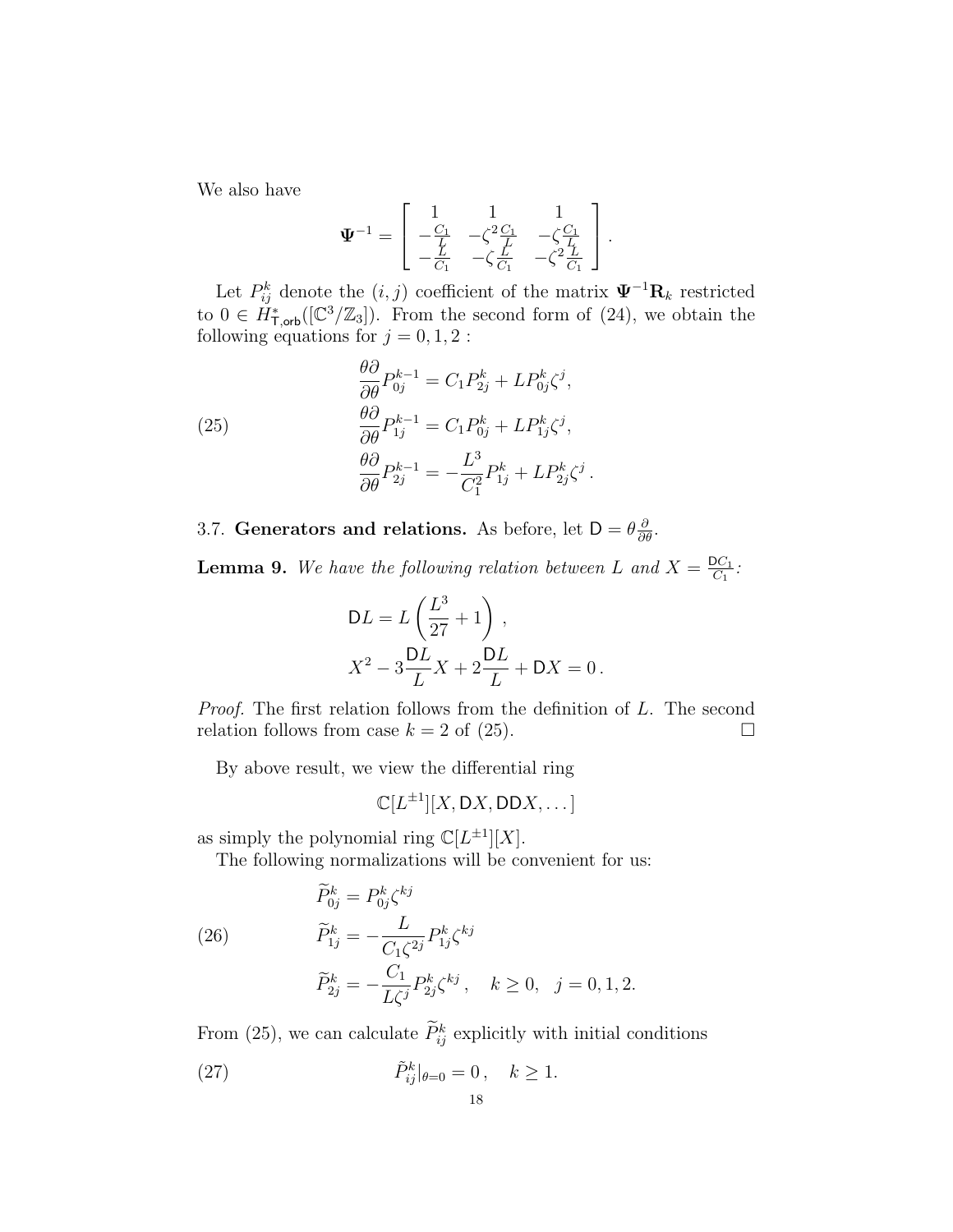For example, for  $j = 0, 1, 2$ , we have

$$
\widetilde{P}_{0j}^{0} = 1,
$$
\n
$$
\widetilde{P}_{0j}^{1} = \frac{L^{2}}{162},
$$
\n
$$
\widetilde{P}_{0j}^{2} = \frac{L}{81} + \frac{25}{52488}L^{4},
$$
\n
$$
\widetilde{P}_{0j}^{3} = \frac{7}{4374}L^{3} + \frac{1225}{25509168}L^{6}.
$$

Using (25) and Lemma 9, we obtain the Lemma 10 below. Lemma 11 follows from an argument parallel to [35, Section 1].

**Lemma 10.** For  $j = 0, 1, 2$ , we have:

(28) 
$$
\widetilde{P}_{2j}^{k+1} = \widetilde{P}_{0j}^{k+1} - \frac{\mathsf{D}\widetilde{P}_{0j}^{k}}{L},
$$

$$
\widetilde{P}_{1j}^{k+1} = \widetilde{P}_{2j}^{k+1} - \frac{\mathsf{D}\widetilde{P}_{2j}^{k}}{L} - \left(\frac{\mathsf{D}L}{L^{2}} - \frac{X}{L}\right)\widetilde{P}_{2j}^{k},
$$

$$
\widetilde{P}_{0j}^{k+1} = \widetilde{P}_{1j}^{k+1} - \frac{\mathsf{D}\widetilde{P}_{1j}^{k}}{L} + \left(\frac{\mathsf{D}L}{L^{2}} - \frac{X}{L}\right)\widetilde{P}_{1j}^{k}.
$$

**Lemma 11.** We have  $\widetilde{P}_{0j}^k \in \mathbb{C}[L^{\pm 1}].$ 

The following result is a direct consequence of Lemmas 10 and 11.

.

**Lemma 12.** For all  $k \geq 0$  and  $j = 0, 1, 2$ , we have

$$
\begin{aligned} \widetilde{P}^k_{2j} &\in \mathbb{C}[L^{\pm 1}],\\ \widetilde{P}^k_{1j} &= \widetilde{Q}^k_{1j} + \frac{\widetilde{P}^{k-1}_{2j}}{L}X, \end{aligned}
$$

with  $\widetilde{Q}_{1j}^k \in \mathbb{C}[L^{\pm 1}].$ 

## 4. The holomorphic anomaly equations

4.1. **R-matrix.** Let  $\widetilde{R}^{[\mathbb{C}^3/\mathbb{Z}^3]}$  be the matrix whose  $z^k$  coefficient is the solution  $\mathbf{R}_k$  of (24) with initial conditions<sup>10</sup>

(29) 
$$
\left[\widetilde{\mathsf{R}}^{[\mathbb{C}^3/\mathbb{Z}^3]}(z)\right]\Big|_{\theta=0} = \mathrm{Id}.
$$

Define a new diagonal matrix

$$
B(z) = \text{Diag}\left[B_0^{[\mathbb{C}^3/\mathbb{Z}_3]}(z), B_1^{[\mathbb{C}^3/\mathbb{Z}_3]}(z), B_2^{[\mathbb{C}^3/\mathbb{Z}_3]}(z)\right]
$$

<sup>&</sup>lt;sup>10</sup>The symplectic condition (14) is not imposed on (and not satisfied by)  $\widetilde{\mathsf{R}}^{[\mathbb{C}^3/\mathbb{Z}^3]}$ .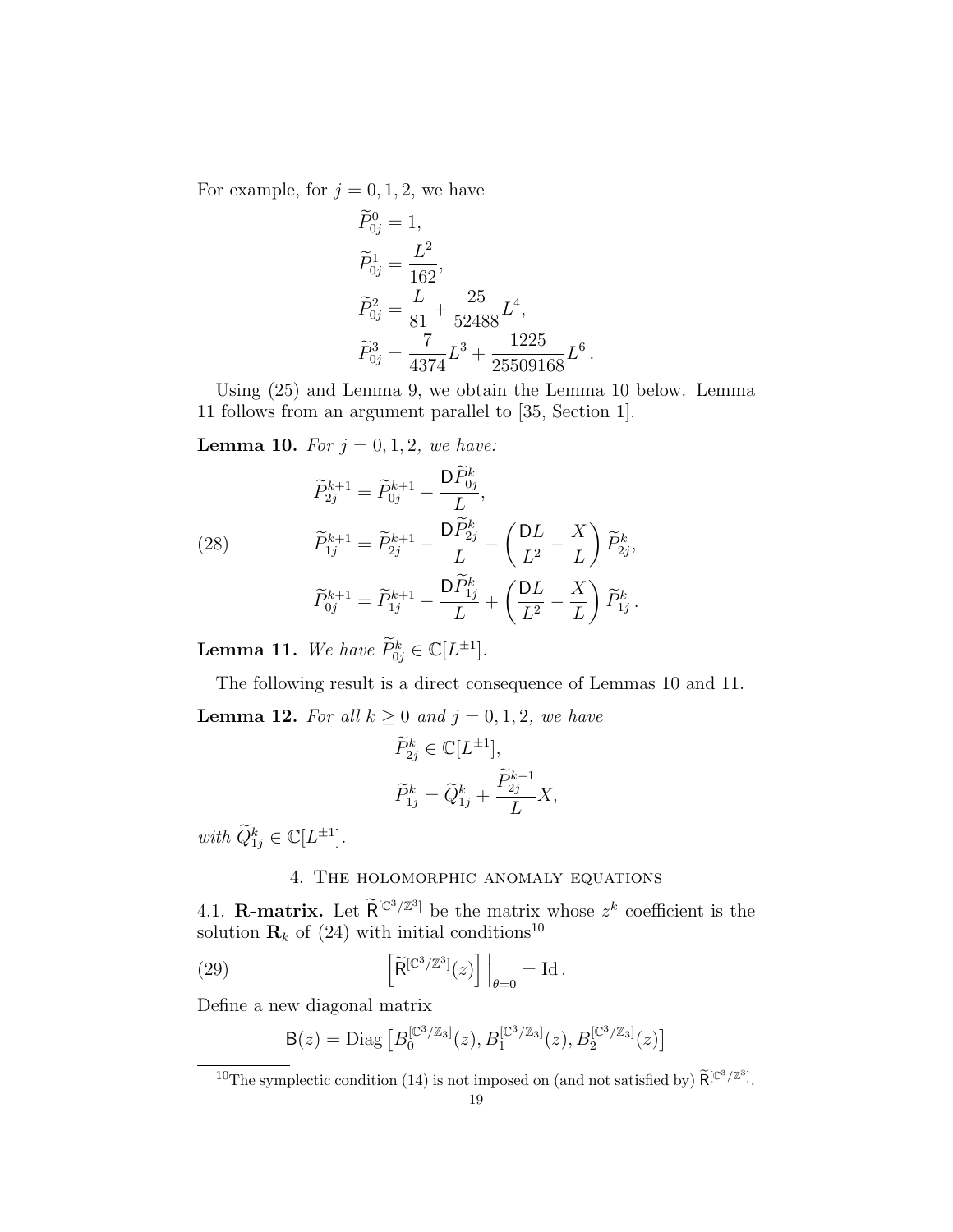where for  $i=0,1,2$ ,

$$
B_i^{[\mathbb{C}^3/\mathbb{Z}_3]}(z) = \text{Exp}\left(3\sum_{k=1}^{\infty}(-1)^{k+1}\frac{B_{3k+1}\left(\frac{\text{Inv}(i)}{3}\right)}{3k+1}\frac{z^{3k}}{3k}\right).
$$

Here, the involution  $\mathsf{Inv}: \{0,1,2\} \to \{0,1,2\}$  is defined by

 $Inv(0) = 0$ ,  $Inv(1) = 2$ ,  $Inv(2) = 1$ .

The Bernoulli polynomials  $B_m(x)$  are defined by

$$
\frac{te^{tx}}{e^t - 1} = \sum_{m \ge 0} \frac{B_m(x)t^m}{m!}
$$

.

For example,

$$
B_0(x) = 1
$$
,  $B_1(x) = x - \frac{1}{2}$ ,  $B_2(x) = x^2 - x + \frac{1}{6}$ .

Especially,  $B_k(0)$  is the Bernoulli numbers.

Via the orbifold quantum Riemann-Roch theorem in [34, Section 4.2], we obtain the following result.

**Proposition 13.** The true R-matrix  $R^{[C^3/\mathbb{Z}_3]}$  for the Gromov-Witten theory of  $\left[\mathbb{C}^3/\mathbb{Z}_3\right]$  has the following form after restriction  $\theta = 0$ :

$$
\left[\mathsf{R}^{[\mathbb{C}^3/\mathbb{Z}_3]}(z)\right]_{ij}\Big|_{\theta=0}=(\mathbf{\Psi}|_{\theta=0})\cdot\mathsf{B}(z)\cdot(\mathbf{\Psi}|_{\theta=0})^{-1}.
$$

**Corollary 14.** The true **R**-matrix  $R^{[\mathbb{C}^3/\mathbb{Z}_3]}$  for the Gromov-Witten theory of  $\left[\mathbb{C}^3/\mathbb{Z}_3\right]$  in the normalized canonical basis is given by

$$
\mathsf{R}^{[\mathbb{C}^3/\mathbb{Z}_3]}(z) = (\mathbf{\Psi}|_{\theta=0}) \cdot \mathsf{B}(z) \cdot (\mathbf{\Psi}|_{\theta=0})^{-1} \cdot \left[\widetilde{\mathsf{R}}^{[\mathbb{C}^3/\mathbb{Z}^3]}(z)\right].
$$

*Proof.* The coefficients of the matrices  $R^{[\mathbb{C}^3/\mathbb{Z}_3]}(z)$  and  $\widetilde{R}^{[\mathbb{C}^3/\mathbb{Z}_3]}(z)$  satisfy the same system of differential equations (25). Therefore, the solutions differ by a constant (with respect to  $\theta$ ) matrix which can be determined using  $(29)$  and Lemma 13.

4.2. Decorated graphs. Let the genus  $g$  and the number of markings n be in the stable range

$$
2g-2+n>0.
$$

A decorated graph  $\Gamma \in \mathsf{G}^{\mathrm{Dec}}_{g,n}(3)$  consists of the data  $(\mathsf{V}, \mathsf{E}, \mathsf{N}, \gamma, \nu)$ where

- (i) V is the vertex set,
- (ii) E is the edge set (including possible self-edges),
- (iii)  $N : \{1, 2, \ldots, n\} \rightarrow V$  is the marking assignment,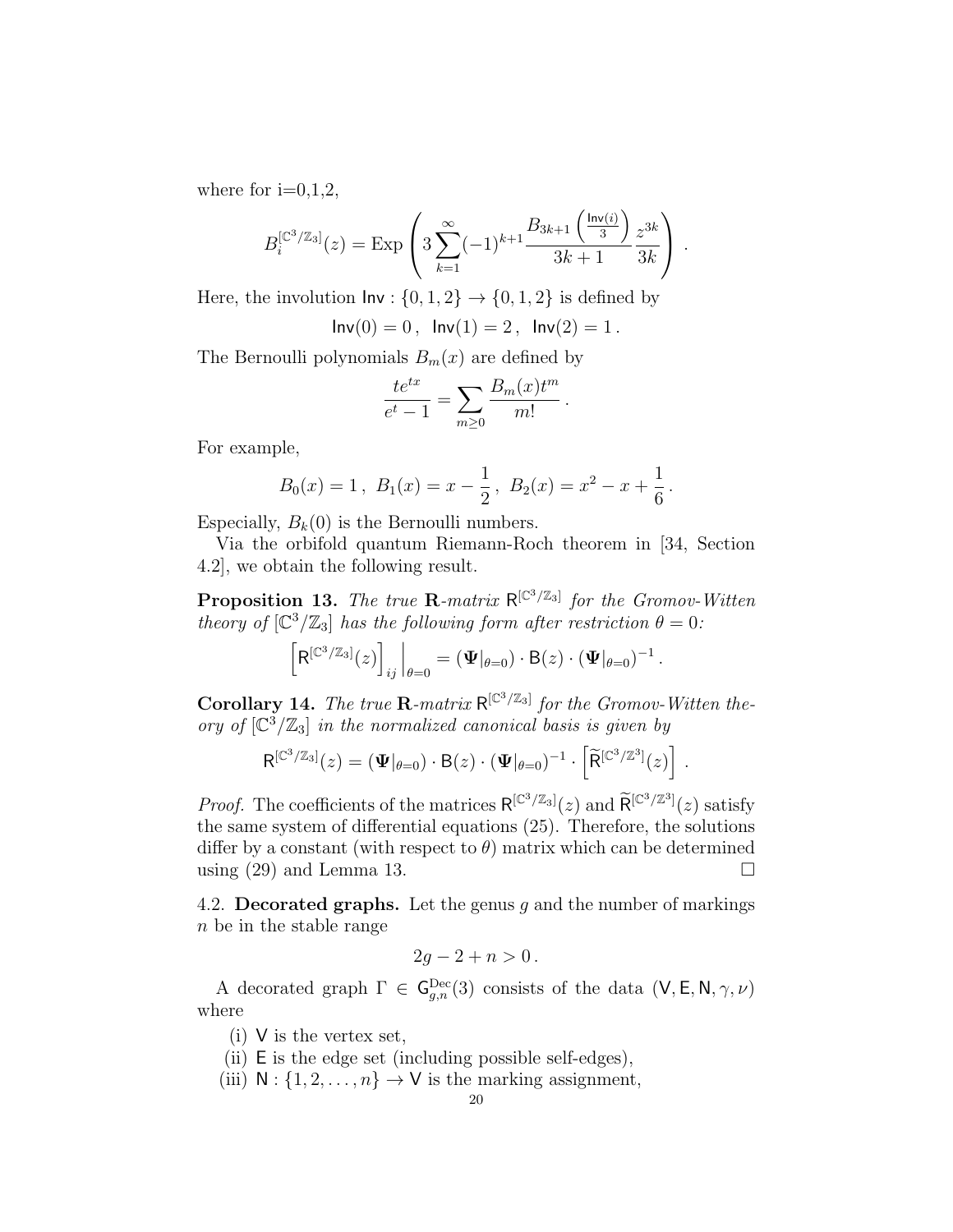(iv)  $g: V \to \mathbb{Z}_{\geq 0}$  is a genus assignment satisfying

$$
g = \sum_{v \in V} \mathbf{g}(v) + h^1(\Gamma)
$$

and for which  $(V, E, N, \gamma)$  is stable graph,

(v)  $p: V \to \{0, 1, 2\}$  is an assignment to each vertex  $v \in V$ .

4.3. Decomposition theorem. By the formula for the higher genus potential of Section 2.5.2, we can decompose  $\mathcal{F}_g^{[\mathbb{C}^3/\mathbb{Z}_3]}$  into contributions of decorated graphs of genus  $g$ . Furthermore, we can write the contribution corresponding to a graph  $\Gamma \in \mathsf{G}^{\mathrm{Dec}}_g(3)$  in terms of vertex and edge contributions,

$$
\mathcal{F}_g^{[\mathbb{C}_3/\mathbb{Z}_3]} = \sum_{\Gamma \in \mathsf{G}_g^{\mathrm{Dec}}(3)} \mathrm{Cont}_\Gamma \,.
$$

Proposition 15. We have

$$
\text{Cont}_{\Gamma} = \frac{1}{\text{Aut}(\Gamma)} \sum_{\mathsf{A} \in \mathbb{Z}_{>0}^{\mathsf{F}}} \prod_{v \in \mathsf{V}} \text{Cont}_{\Gamma}^{\mathsf{A}}(v) \prod_{e \in \mathsf{E}} \text{Cont}_{\Gamma}^{\mathsf{A}}(e) ,
$$

where the vertex<sup>11</sup> and edge contributions with incident flag A-values  $(a_1, a_2, ..., a_n)$  and  $(b_1, b_2)$  respectively are:

• 
$$
\text{Cont}_{\Gamma}^{A}(v) = \left[ \sum_{k \geq 0} \frac{\mathbf{g}(\widetilde{e}_{p(v)}, \widetilde{e}_{p(v)})^{1-g}}{k!} \right]
$$
  

$$
\int_{\overline{M}_{g,n+k}} \psi_{1}^{a_{1}} \dots \psi_{n}^{a_{n}} T(\psi_{n+1}) \dots T(\psi_{n+k}) \right] \Big|_{t_{0}=t_{1}=0, t_{j} \geq 2} = Q_{j-1 p(v)},
$$

where  $Q_{kp(v)}$  is the coefficient of  $z^k$  in  $[(-1)^{k+1} (R^{[\mathbb{C}^3/\mathbb{Z}_3]}(z))^t \cdot \Psi]_{0p(v)}$ ,

• 
$$
\text{Cont}_{\Gamma}^{A}(e) = (-1)^{b_1+b_2} 3
$$
.  
\n
$$
\left[ \frac{N_{0p(v_1)}(z)N_{0p(v_2)}(w) + N_{1p(v_1)}(z)N_{2p(v_2)}(w) + N_{2p(v_1)}(z)N_{1p(v_1)}(w)}{z+w} - \frac{1}{z+w} \right]_{z^{b_1-1}w^{b_2-1}},
$$

where  $N_{ij}(z)$  is the  $(i, j)$  component of  $(R^{[\mathbb{C}^3/\mathbb{Z}_3]}(-z))$ <sup>t</sup> ·  $\Psi$ .

<sup>&</sup>lt;sup>11</sup>Strictly, we should have  $g(\tilde{e}_{p(v)}, \tilde{e}_{p(v)})^{1-g-\frac{n}{2}}$  in the vertex contribution, but we shift here  $g(\tilde{e}_{p(v)}, \tilde{e}_{p(v)})^{-\frac{n}{2}}$  to the *n* incident edge contributions to be consistent with our formula for  $K\mathbb{P}^2$  in [24].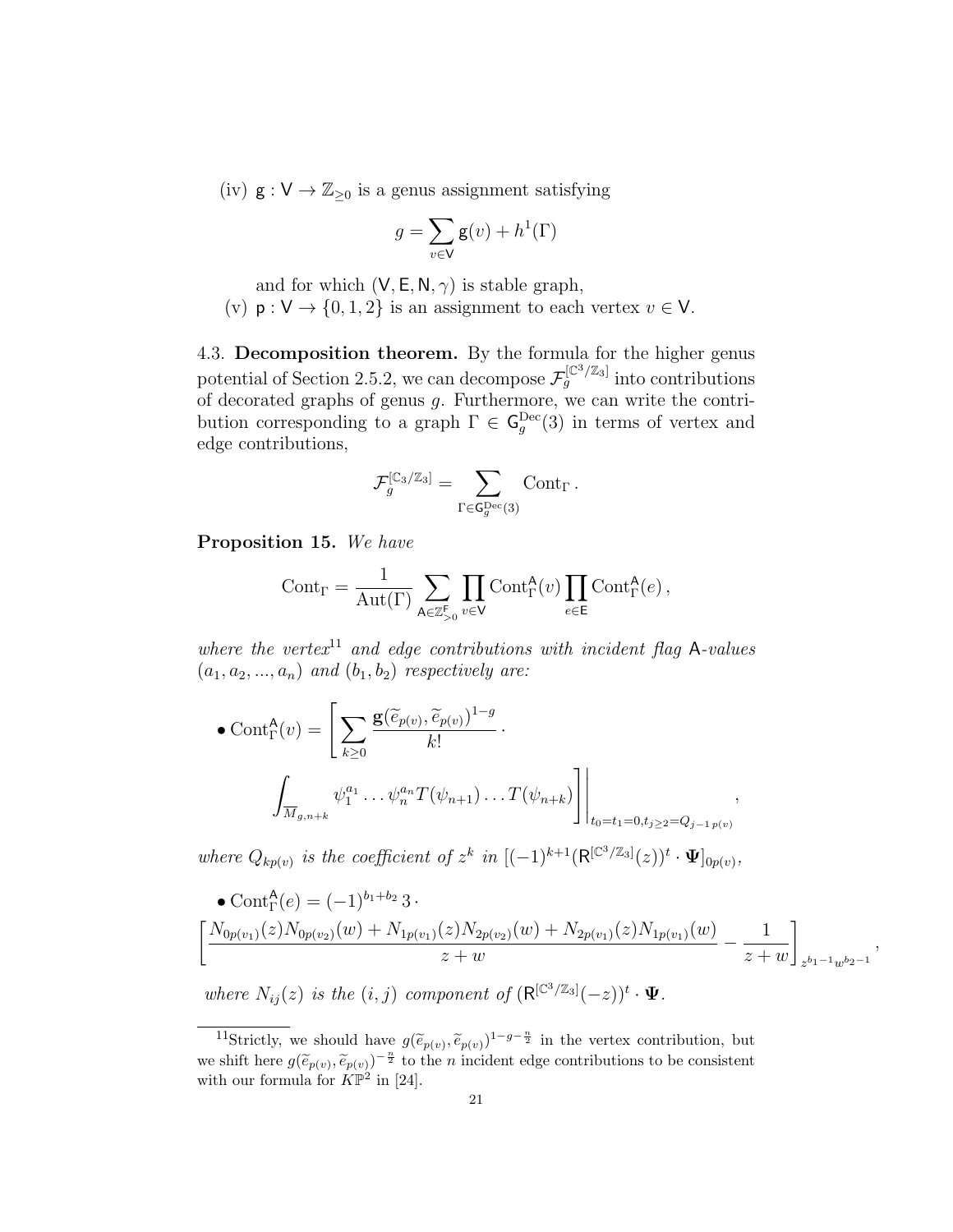4.4. Legs. To compute the potentials  $\mathcal{F}_{g,n}^{[\mathbb{C}^3/\mathbb{Z}_3]}(\phi_{a_1},\ldots,\phi_{a_n}),$  the contributions of stable graphs with markings are required,

$$
\mathcal{F}_{g,n}^{[\mathbb{C}_3/\mathbb{Z}_3]}(\phi_{a_1,\ldots,a_{a_n}})=\sum_{\Gamma\in\mathsf{G}_{g,n}^{\mathrm{Dec}}(3)}\mathrm{Cont}_{\Gamma}(\phi_{a_1},\ldots,\phi_{a_n})\,.
$$

Proposition 16. We have

$$
Cont_{\Gamma}(\phi_{k_1}, \ldots, \phi_{k_n}) = \frac{1}{|\mathrm{Aut}(\Gamma)|} \sum_{\mathbf{A} \in \mathbb{Z}_{>0}^{\mathsf{F}}} \prod_{v \in \mathsf{V}} Cont_{\Gamma}^{\mathbf{A}}(v) \prod_{e \in \mathsf{E}} Cont_{\Gamma}^{\mathbf{A}}(e) \prod_{l \in \mathsf{L}} Cont_{\Gamma}^{\mathbf{A}}(l),
$$

where the leg contribution Cont $_{\Gamma}^{A}(l)$  is given by  $z^{A(l)-1}$  coefficient of

$$
[(-1)^{{\sf A}(l)-1}({\sf R}^{[\mathbb{C}^3/\mathbb{Z}_3]}(z))^t\cdot \Psi]_{{\sf Inv}(k_l)p(l)}\,.
$$

The vertex and edge contributions are same as in Proposition 15.

4.5. Vertex, edge, and legs analysis. We analyze here the vertex and edge contributions of Proposition 15.

**Lemma 17.** We have  $\text{Cont}_{\Gamma}^{\mathsf{A}}(v) \in \mathbb{C}[L^{\pm 1}].$ 

Proof. The result is a direct consequence of from Proposition 15 and with Lemma 11.  $\Box$ 

Let  $e \in \mathsf{E}$  be an edge connecting the vertices  $v_1, v_2 \in \mathsf{V}$ . Let the A-values of the respective half-edges be  $(k, l)$ .

**Lemma 18.** We have  $\text{Cont}_{\Gamma}^{\mathsf{A}}(e) \in \mathbb{C}[L^{\pm 1}, X]$  and

- the degree of Cont $_{\Gamma}^{A}(e)$  with respect to X is 1,
- the coefficient of X in Cont $_{\Gamma}^{A}(e)$  is

$$
(-1)^{k+l} \frac{3 \widetilde{P}_{2p(v_1)}^{k-1} \widetilde{P}_{2p(v_2)}^{l-1}}{L \lambda_{p(v_1)}^{k-1} \lambda_{p(v_2)}^{l-2}}.
$$

Proof. The claims follow from Proposition 15 together with Lemmas 11 and 12.

Similarly, using the contribution formula of Proposition 16, we obtain the following result.

Lemma 19. The leg contributions satisfy:

• when the insertion at the marking l is  $\phi_0$ ,

$$
Cont^{\mathsf{A}}_{\Gamma}(l) \in \mathbb{C}(\lambda_0, \lambda_1, \lambda_2)[L^{\pm 1}],
$$

• when the insertion at the marking l is  $\phi_1$ ,

$$
C_1 \cdot \text{Cont}_{\Gamma}^{\mathsf{A}}(l) \in \mathbb{C}(\lambda_0, \lambda_1, \lambda_2)[L^{\pm 1}],
$$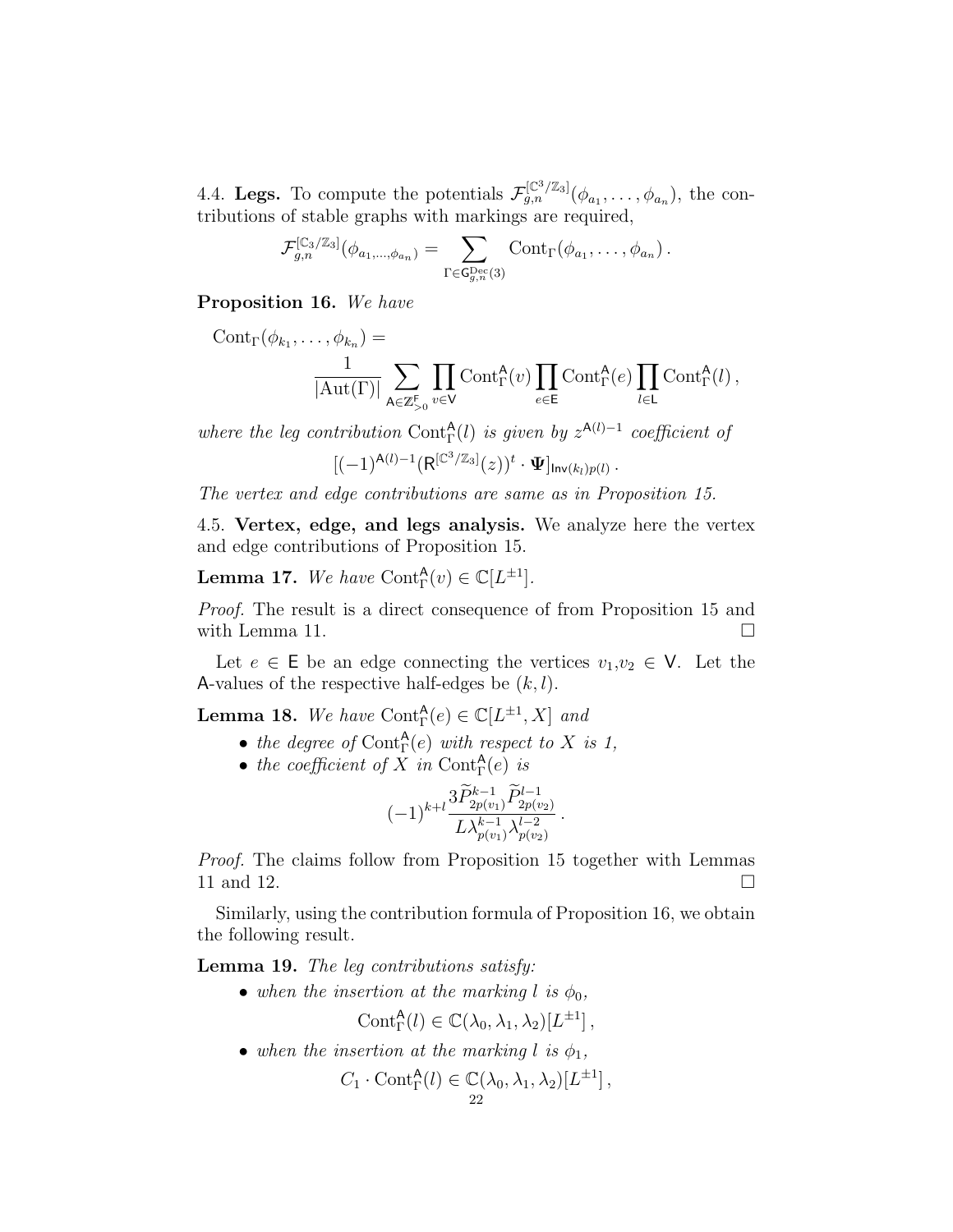• when the insertion at the marking l is  $\phi_2$ ,

$$
\frac{1}{C_1} \cdot \text{Cont}_{\Gamma}^{\mathsf{A}}(l) \in \mathbb{C}(\lambda_0, \lambda_1, \lambda_2)[L^{\pm 1}, X].
$$

4.6. Proof of Theorem 1. By definition, we have

(30) 
$$
A_2(\theta) = \frac{1}{L^3} \left( 3X - 3 - \frac{L^3}{18} \right).
$$

Hence, claim (i) of Theorem 1,

$$
\mathcal{F}_g^{[\mathbb{C}^3/\mathbb{Z}_3]}(\theta) \in \mathbb{C}[L^{\pm 1}][A_2],
$$

follows from Proposition 15 and Lemma 17-18. Claim (ii),

 $\mathcal{F}_g^{[\mathbb{C}^3/\mathbb{Z}_3]}$  has at most degree  $3g-3$  with respect to  $A_2$ ,

holds since a stable graph of genus g has at most  $3g - 3$  edges. Since

$$
\frac{\partial}{\partial T} = \frac{\theta}{C_1} \frac{\partial}{\partial \theta},
$$

claim (iii),

(31) 
$$
\frac{\partial^k \mathcal{F}_g^{[C^3/\mathbb{Z}_3]}}{\partial T^k}(\theta) \in \mathbb{C}[L^{\pm 1}][A_2][C_1^{-1}],
$$

follows since the ring

$$
\mathbb{C}[L^{\pm 1}][A_2] = \mathbb{C}[L^{\pm 1}][X]
$$

is closed under the action of the differential operator

$$
\mathsf{D}=\theta\frac{\partial}{\partial\theta}
$$

by Lemma 9. The degree of  $C_1^{-1}$  in (31) is 1 which yields claim (iv).  $\Box$ 

The same argument can also be applied to potentials with insertions to immediately yield the parallel result for part (i).

Theorem 1'. After the change of variables given by the inverse of mirror map,

$$
\mathcal{F}_{g,n}^{[C^3/\mathbb{Z}_3]}(\phi_{a_1},\ldots,\phi_{a_n})(\theta) \in \mathbb{C}[L^{\pm 1}][A_2,C_1^{\pm}]
$$

for  $2q - 2 + n > 0$ .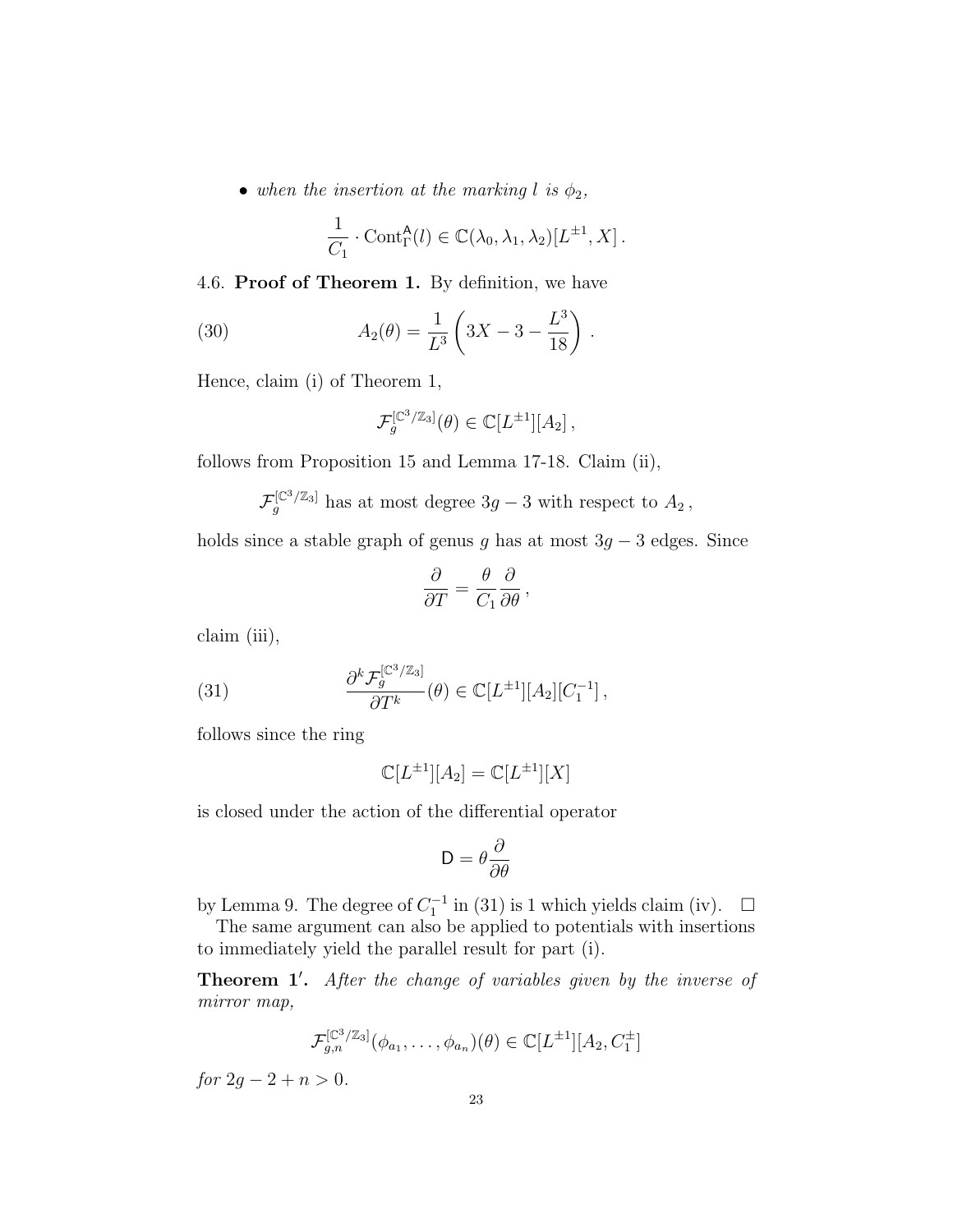4.7. Proof of Theorem 2. Let  $\Gamma \in \mathsf{G}^{\mathrm{Dec}}_{g,0}(3)$  be a decorated graph. Let us fix an edge  $f \in E(\Gamma)$ :

• if  $\Gamma$  is connected after deleting f, denote the resulting graph by

$$
\Gamma_f^0 \in \mathsf{G}^{\mathrm{Dec}}_{g-1,2}(3),
$$

•• if  $\Gamma$  is disconnected after deleting f, denote the resulting two graphs by

$$
\Gamma_f^1 \in \mathsf{G}^{\mathrm{Dec}}_{g_1,1}(3) \quad \text{and} \quad \Gamma_f^2 \in \mathsf{G}^{\mathrm{Dec}}_{g_2,1}(3)
$$

where  $g = g_1 + g_2$ .

There is no canonical order for the 2 new markings. We will always sum over the 2 labellings. So more precisely, the graph  $\Gamma_f^0$  in case  $\bullet$ should be viewed as sum of 2 graphs

$$
\Gamma^0_{f,(1,2)} + \Gamma^0_{f,(2,1)} \, .
$$

Similarly, in case  $\bullet\bullet$ , we will sum over the ordering of  $g_1$  and  $g_2$ . As usually, the summation will be later compensated by a factor of  $\frac{1}{2}$  in the formulas.

By Proposition 15, we have the following formula for the contribution of the graph  $\Gamma$  to the Gromov-Witten theory of  $\lbrack \mathbb{C}^3/\mathbb{Z}_3 \rbrack$ ,

$$
\mathrm{Cont}_\Gamma=\frac{1}{\mathrm{Aut}(\Gamma)}\sum_{\mathsf{A}\in\mathbb{Z}_{>0}^\mathsf{F}}\prod_{v\in\mathsf{V}}\mathrm{Cont}^\mathsf{A}_\Gamma(v)\prod_{e\in\mathsf{E}}\mathrm{Cont}^\mathsf{A}_\Gamma(e)\,.
$$

Let f connect the vertices  $v_1, v_2 \in V(\Gamma)$ . Let the A-values of the respective half-edges be  $(k, l)$ . By Lemma 18, we have

(32) 
$$
\frac{\partial \text{Cont}_{\Gamma}^{\mathsf{A}}(f)}{\partial X} = (-1)^{k+l} \frac{3 \widetilde{P}_{2p(v_1)}^{k-1} \widetilde{P}_{2p(v_2)}^{l-1}}{L \lambda_{p(v_1)}^{k-2} \lambda_{p(v_2)}^{l-2}}.
$$

• If  $\Gamma$  is connected after deleting f, we have

$$
\frac{1}{|\mathrm{Aut}(\Gamma)|} \sum_{\mathsf{A}\in\mathbb{Z}^{\mathsf{F}}\geq 0} \left(\frac{L^3}{3C_1^2}\right) \frac{\partial \mathrm{Cont}^{\mathsf{A}_{\Gamma}(f)}}{\partial X} \prod_{v\in\mathsf{V}} \mathrm{Cont}^{\mathsf{A}_{\Gamma}(v)} \prod_{e\in\mathsf{E}} \mathrm{Cont}^{\mathsf{A}}_{\Gamma}(e) = \frac{1}{2} \mathrm{Cont}_{\Gamma_f^0}(\phi_1, \phi_1).
$$

The derivation is simply by applying (32) on the left and Proposition 16 on the right.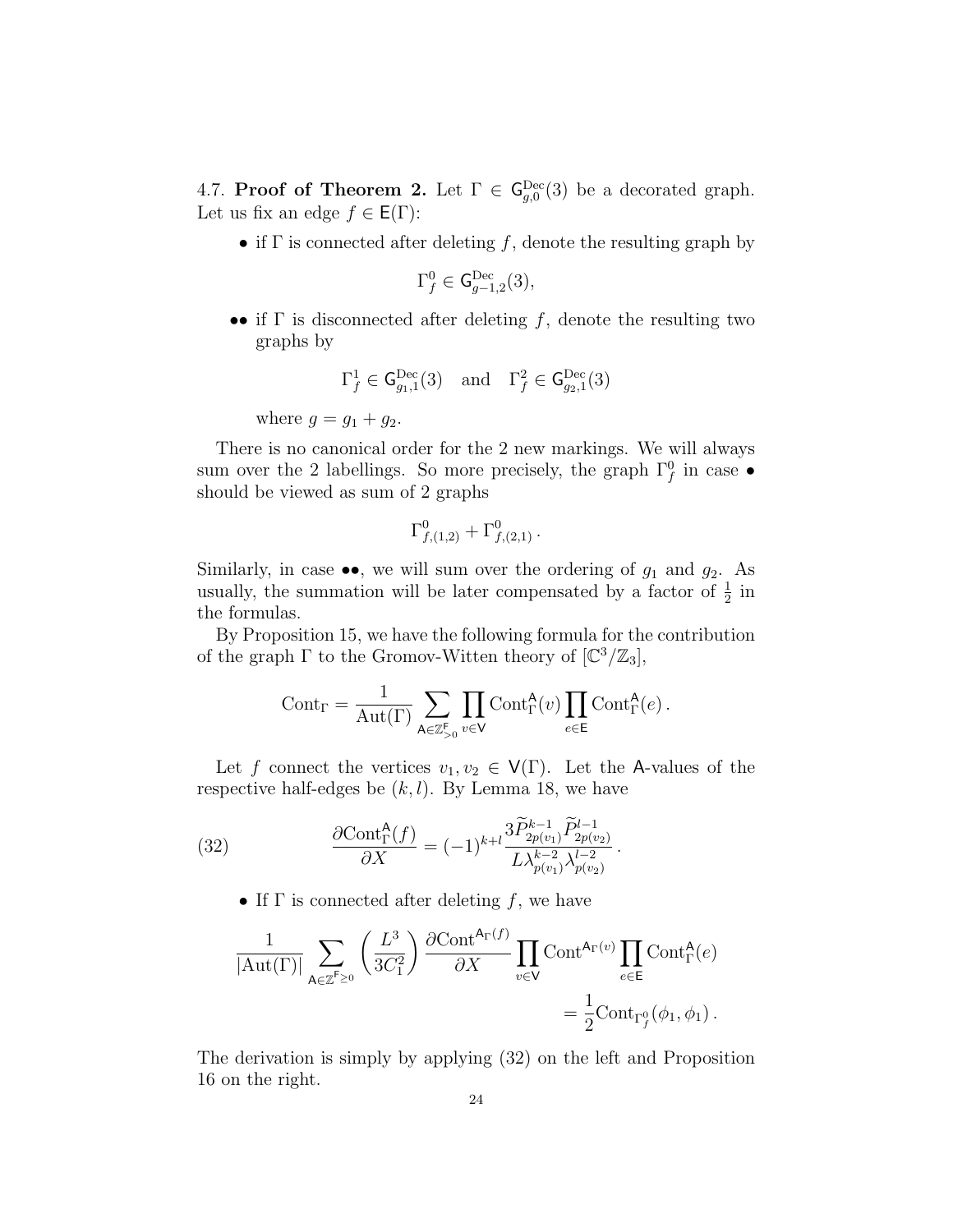• If  $\Gamma$  is disconnected after deleting f, we obtain

$$
\frac{1}{|\mathrm{Aut}(\Gamma)|} \sum_{\mathsf{A}\in\mathbb{Z}^{\mathsf{F}}\geq 0} \left(\frac{L^3}{3C_1^2}\right) \frac{\partial \mathrm{Cont}^{\mathsf{A}_{\Gamma}(f)}}{\partial X} \prod_{v\in\mathsf{V}} \mathrm{Cont}^{\mathsf{A}_{\Gamma}(v)} \prod_{e\in\mathsf{E}} \mathrm{Cont}^{\mathsf{A}}_{\Gamma}(e)
$$

$$
= \frac{1}{2} \mathrm{Cont}_{\Gamma_f^1}(\phi_1) \mathrm{Cont}_{\Gamma_f^2}(\phi_1)
$$

by the same method. By combining the above two equations for all the edges of all the graphs  $\Gamma \in \mathsf{G}^{\mathrm{Dec}}_g(3)$  and using the vanishing

$$
\frac{\partial \text{Cont}^{\mathsf{A}}_{\Gamma}(v)}{\partial X}=0
$$

of Lemma (17), we obtain

$$
(33) \quad \left(\frac{L^3}{3C_1^2}\right) \frac{\partial}{\partial X} \langle \langle \rangle \rangle_g^{[\mathbb{C}^3/\mathbb{Z}_3]} =
$$

$$
\frac{1}{2} \sum_{i=1}^{g-1} \langle \langle \phi_1 \rangle \rangle_{g-i,1}^{[\mathbb{C}^3/\mathbb{Z}_3]} \langle \langle \phi_1 \rangle \rangle_{i,1}^{[\mathbb{C}^3/\mathbb{Z}_3]} + \frac{1}{2} \langle \langle \phi_1, \phi_1 \rangle \rangle_{g-1,2}^{[\mathbb{C}^3/\mathbb{Z}_3]}.
$$

We have followed here the notation of Section 0.4. The equality (33) holds in the ring  $\mathbb{C}[L^{\pm 1}][A_2, C_1^{-1}].$ 

Since  $A_2 = \frac{1}{L^3}$  $\frac{1}{L^3} \left(3X - 3 - \frac{L^3}{18}\right)$  and  $\langle \langle \ \rangle_g^{\left[\mathbb{C}^3/\mathbb{Z}_3\right]} = \mathcal{F}_g^{\left[\mathbb{C}^3/\mathbb{Z}_3\right]}$ , the left side of (33) is, by the chain rule,

$$
\frac{1}{C_2} \frac{\partial \mathcal{F}_g^{[\mathbb{C}^3/\mathbb{Z}_3]}}{\partial A_2} \in \mathbb{C}[L^{\pm 1}][A_2, C_1^{-1}].
$$

On the right side of (33), we have

$$
\langle\langle\phi_1\rangle\rangle_{g-i,1}^{[\mathbb{C}^3/\mathbb{Z}_3]}=\frac{\partial \mathcal{F}_{g-i}^{[\mathbb{C}^3/\mathbb{Z}_3]}}{\partial T}\in\mathbb{C}[[\theta]]\,.
$$

Similarly, we obtain

$$
\langle \langle \phi_1 \rangle \rangle_{i,1}^{[\mathbb{C}^3/\mathbb{Z}_3]} = \frac{\partial \mathcal{F}_i^{[\mathbb{C}^3/\mathbb{Z}_3]}}{\partial T} \in \mathbb{C}[[\theta]],
$$
  

$$
\langle \langle \phi_1, \phi_1 \rangle \rangle_{g-1,2}^{[\mathbb{C}^3/\mathbb{Z}_3]} = \frac{\partial^2 \mathcal{F}_{g-1}^{[\mathbb{C}^3/\mathbb{Z}_3]}}{\partial T^2} \in \mathbb{C}[[\theta]].
$$

Together, the above equations transform (33) into exactly the holomorphic anomaly equation of Theorem 2,

$$
\frac{1}{C_1^2}\frac{\partial \mathcal{F}_g^{[\mathbb{C}^3/\mathbb{Z}_3]}}{\partial A_2} = \frac{1}{2}\sum_{i=1}^{g-1}\frac{\partial \mathcal{F}_{g-i}^{[\mathbb{C}^3/\mathbb{Z}_3]}}{\partial T}\frac{\partial \mathcal{F}_i^{[\mathbb{C}^3/\mathbb{Z}_3]}}{\partial T} + \frac{1}{2}\frac{\partial^2 \mathcal{F}_{g-1}^{[\mathbb{C}^3/\mathbb{Z}_3]}}{\partial T^2},
$$

as an equality in  $\mathbb{C}[[\theta]].$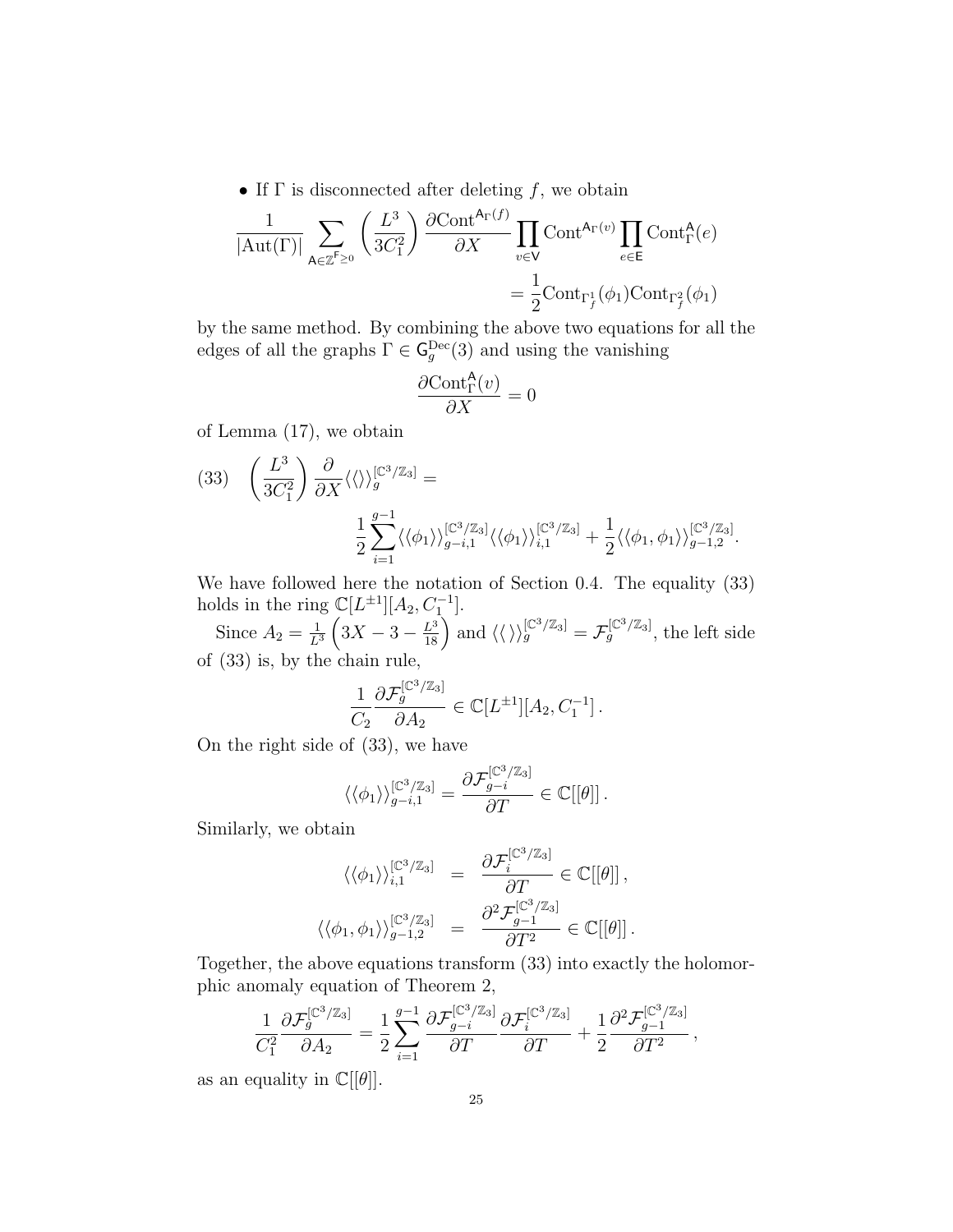The series  $L$  and  $A_2$  are expected to be algebraically independent. Since we do not have a proof of the independence, to lift holomorphic anomaly equation to the equality

$$
\frac{1}{C_1^2} \frac{\partial \mathcal{F}_g^{[\mathbb{C}^3/\mathbb{Z}_3]}}{\partial A_2} = \frac{1}{2} \sum_{i=1}^{g-1} \frac{\partial \mathcal{F}_{g-i}^{[\mathbb{C}^3/\mathbb{Z}_3]}}{\partial T} \frac{\partial \mathcal{F}_i^{[\mathbb{C}^3/\mathbb{Z}_3]}}{\partial T} + \frac{1}{2} \frac{\partial^2 \mathcal{F}_{g-1}^{[\mathbb{C}^3/\mathbb{Z}_3]}}{\partial T^2}
$$

in the ring  $\mathbb{C}[L^{\pm 1}][A_2, C_1^{-1}]$ , we must prove the equalities

$$
\langle \langle \phi_1 \rangle \rangle_{g-i,1}^{[\mathbb{C}^3/\mathbb{Z}_3]} = \frac{\partial \mathcal{F}_{g-i}^{[\mathbb{C}^3/\mathbb{Z}_3]}}{\partial T}, \quad \langle \langle \phi_1 \rangle \rangle_{i,1}^{[\mathbb{C}^3/\mathbb{Z}_3]} = \frac{\partial \mathcal{F}_i^{[\mathbb{C}^3/\mathbb{Z}_3]}}{\partial T} \in \mathbb{C}[[\theta]],
$$

$$
\langle \langle \phi_1, \phi_1 \rangle \rangle_{g-1,2}^{[\mathbb{C}^3/\mathbb{Z}_3]} = \frac{\partial^2 \mathcal{F}_{g-1}^{[\mathbb{C}^3/\mathbb{Z}_3]}}{\partial T^2} \in \mathbb{C}[[\theta]]
$$

hold in the ring  $\mathbb{C}[L^{\pm 1}][A_2, C_1^{-1}]$ . The lifting follow from the argument in Section 7.3 in [22].

We do not study the genus 1 unpointed series  $\mathcal{F}^{[\mathbb{C}^3/\mathbb{Z}_3]}$  in the paper, so we take

$$
\langle \langle \phi_1 \rangle \rangle_{g-i,1}^{[\mathbb{C}^3/\mathbb{Z}_3]} = \frac{\partial \mathcal{F}_{g-i}^{[\mathbb{C}^3/\mathbb{Z}_3]}}{\partial T},
$$

$$
\langle \langle \phi_1 \rangle \rangle_{i,1}^{[\mathbb{C}^3/\mathbb{Z}_3]} = \frac{\partial \mathcal{F}_i^{[\mathbb{C}^3/\mathbb{Z}_3]}}{\partial T} \in \mathbb{C}[[\theta]]
$$

as definitions of the right side in the genus 1 case. There is no difficulty in calculating these series explicitly using Proposition 16,

$$
\frac{\partial \mathcal{F}_1^{[\mathbb{C}^3/\mathbb{Z}_3]}}{\partial T} = \frac{1}{18C_1} L^3 A_2 ,
$$

$$
\frac{\partial^2 \mathcal{F}_1^{[\mathbb{C}^3/\mathbb{Z}_3]}}{\partial T^2} = \frac{1}{C_1} \mathsf{D} \left( \frac{1}{18C_1} L^3 A_2 \right) .
$$

4.8. **Bounding the degree.** The degrees in L of the terms of

$$
\mathcal{F}_g^{[\mathbb{C}^3/\mathbb{Z}_3]} \in \mathbb{C}[L^{\pm 1}][A_2]
$$

for  $\left[\mathbb{C}^3/\mathbb{Z}_3\right]$  always fall in the range

(34) 
$$
[9 - 9g, 6g - 6].
$$

In particular, the constant (in  $A_2$ ) term of  $\mathcal{F}_g^{[\mathbb{C}^3/\mathbb{Z}_3]}$  missed by the holomorphic anomaly equation for  $\left[\mathbb{C}^3/\mathbb{Z}_3\right]$  is a Laurent polynomial in L with degrees in the range  $(34)$ . The bound  $(34)$  is a consequence of Proposition 15, the vertex and edge analysis of Section 4.5, and the following result.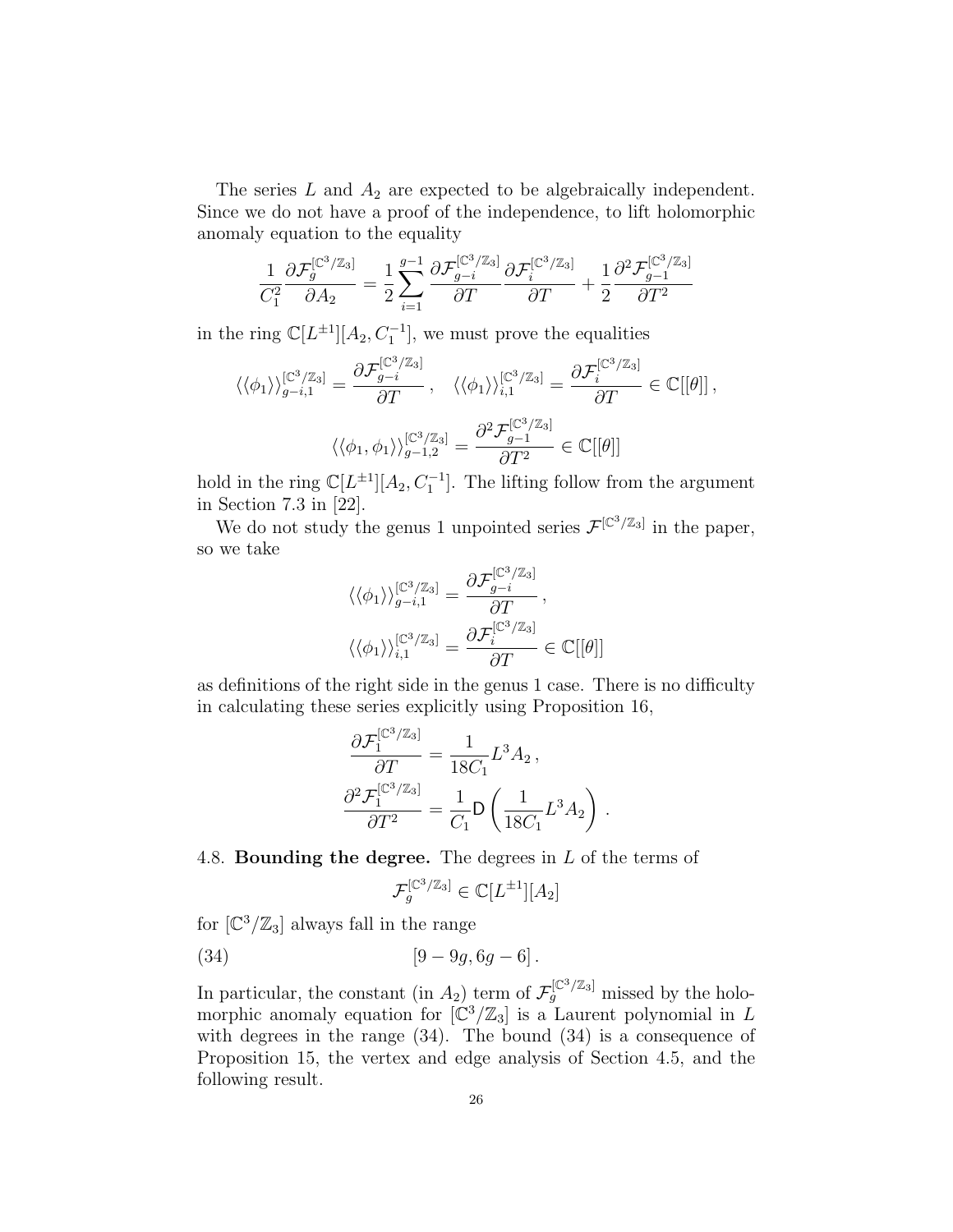**Lemma 20.** The degrees in L of  $P_{ij}^k$  fall in the range  $[-i, 2k]$ .

*Proof.* The proof for the functions  $\tilde{P}_{0j}^k$  follows from the arguments of [35]. The proof for  $\widetilde{P}_{1j}^k$  and  $\widetilde{P}_{2j}^k$  follows from Lemma 12.

For  $\mathcal{F}_2^{[\mathbb{C}^3/\mathbb{Z}_3]}$  $E_2^{[\mathbb{C}^3/\mathbb{Z}_3]}$  (resp.  $\mathcal{F}_3^{[\mathbb{C}^3/\mathbb{Z}_3]}$  $3^{[\mathbb{C}^{\circ}/\mathbb{Z}_3]}$ , the L degrees can be seen to vary between 0 and 6 (resp. 0 and 12) in the formula in Section 6 when rewritten in terms of  $A_2$  using (30). The sharper range

$$
[0, 6g - 6]
$$

proposed in [2] for the L degrees of  $\mathcal{F}_g^{[\mathbb{C}^3/\mathbb{Z}_3]}$  is found in examples. How to derive the sharper bound from properties of the functions  $\tilde{P}_{ij}^k$  is an interesting question.

### 5. Crepant resolution correspondence

5.1. **R-matrix of**  $K\mathbb{P}^2$ . For Gromov-Witten theories in the torus equivariant setting, Givental proved a reconstruction result in the semisimple case using the localization of the virtual class [19]. We have applied the method to the stable quotient theory of local  $\mathbb{P}^2$  in [24]. The results are summarized here.

Let H be the hyperplane class in  $H^*_{\mathsf{T}}(\mathbb{P}^2)$ , and let

(35) 
$$
\{1, H, H^2\} \in H^*_{\mathsf{T}}(\mathbb{P}^2)
$$

be a basis. The inner product  $\mathbf{g}^{K\mathbb{P}^2}$  in the basis (35) is given by:

(36) 
$$
\mathbf{g}^{K\mathbb{P}^2} = -\frac{1}{3} \begin{bmatrix} 1 & 0 & 0 \\ 0 & 0 & 1 \\ 0 & 1 & 0 \end{bmatrix}.
$$

For  $\gamma \in H^*_{\mathsf{T}}(K\mathbb{P}^2)$ , we define a *q*-series  $\overline{\mathbb{S}}_i$  using quasimap invariants of  $K\mathbb{P}^2$  by

$$
\overline{\mathbb{S}}_i(\gamma) = e_i^{K\mathbb{P}^2} \left\langle \frac{\phi_i^{K\mathbb{P}^2}}{z - \psi}, \gamma \right\rangle_{0,2}^{K\mathbb{P}^2}
$$

.

We follow here the notation<sup>12</sup> of  $[24, Section 3]$  where

$$
e_i^{K\mathbb{P}^2} = -3(1 - \lambda_i)(1 - \lambda_i^2) = -9
$$

 $\frac{12}{\ln \rho}$  particular, the formulas hold after the specialization (4) of equivariant parameters.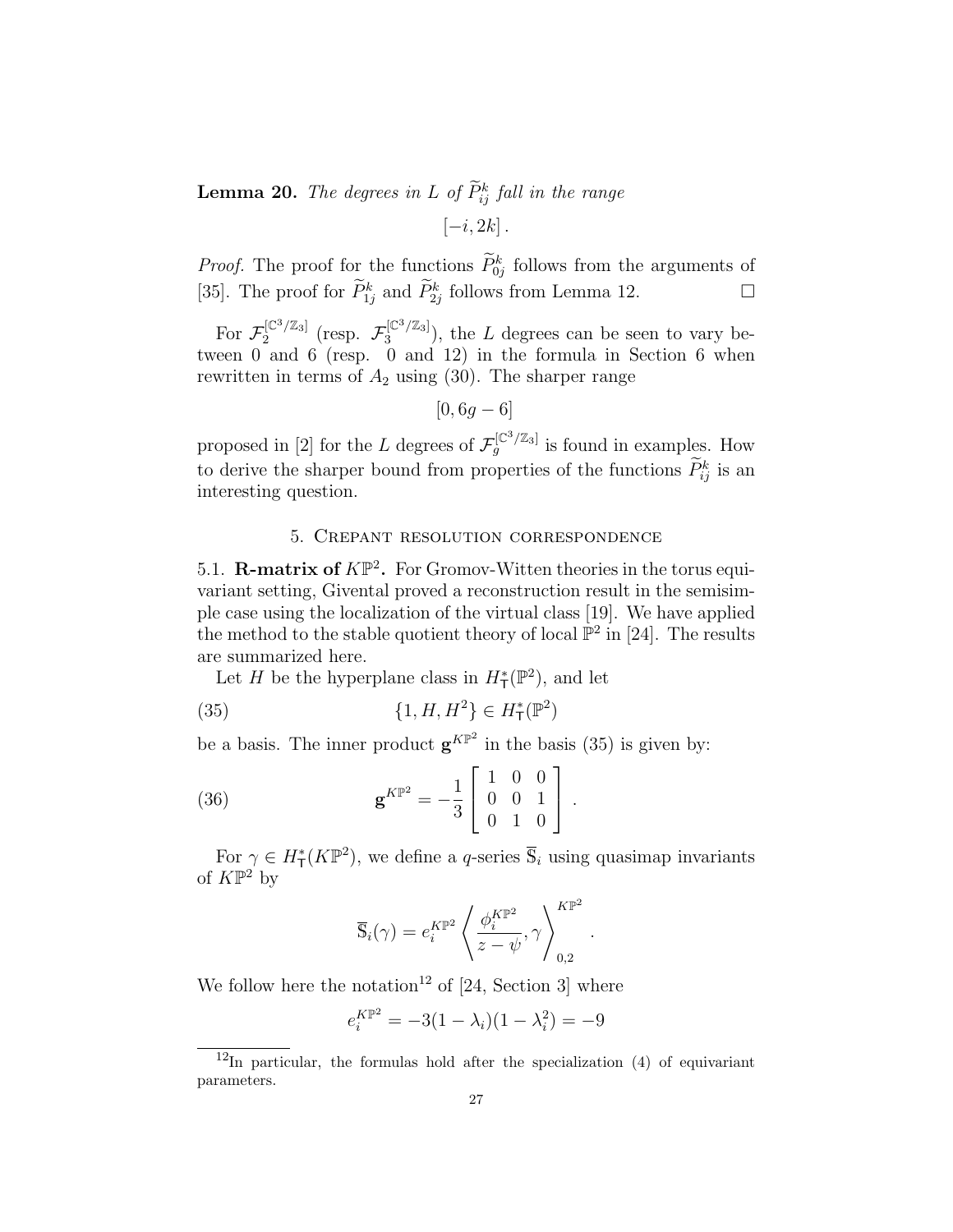is the equivariant Euler class of the tangent space of  $K\mathbb{P}^2$  at the fixed point  $p_i$ , and  $\phi_i^{K\mathbb{P}^2}$  $i^{KP^2}$  is the canonical basis element

$$
\phi_i^{K\mathbb{P}^2} = \frac{-3\lambda_i \prod_{j \neq i} (H - \lambda_j)}{e_i^{K\mathbb{P}^2}}.
$$

The following asymptotic form<sup>13</sup> of the series  $\overline{S}_j(H^i)$  plays a crucial role [24, Section 3.4]:

$$
\overline{\mathbb{S}}_{j}(1) = e^{\frac{\mu\zeta_{j}}{z}} \left( \widetilde{P}_{00}^{0,K\mathbb{P}^{2}} + \widetilde{P}_{00}^{1,K\mathbb{P}^{2}}(\frac{z}{\zeta^{j}}) + \widetilde{P}_{00}^{2,K\mathbb{P}^{2}}(\frac{z}{\zeta^{j}})^{2} + \dots \right),
$$
\n(37)\n
$$
\overline{\mathbb{S}}_{j}(H) = e^{\frac{\mu\zeta_{j}}{z}} \frac{L^{K\mathbb{P}^{2}}\zeta^{j}}{C_{1}^{K\mathbb{P}^{2}}} \left( \widetilde{P}_{20}^{0,K\mathbb{P}^{2}} + \widetilde{P}_{20}^{1,K\mathbb{P}^{2}}(\frac{z}{\zeta^{j}}) + \widetilde{P}_{20}^{2,K\mathbb{P}^{2}}(\frac{z}{\zeta^{j}})^{2} + \dots \right),
$$
\n
$$
\overline{\mathbb{S}}_{j}(H^{2}) = e^{\frac{\mu\zeta_{j}}{z}} \frac{(L^{K\mathbb{P}^{2}})^{2}\zeta^{2j}}{C_{1}^{K\mathbb{P}^{2}}C_{2}^{K\mathbb{P}^{2}}} \left( \widetilde{P}_{10}^{0,K\mathbb{P}^{2}} + \widetilde{P}_{10}^{1,K\mathbb{P}^{2}}(\frac{z}{\zeta^{j}}) + \widetilde{P}_{10}^{2,K\mathbb{P}^{2}}(\frac{z}{\zeta^{j}})^{2} + \dots \right),
$$
\nfor  $0 < j < 2$ . Here,  $\mu(q) = \int_{q}^{q} (L^{K\mathbb{P}^{2}}(x) - 1) \frac{dx}{z}$ . Define

for  $0 \le j \le 2$ . Here,  $\mu(q) = \int_0^q (L^{K\mathbb{P}^2}(x) - 1) \frac{dx}{x}$ . Define

$$
X^{K\mathbb{P}^2} = \frac{\mathsf{D}^{K\mathbb{P}^2} C_1^{K\mathbb{P}^2}}{C_1^{K\mathbb{P}^2}},
$$

where  $D^{KP^2} = q \frac{d}{dq}$ . The series  $\tilde{P}_{ij}^{k, K\mathbb{P}^2}$  satisfy following system of equations for  $j = 0, 1, 2$ :

$$
\begin{split} \widetilde{P}_{2j}^{k+1,K\mathbb{P}^2}&=\widetilde{P}_{0j}^{k+1,K\mathbb{P}^2}+\frac{\mathsf{D}^{K\mathbb{P}^2}\widetilde{P}_{0j}^{k,K\mathbb{P}^2}}{L^{K\mathbb{P}^2}}\,,\\ (38)\\ \widetilde{P}_{1j}^{k+1,K\mathbb{P}^2}&=\widetilde{P}_{2j}^{k+1,K\mathbb{P}^2}+\frac{\mathsf{D}^{K\mathbb{P}^2}\widetilde{P}_{2j}^{k,K\mathbb{P}^2}}{L^{K\mathbb{P}^2}}+\left(\frac{\mathsf{D}^{K\mathbb{P}^2}L^{K\mathbb{P}^2}}{(L^{K\mathbb{P}^2})^2}-\frac{X^{K\mathbb{P}^2}}{L^{K\mathbb{P}^2}}\right)\widetilde{P}_{2j}^{k,K\mathbb{P}^2}\,,\\ \widetilde{P}_{0j}^{k+1,K\mathbb{P}^2}&=\widetilde{P}_{1j}^{k+1,K\mathbb{P}^2}+\frac{\mathsf{D}^{K\mathbb{P}^2}\widetilde{P}_{1j}^{k,K\mathbb{P}^2}}{L^{K\mathbb{P}^2}}-\left(\frac{\mathsf{D}^{K\mathbb{P}^2}L^{K\mathbb{P}^2}}{(L^{K\mathbb{P}^2})^2}-\frac{X^{K\mathbb{P}^2}}{L^{K\mathbb{P}^2}}\right)\widetilde{P}_{1j}^{k,K\mathbb{P}^2}\,, \end{split}
$$

with the initial conditions

$$
\widetilde{P}_{ij}^{0,K\mathbb{P}^2}|_{q=0} = 1 ,
$$
  

$$
\widetilde{P}_{ij}^{k,K\mathbb{P}^2}|_{q=0} = 0 \text{ for } k \ge 1 .
$$

<sup>&</sup>lt;sup>13</sup>The notation  $\widetilde{P}_{i0}^{k,K\mathbb{P}^2}$  $\int_{i0}^{\kappa,\mathbf{A}|\mathbf{F}}$  differs slightly from  $R_{ik}$  in [24]. More precisely, the correspondence of the index *i* between  $\widetilde{P}_{i0}^{k,K\mathbb{P}^2}$  $i_0^{k, K}$ <sup>k</sup> and  $R_{ik}$  in [24] is  $\{0, 1, 2\} \rightarrow \{0, 2, 1\}.$ The difference will not have any effect in the higher genus formula.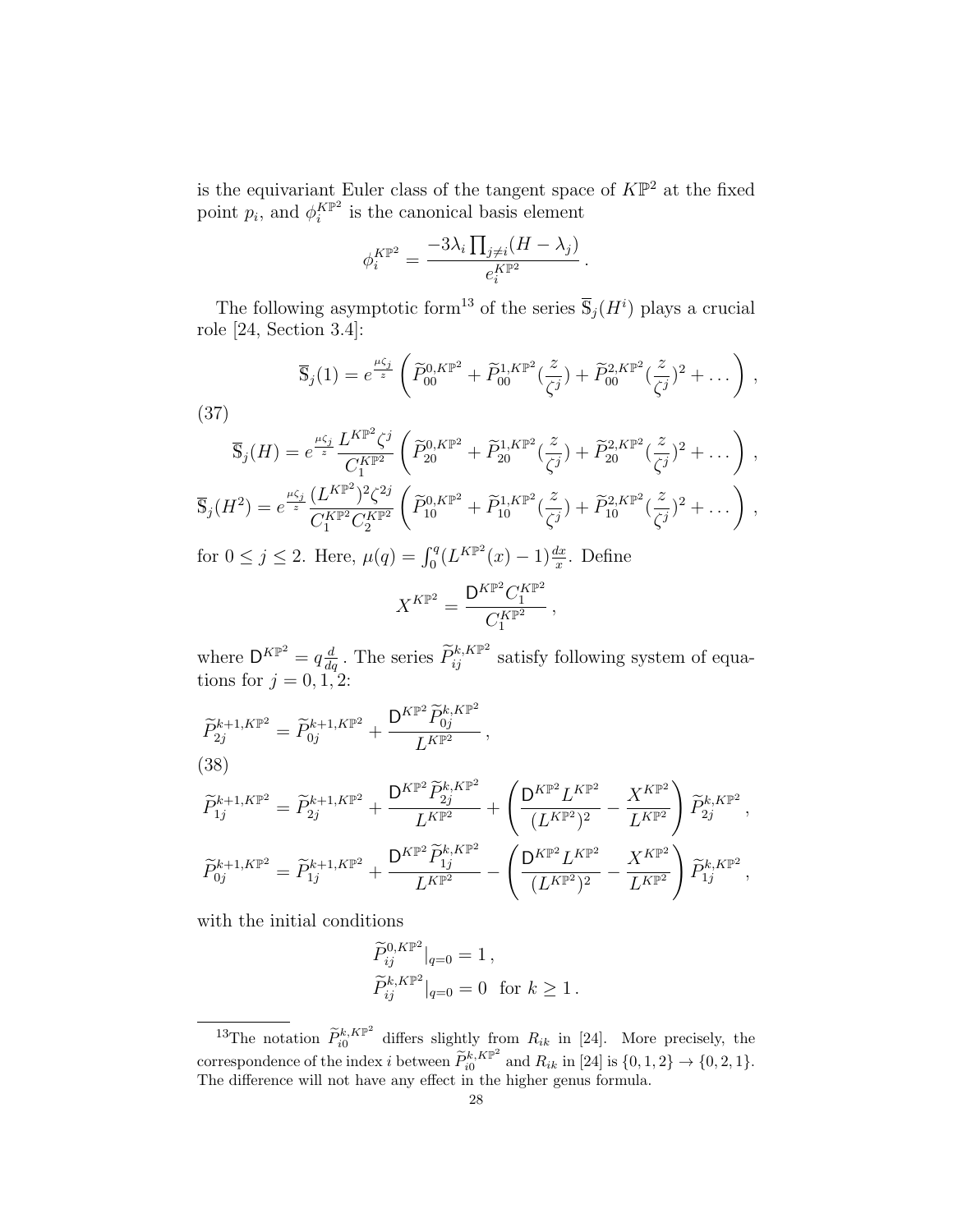Denote by  $\mathsf{Q}(z)$  the matrix with the coefficient of  $z^k$  in  $(i, j)$  component  $P_{ij}^{k,\tilde{K}\mathbb{P}2}$  are defined by the following equations for  $k \geq 0$  and  $j = 0, 1, 2:$ 

$$
\widetilde{P}_{00}^{k,K\mathbb{P}^2} = P_{0j}^{k,K\mathbb{P}2} \zeta^{kj}
$$
\n
$$
\widetilde{P}_{10}^{k,K\mathbb{P}^2} = \frac{L}{C_1 \zeta^{2j}} P_{1j}^{k,K\mathbb{P}^2} \zeta^{kj}
$$
\n
$$
\widetilde{P}_{20}^{k,K\mathbb{P}2} = \frac{C_1}{L\zeta^j} P_{2j}^{k,K\mathbb{P}2} \zeta^{kj}.
$$

Define a new matrix  $\widetilde{\mathsf{R}}^{K\mathbb{P}^2}(z)$  by

$$
\widetilde{\mathsf{R}}^{K\mathbb{P}^2}(z)=\mathbf{\Psi}\cdot\mathsf{Q}(z),
$$

where

$$
\Psi^{K\mathbb{P}^2} = \frac{-i}{3} \left[ \begin{array}{ccc} 1 & \frac{L^{K\mathbb{P}^2}}{C_1^{K\mathbb{P}^2}} & \frac{C_1^{K\mathbb{P}^2}}{L^{K\mathbb{P}^2}} \\ 1 & \zeta \frac{L^{K\mathbb{P}^2}}{C_1^{K\mathbb{P}^2}} & \zeta^2 \frac{C_1^{K\mathbb{P}^2}}{L^{K\mathbb{P}^2}} \\ 1 & \zeta^2 \frac{L^{K\mathbb{P}^2}}{C_1^{K\mathbb{P}^2}} & \zeta \frac{C_1^{K\mathbb{P}^2}}{L^{K\mathbb{P}^2}} \end{array} \right].
$$

Define a new diagonal matrix

$$
B^{K\mathbb{P}^2}(z) = \text{Diag}\left[B_0^{K\mathbb{P}^2}(z), B_1^{K\mathbb{P}^2}(z), B_2^{K\mathbb{P}^2}(z)\right]
$$

where

$$
B_j^{K\mathbb{P}^2}(z) = \text{Exp}\left(-\sum_{k=1}^{\infty} \frac{N_{2k-1,j}}{2k-1} \frac{B_{2k}(0)}{2k} \left(\frac{z}{\zeta^i}\right)^{2k-1}\right)
$$

and  $N_{k,j} = \left(-\frac{1}{3\zeta}\right)$  $(\frac{1}{3\zeta^j})^k + \sum_{l=1}^2 (\frac{1}{\zeta^j - \zeta^j})$  $\frac{1}{\zeta^j-\zeta^{j+l}})^k$ .

The **R**-matrix  $\mathsf{R}^{K\mathbb{P}^2}$  in the normalized canonical basis for  $K\mathbb{P}^2$  is given by the following result, see [17, 24].

## Proposition 21. We have

$$
\left[\mathsf{R}^{K\mathbb{P}^2}(z)\right]_{ij} = \left[\widetilde{\mathsf{R}}^{K\mathbb{P}^2}(z)\right]_{ij} \cdot \mathsf{B}^{K\mathbb{P}^2}(z) .
$$

5.2. Proof of Theorem 4. The R-matrix approach to Theorem 4 will establish a more general results for potentials with insertions. Let

$$
\mathcal{F}_{g,n}^{K\mathbb{P}^2}(H^{a_1},\ldots,H^{a_n})=\sum_{d=0}^{\infty}q^d\int_{[\overline{M}_{g,n}(K\mathbb{P}^2,d)]^{vir}}\prod_{k=1}^n \text{ev}_i^*(H^{a_k}),
$$

be the Gromov-Witten potential for  $K\mathbb{P}^2$ . Define the map

$$
\iota: (H^*_{\mathsf{T},\mathrm{orb}}([\mathbb{C}^3/\mathbb{Z}_3]),\mathbf{g}) \to (H^*_{\mathsf{T}}(K\mathbb{P}^2),\mathbf{g}^{K\mathbb{P}^2})
$$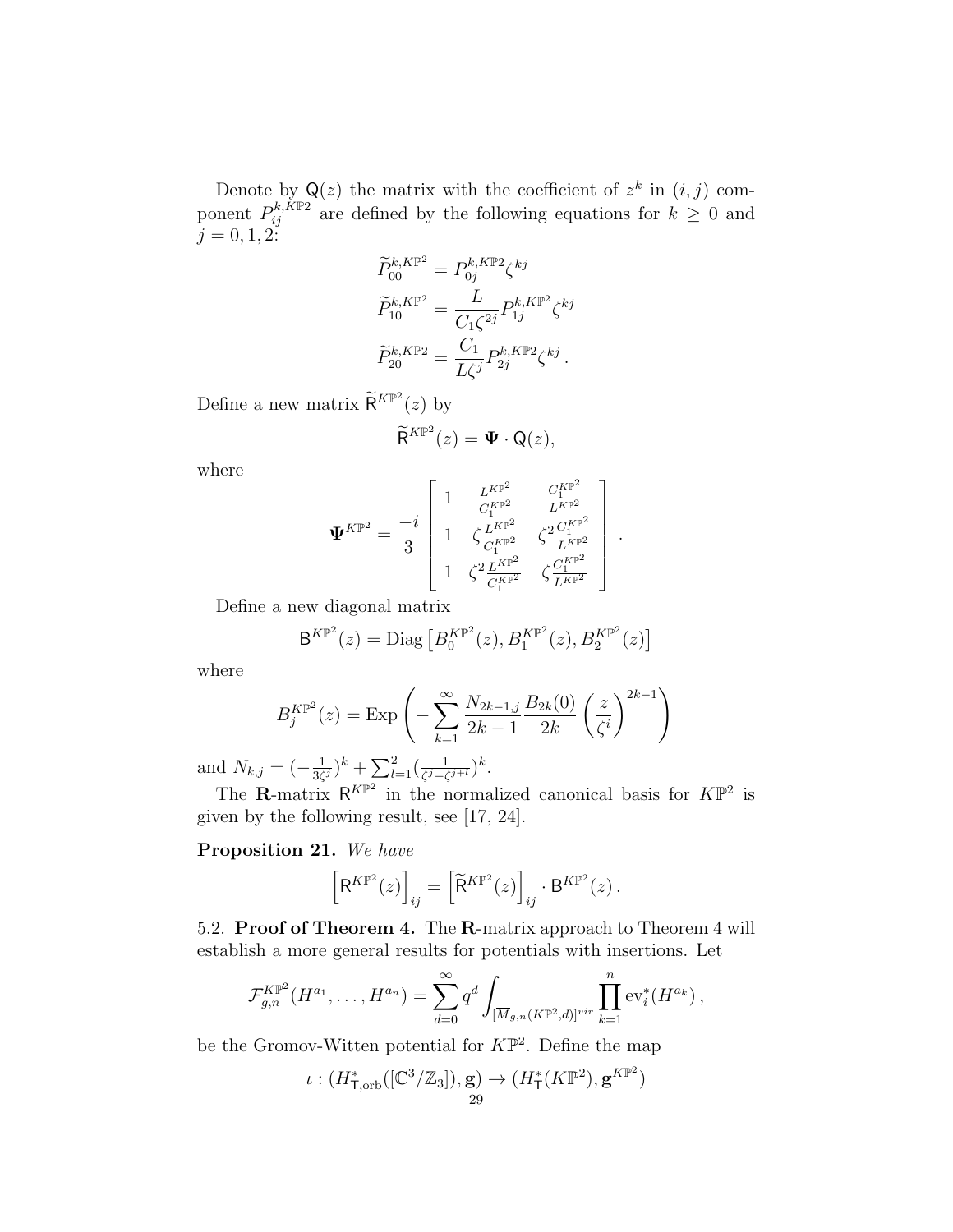by the rule

$$
\iota(\phi_0) = 1 \,, \ \iota(\phi_1) = H \,, \ \iota(\phi_2) = H^2 \,.
$$

By Theorem  $1'$  and [24, Theorem 1] respectively, we have

$$
\mathcal{F}_{g,n}^{[\mathbb{C}^3/\mathbb{Z}_3]}(\phi_{a_1},\ldots,\phi_{a_n}) \in \mathbb{C}[L^{\pm 1}][X,C_1^{\pm 1}],\mathcal{F}_{g,n}^{K\mathbb{P}^2}(H^{a_1},\ldots,H^{a_n}) \in \mathbb{C}[(L^{K\mathbb{P}^2})^{\pm 1}][X^{K\mathbb{P}^2},(C_1^{K\mathbb{P}^2})^{\pm 1}].
$$

The following result specializes to Theorem 4 in case there are no insertions.

**Theorem 4'.** For  $g$  and  $n$  in the stable range, the crepant resolution correspondence

$$
\mathcal{F}_{g,n}^{[\mathbb{C}^3/\mathbb{Z}_3]}(\phi_{i_1},\ldots,\phi_{i_n}) = (-1)^{2g-2+n} \cdot P\left(\mathcal{F}_{g,n}^{K\mathbb{P}^2}(\iota(\phi_{i_1}),\ldots,\iota(\phi_{i_n}))\right)
$$

holds with the ring homomorphism

$$
P: \mathbb{C}[(L^{K\mathbb{P}^2})^{\pm 1}][X^{K\mathbb{P}^2}, (C_1^{K\mathbb{P}^2})^{\pm 1}] \to \mathbb{C}[L^{\pm 1}][X, C_1^{\pm 1}]
$$

defined by

$$
P(L^{K\mathbb{P}^2}) = -\frac{L}{3}, \quad P(X^{K\mathbb{P}^2}) = -\frac{X}{3}, \quad P(C_1^{K\mathbb{P}^2}) = \frac{1}{3}C_1.
$$

*Proof.* The first step is to prove that the map  $\iota$  matches the CohFT structures in genus 0 (up to sign). Certainly,  $\iota$  preserves pairings up to a sign,

$$
\mathbf{g} = -\mathbf{g}^{K\mathbb{P}^2}.
$$

Using the result of [24, Section 5], we easily obtain the following genus 0 results for  $K\mathbb{P}^2$ :

$$
\begin{aligned} &\langle 1,1,1\rangle_{0,3}^{K\mathbb{P}^2}=-\frac{1}{3}\,,\qquad&\langle 1,H,H^2\rangle_{0,3}^{K\mathbb{P}^2}=-\frac{1}{3}\,,\\ &\langle H,H,H\rangle_{0,3}^{K\mathbb{P}^2}=-\frac{1}{3}\frac{(L^{K\mathbb{P}^2})^3}{(C_1^{K\mathbb{P}^2})^3}\,,\quad&\langle H^2,H^2,H^2\rangle_{0,3}^{K\mathbb{P}^2}=-\frac{1}{3}\frac{(C_1^{K\mathbb{P}^2})^3}{(L^{K\mathbb{P}^2})^3}\,. \end{aligned}
$$

For other choices of insertions, the 3-point functions in genus 0 vanish. The genus 0 invariants for  $K\mathbb{P}^2$  match Lemma 7 via the ring homomorphism P and the map  $\iota$  up to the sign  $(-1)^{2g-2+n}$ .

The second step is to match the R-matrices of the two CohFTs. The two system of equations (28) and (38) are equivalent via the transformation P defined by (10) up to another sign change. The effect of the latter sign change cancels the former sign change (39) in the higher genus formula. More precisely, the sign changes will contribute the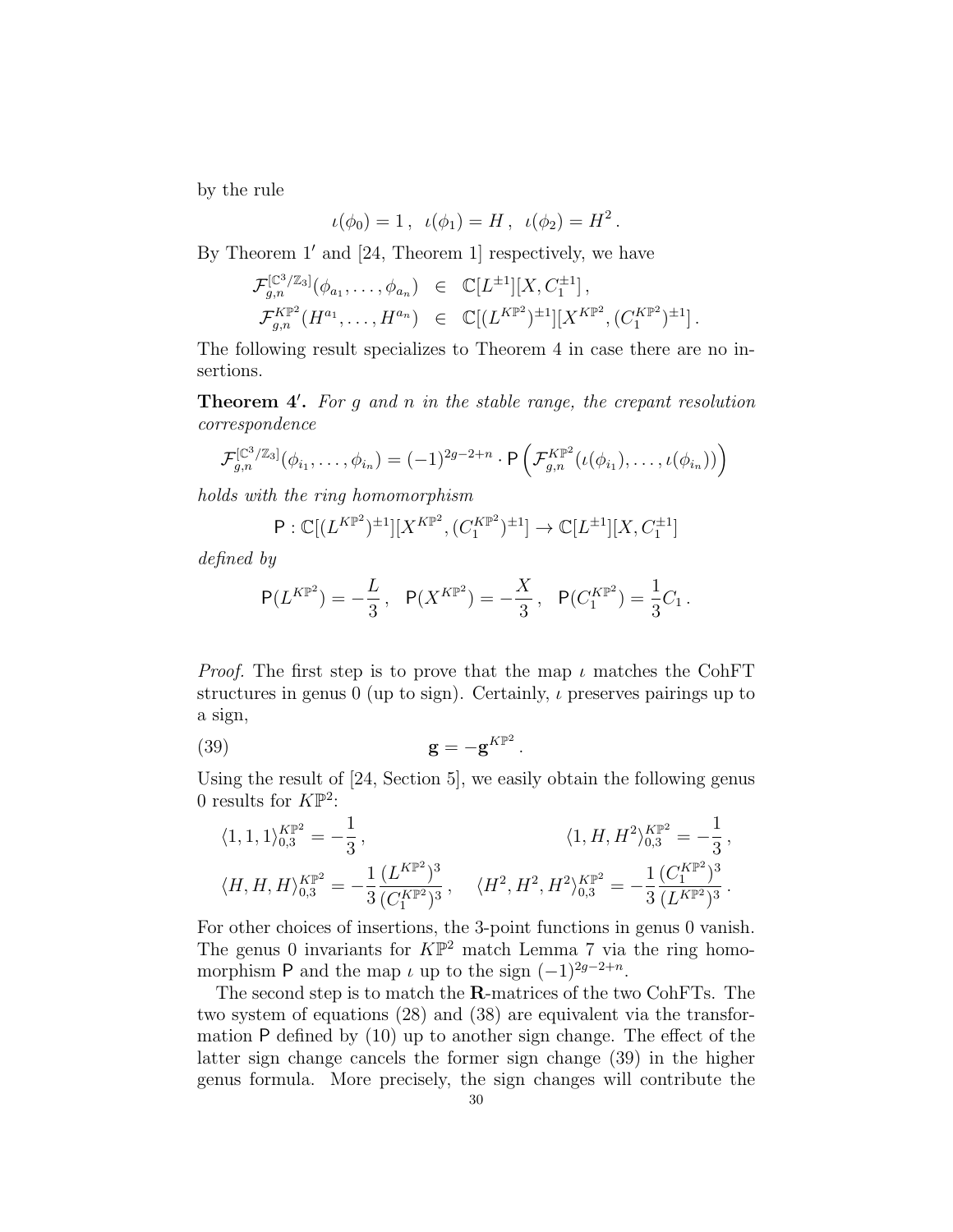global factors  $(-1)^{1-g}$  and  $(-1)^{3g-3+n}$  respectively in the genus g, nmarked Gromov-Witten potential function.

Therefore, to prove Theorem 4, we must only match the constant terms of the R-matrices. We apply the result of [35] to (38), to conclude

$$
\widetilde{P}_{i0}^{k,K\mathbb{P}^2} \in \mathbb{C}[L^{K\mathbb{P}^2}] \text{ for } i = 0, 2,
$$
  

$$
\widetilde{P}_{10}^{k,K\mathbb{P}^2} \in \mathbb{C}[(L^{K\mathbb{P}^2})^{\pm 1}, X^{K\mathbb{P}^2}].
$$

Denote by  $a_{ik}$  the constant term in the Laurent series of  $\widetilde{P}_{k}^{k,K\mathbb{P}^2}$  $\int_{i0}^{\kappa,\mathbf{A}}$   $\mathbb{P}^2$  in  $L^{K\mathbb{P}^2}$ . From (38), we can prove  $a_{ik}$  is independent of  $X^{K\mathbb{P}^2}$ . Therefore, we have

$$
a_{ik} \in \mathbb{Q} \text{ for } i = 0, 1, 2.
$$

The last step in the proof of Theorem 4 is the following Lemma proven in the Appendix by T. Coates and H. Iritani.

**Lemma 22.** The equality of power series in  $z$ ,

$$
\operatorname{Exp}\left(-\sum_{k=1}^{\infty} \frac{N_{2k-1,0}}{2k-1} \frac{B_{2k}(0)}{2k} z^{2k-1}\right) \sum_{k=0}^{\infty} a_{\text{Inv}(i)k} z^k =
$$

$$
\operatorname{Exp}\left(3 \sum_{k=1}^{\infty} (-1)^{k+1} \frac{B_{3k+1}(i/3)}{3k+1} \frac{z^{3k}}{3k}\right),
$$

holds for  $i = 0, 1, 2$ .

The left side of equality of Lemma 22 for  $i = 0$  computes the constant term with respect to  $L^{KP^2}$  of the coefficients of the first row of the  $\Psi^{-1}$ **R**-matrix of  $K\mathbb{P}^2$  by Proposition 21. For  $i = 1$  and  $i = 2$ , the left side of Lemma 22 computes the constant terms in  $L^{KP^2}$  of the coefficients of the second row and the third rows (after multiplication<sup>14</sup> by  $\frac{L^{K\mathbb{P}^2}}{CK\mathbb{P}^2}$  $\frac{L^{K\mathbb{P}^2}}{C_1^{K\mathbb{P}^2}}$  and  $\frac{C_1^{K\mathbb{P}^2}}{L^{K\mathbb{P}^2}}$  respectively).

Similarly, the right side of Lemma 22 for  $i = 0$  computes the constant term with respect to L of the coefficients of the first row of the  $\Psi^{-1}R$ matrix of  $\left[\mathbb{C}^3/\mathbb{Z}_3\right]$  by Proposition 13. For  $i=1$  and  $i=2$ , the right side of Lemma 22 computes the constant terms in  $L$  of the coefficients of the second row and the third rows (after multiplication<sup>15</sup> by  $-\frac{L}{C}$  $C_1$ and  $-\frac{C_1}{L}$  respectively).

Since the constant terms match by Lemma 22, the R-matrix (or, equivalently, the  $\Psi^{-1}R$ -matrix) of  $[\mathbb{C}^3/\mathbb{Z}_3]$  exactly equals the R-matrix

 $^{14}$ Both  $\frac{L^{K\mathbb{P}^2}}{C^{K\mathbb{P}^2}}$  $\frac{L^{K\mathbb{P}^2}}{C_1^{K\mathbb{P}^2}}$  and  $\frac{C_1^{K\mathbb{P}^2}}{L^{K\mathbb{P}^2}}$  have constant term in q equal to 1.

<sup>&</sup>lt;sup>15</sup>Both  $-\frac{L}{C_1}$  and  $-\frac{C_1}{L}$  have constant term in  $\theta$  equal to 1.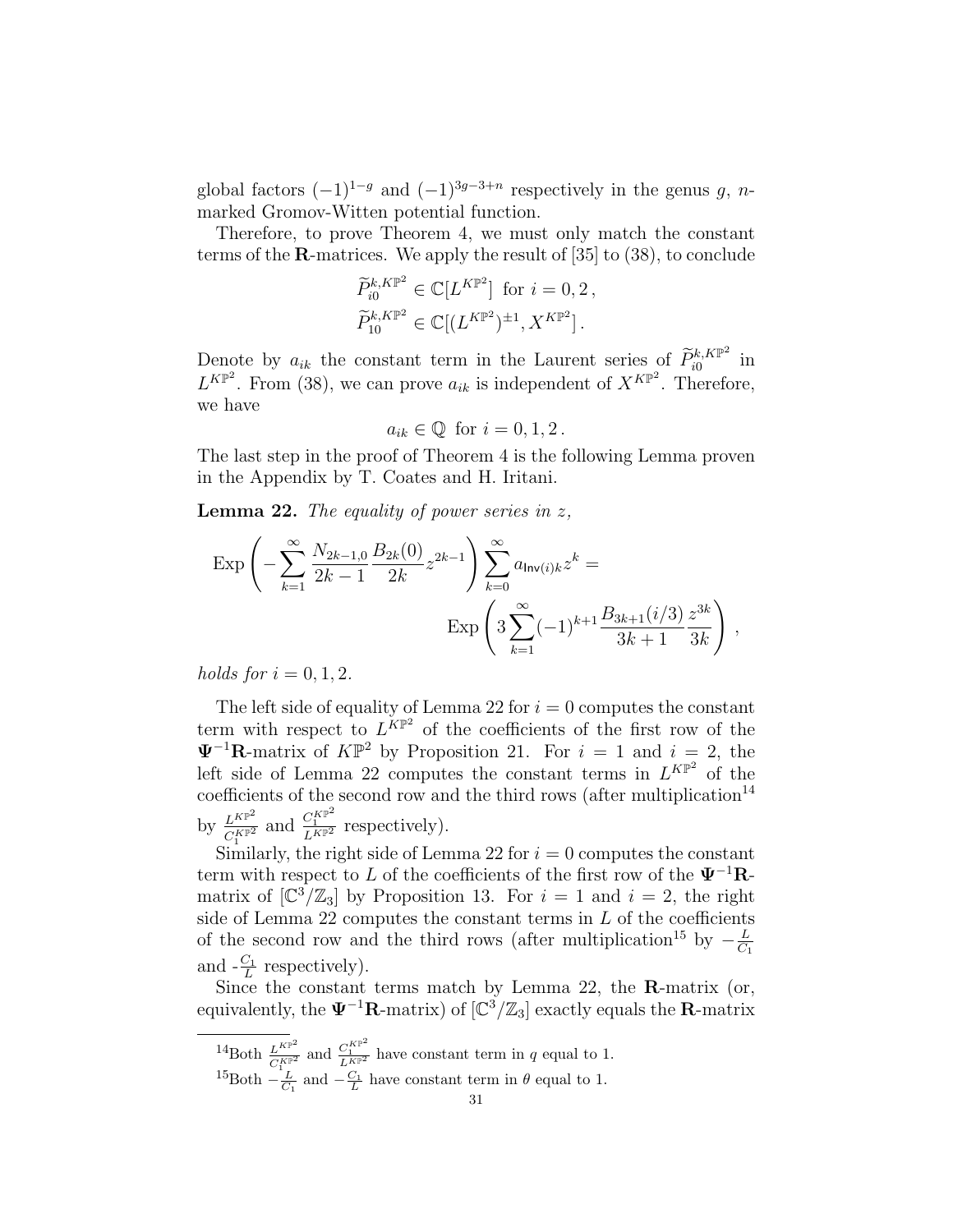(or, equivalently, the  $\Psi^{-1}$ **R**-matrix) of  $K\mathbb{P}^2$  via the transformation P.

## 6. Calculations in low genus

We present here the formula for the potential function in genus 2 and 3 for  $\left[\mathbb{C}^3/\mathbb{Z}_3\right]$  and  $K\mathbb{P}^2$  obtained via the **R**-matrix method of Section 4. In genus 2, we have

$$
\mathcal{F}_2^{[\mathbb{C}^3/\mathbb{Z}^3]} = \frac{-291600 - 25893L^3 - 784L^6 - 8L^9}{466560L^3} \n+ \left(\frac{1}{9} + \frac{15}{8L^3} + \frac{13L^3}{7776}\right)X \n+ \left(-\frac{1}{18} - \frac{15}{8L^3}\right)X^2 + \frac{5X^3}{8L^3},
$$

$$
\mathcal{F}_2^{K\mathbb{P}^2} = \frac{400 - 959\tilde{L}^3 + 784\tilde{L}^6 - 216\tilde{L}^9}{17280\tilde{L}^3} \n+ \left( -\frac{1}{3} + \frac{5}{24\tilde{L}^3} + \frac{13\tilde{L}^3}{96} \right) \tilde{X} \n+ \left( -\frac{1}{2} + \frac{5}{8\tilde{L}^3} \right) \tilde{X}^2 + \frac{5}{8\tilde{L}^3} \tilde{X}^3.
$$

To simplify the formulas, we have used the notation  $\tilde{L} = L^{K\mathbb{P}^2}$  and  $\tilde{X} = X^{K\mathbb{P}^2}$  for  $K\mathbb{P}^2$ .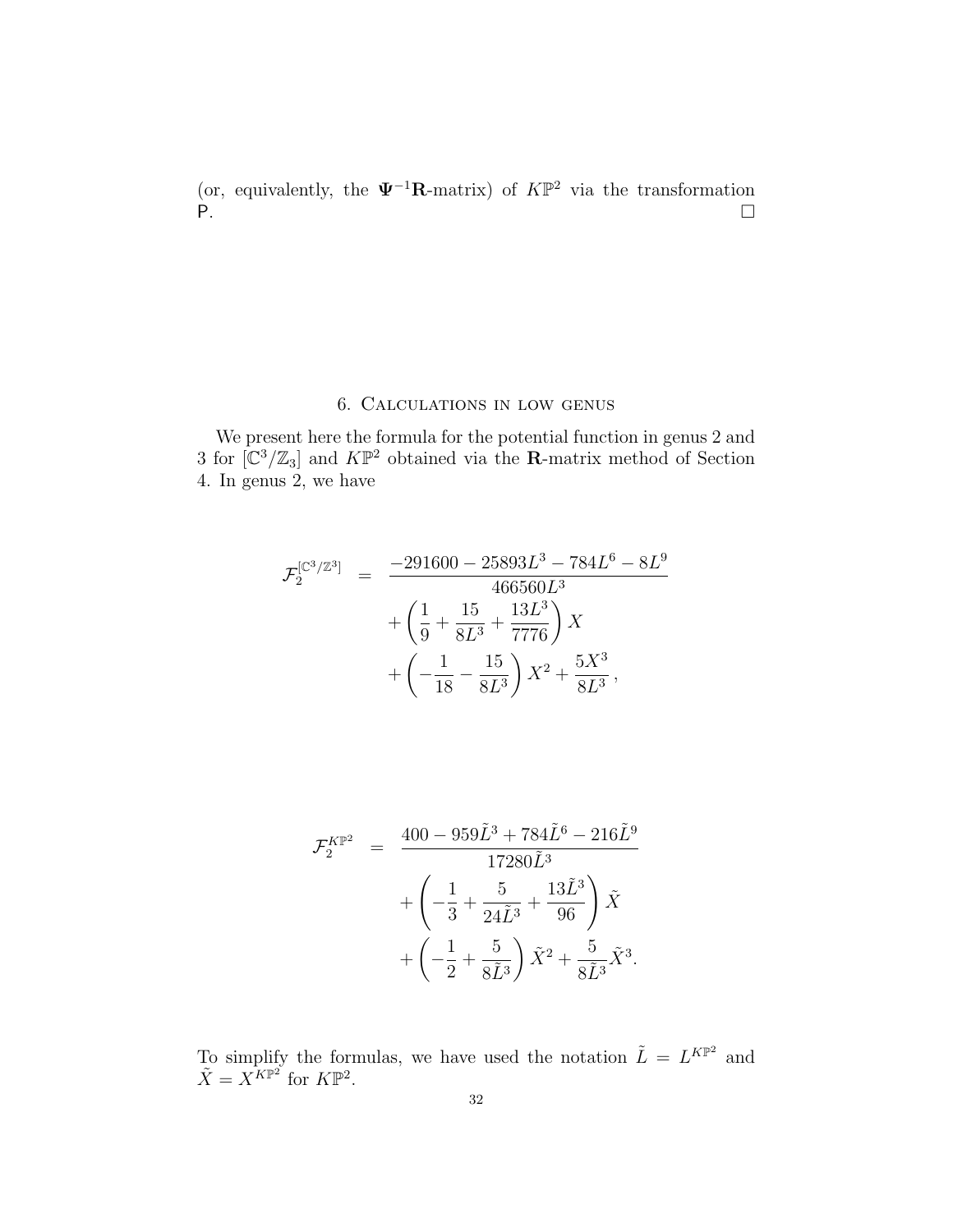The formula for 
$$
\mathcal{F}_3^{\text{[C3/Z3]}} \text{ is much more complicated:}
$$
\n
$$
\frac{26784626400 + 7043364720L^3 + 767774781L^6 + 44032896L^9 + 1398288L^{12} + 23328L^{15} + 160L^{18}}{9523422720L^6}
$$
\n
$$
+\frac{(-318864600 - 66331710L^3 - 5521446L^6 - 228393L^9 - 4681L^{12} - 38L^{15})X}{18895680L^6}
$$
\n
$$
+\frac{(531441000 + 83980800L^3 + 4996566L^6 + 132147L^9 + 1307L^{12})X^2}{12597120L^6}
$$
\n
$$
+\frac{(-47239200 - 5318784L^3 - 200772L^6 - 2539L^9)X^3}{839808L^6}
$$
\n
$$
+\left(\frac{35}{648} + \frac{675}{16L^6} + \frac{289}{96L^3}\right)X^4 - \frac{5(324 + 11L^3)X^5}{96L^6} + \frac{45X^6}{16L^6}.
$$
\nFor  $\mathcal{F}_3^{KP^2}$ , we have:  
\n
$$
\frac{16800 - 119280L^3 + 351063L^6 - 543616L^9 + 466096L^{12} - 209952L^{15} + 38880L^{18}}{4354560L^6}
$$
\n
$$
+\frac{(600 - 3370L^3 + 7574L^6 - 8459L^9 + 4681L^{12} - 1026L^{15})\tilde{X}}{8640L^6}
$$
\n
$$
+\frac{(3000 - 12800L^3 + 20562L^6 - 14683L^9 + 3921L^{12})\tilde{X}^2}{57
$$

As stated in Theorem 4, the above potentials match after the ring homomorphism P,

$$
{\sf P}(L^{K\mathbb{P}^2}) = -\frac{L}{3}\,,\quad {\sf P}(X^{K\mathbb{P}^2}) = -\frac{X}{3}\,.
$$

In [3], the constant terms of  $\mathcal{F}_2^{[\mathbb{C}^3/\mathbb{Z}^3]}$  $\mathcal{F}_2^{[\mathbb{C}^3/\mathbb{Z}^3]}$  and  $\mathcal{F}_3^{[\mathbb{C}^3/\mathbb{Z}^3]}$  were computed directly by studying the geometry of the moduli space of curves. Our calculations agree with their results.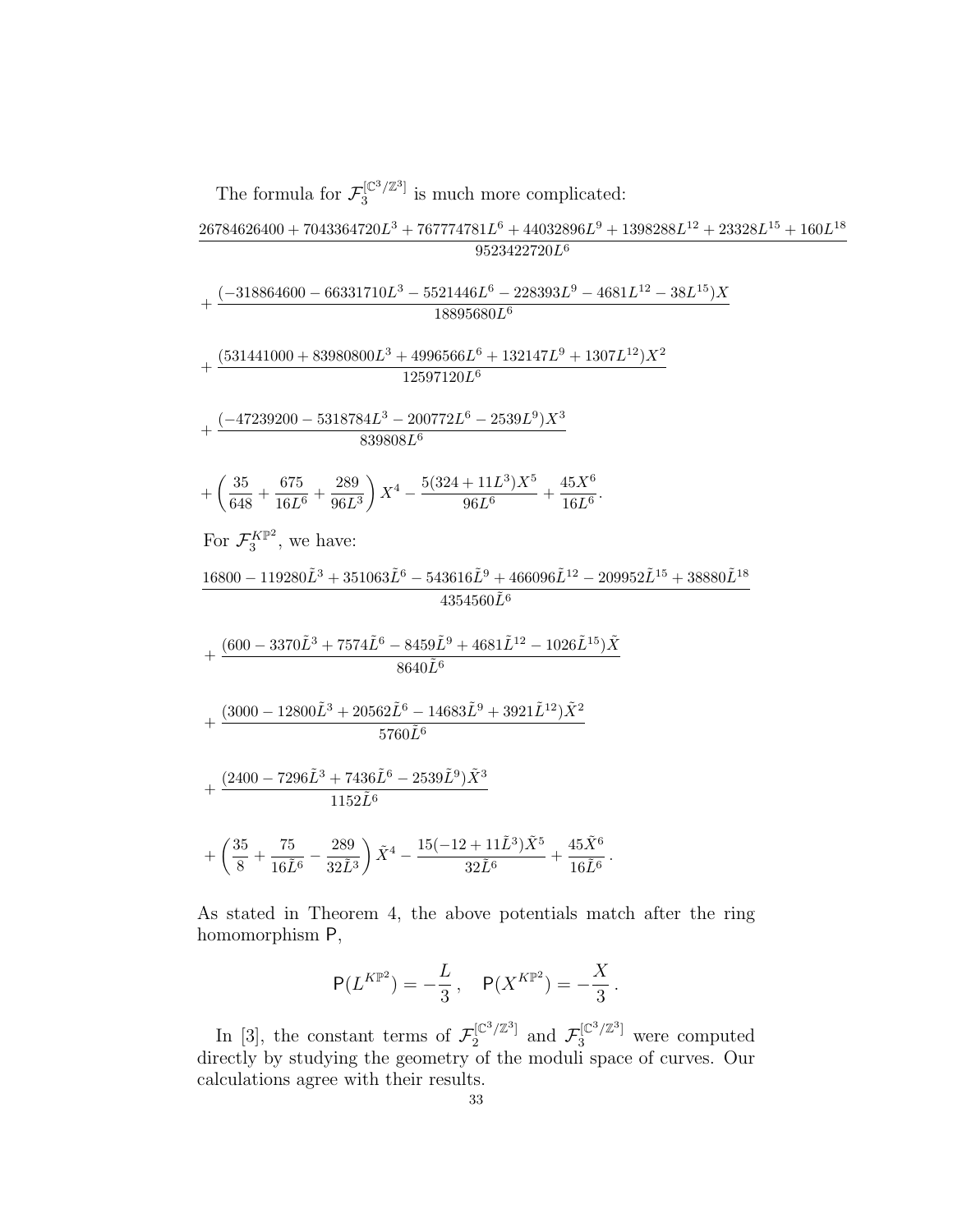## APPENDIX A. THE R-MATRIX IDENTITY

by Tom Coates and Hiroshi Iritani

A.1. Overview. We will prove Lemma 22 by analyzing the oscillatory integrals occurring in Givental's equivariant mirror [16]. We briefly recall the so-called saddle point method for finding their asymptotic behaviour, see [11, Section 6.2]. Let  $f(t)$ ,  $g(t)$  be holomorphic functions on  $\mathbb{C}^n$  and consider the oscillatory integral

$$
\int_{\Gamma} e^{f(t)/z} g(t) dt^1 \dots dt^n
$$

,

where the real *n*-dimensional cycle  $\Gamma \subset \mathbb{C}^n$  is chosen so that the integral converges. Let  $t_0$  be a non-degenerate critical point of f and choose  $\Gamma$ to be the stable manifold of the Morse function

$$
t \to \mathcal{R}(f(t))
$$

associated with  $t_0$  (the union of downward gradient trajectories converging to  $t_0$ ). Here we assume  $z < 0$  and study the asymptotic behaviour of the integral as z approaches zero from the negative real axis. The asymptotic behaviour as  $z \to 0$  is determined only by the integrand around the critical point  $t_0$ . We expand the integrand  $e^{f(t)/z}g(t)$ in Taylor series at  $t_0$  and perform termwise integration with respect to the Gaussian measure

$$
e^{\frac{1}{2z}\sum_{i,j}h_{i,j}(t^i-t_0^i)(t^j-t_0^j)}dt^1 \dots dt^n
$$

where  $h_{i,j} = \partial_i \partial_j f(t_0)$  is the Hessian matrix and  $\partial = \frac{\partial}{\partial t}$  $\frac{\partial}{\partial t^i}$ . We then obtain

$$
\int_{\Gamma} e^{f(t)/z} g(t) dt^{1} \dots dt^{n} \sim (-2\pi z)^{n/2} e^{f(t_{0})/z} \sum_{k=0}^{\infty} c_{k} z^{k} \text{ as } z \to 0
$$

with

(40) 
$$
\sum_{k=0}^{\infty} c_k z^k = \frac{1}{\sqrt{\det(h_{i,j})}} \left[ e^{-\frac{z}{2} \sum_{i,j} h^{i,j} \partial_i \partial_j} e^{f_{\ge 3}/z} g(t) \right]_{t=t_0}
$$

where  $f_{\geq 3}(t) = f(t) - f(t_0) - \frac{1}{2}$  $\frac{1}{2} \sum_{i,j} h_{i,j} (t-t^i_0) (t^j-t^j_0)$  $j<sub>0</sub>$ ) and  $(h<sup>i,j</sup>)$  are the coefficients of the matrix inverse to  $(h_{i,j})$ .

H.I. thanks Atsushi Kanazawa for inviting Hyenho Lho to Kyoto and for providing an occasion to discuss the identity in the Appendix and the Crepant Resolution Conjecture.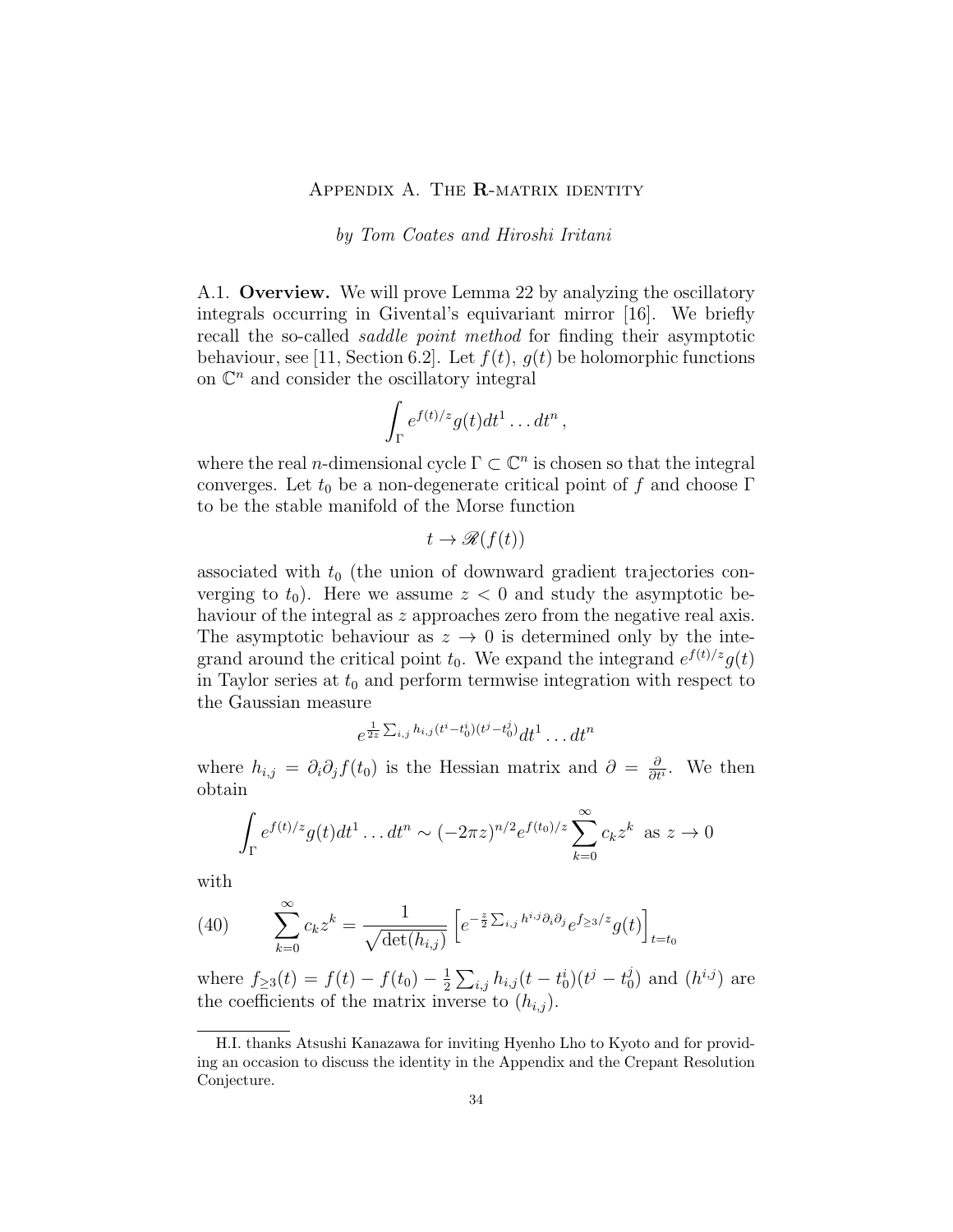**Definition 23.** For a non-degenerate critical point  $t_0$  of  $f(t)$ , we define the formal asymptotic expansion

$$
\operatorname{Asym}_{t_0}(e^{f(t)/z}g(t)dt) \in \mathbb{C}[[z]]
$$

to be the right-hand side of (40). Since the definition only involves the Taylor expansion at  $t_0$ , this is well-defined for germs  $f(t)$ ,  $g(t)$  at  $t_0$ .

A.2. Givental's equivariant mirror for  $K\mathbb{P}^2$ . The equivariant mirror for local  $\mathbb{P}^2$  was introduced by Givental, which is given by the (multivalued) Landau-Ginzburg potential

$$
F = w_0 + w_1 + w_2 + w_3 + \sum_{i=0}^{2} \lambda_i \log w_i
$$

defined on the family of affine varieties

$$
Y_q = \{(w_0, w_1, w_2, w_3) \in \mathbb{C}^4 : w_0 w_1 w_2 = q w_3^3\}.
$$

The associated oscillatory integral is of the form

(41) 
$$
\mathcal{I} = \int_{\Gamma \subset Y_q} e^{F/z} g(w) \omega
$$

where  $\omega$  is the (meromorphic) volume form on  $Y_q$ :

$$
\omega = \frac{d \log w_0 \wedge d \log w_1 \wedge d \log w_2 \wedge d \log w_3}{d \log q}
$$

.

.

Using the coordinate system  $(w_0, w_1, w_2)$  on  $Y_q$ , we have

$$
\mathcal{I} = \int_{\Gamma \subset (\mathbb{C}^*)^3} e^{(w_0 + w_1 + w_2 + q^{-1/3} (w_0 w_1 w_2)^{1/3} + \sum_{i=0}^2 \lambda_i \log w_i)/z} g(w) \frac{1}{3} \frac{dw_0 dw_1 dw_2}{w_0 w_1 w_2}
$$

A.3. Formal asymptotic expansion. The proof of Lemma 22 is based on the computation of the formal asymptotic expansion of the integral  $\mathcal I$  for  $g(w) = 1, w_3, w_3^2$ .

We will use the specialization

$$
\lambda_i=\zeta^i\,,
$$

where  $\zeta$  is the primitive third root of unity. With this specialization, the critical points of  $F_{\lambda}$  are easy to calculate:

(42) 
$$
w_i = \begin{cases} L^{K\mathbb{P}^2} - \zeta^i & \text{for } 0 \le i \le 2, \\ -3L^{K\mathbb{P}^2} & \text{for } i = 3, \end{cases}
$$

where  $L^{KP^2} = (1 + 27q)^{-\frac{1}{3}}$  as before. The three choices for the branch of  $L^{KP^2}$  give rise to three critical points. For the sake of clarity, let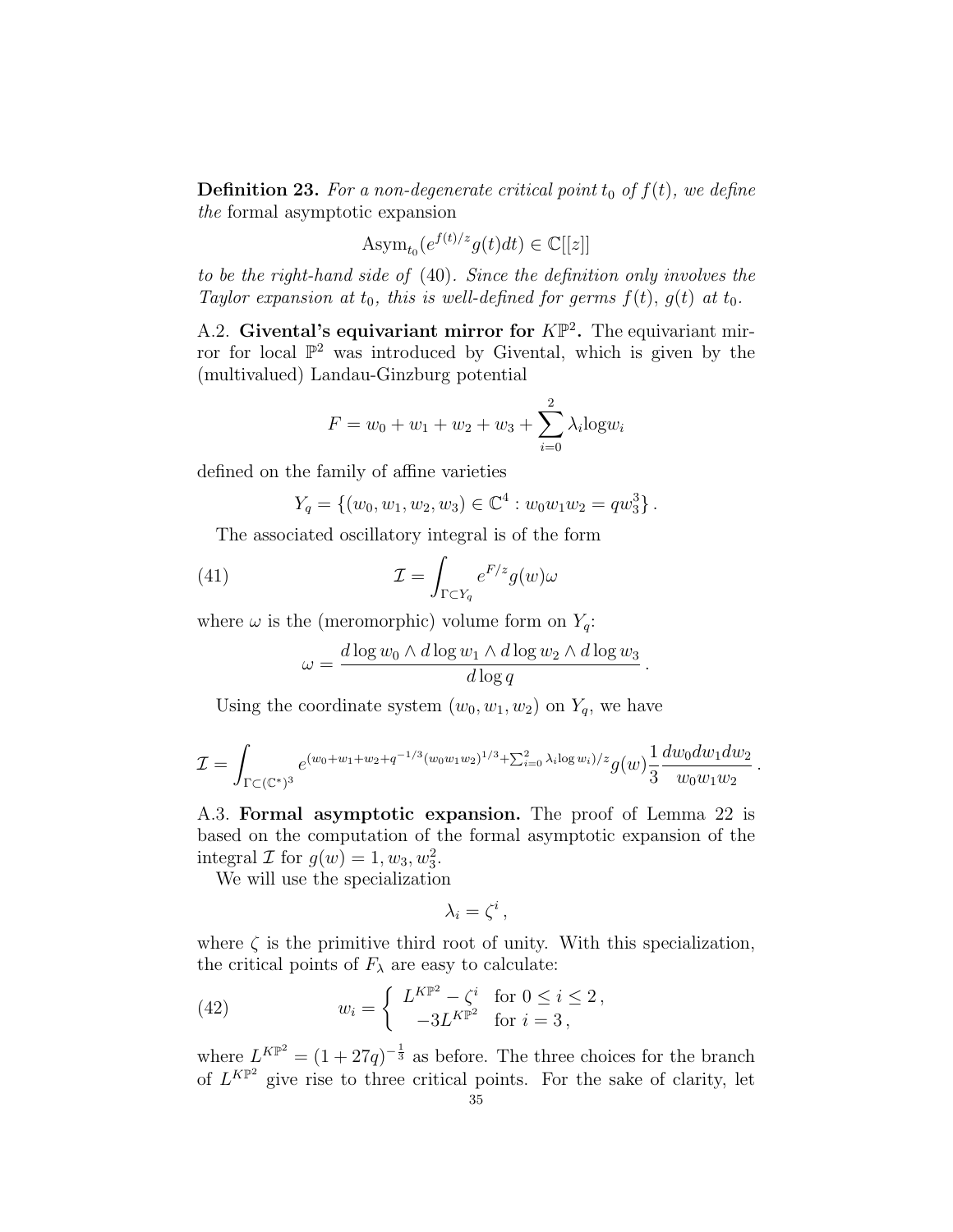us assume  $q > 0$  and choose the critical point corresponding to a real positive  $L^{K\mathbb{P}^2}$  in the following discussion. The critical value is given by

$$
F_{\lambda}(\text{cr}) = \sum_{i=0}^{2} \zeta^{i} \log \left( L^{K\mathbb{P}^{2}} - \zeta^{i} \right)
$$

where cr means the critical point  $(42)$ . It can be decomposed as

$$
F_{\lambda}(\text{cr}) = \log(-9q) + \zeta \log(1 - \zeta) + \zeta^{2} \log(1 - \zeta^{2}) + \mu
$$

with

$$
\mu=\int_0^q(L^{K\mathbb{P}^2}-1)\frac{dq}{q}\in q\mathbb{C}[[q]]\,.
$$

The Hessian of  $F_{\lambda}$  at the critical point with respect to logarithmic coordinates  $(\log w_0, \log w_1, \log w_2)$  is given by

$$
\det \left( \frac{\partial^2 F_{\lambda}(\text{cr})}{\partial \log w_i \partial \log w_j} \right)_{0 \leq i,j \leq 2} = -1 \, .
$$

The *I*-function of  $K\mathbb{P}^2$  was defined in [24] to be  $H^*_{\mathsf{T}}(\mathbb{P}^2)$ -valued power series:

$$
I^{K\mathbb{P}^2}(q,z) = \sum_{d=0}^{\infty} q^d \frac{\prod_{k=0}^{3d-1} (-3H - kz)}{\prod_{i=0}^2 \prod_{k=1}^d (H - \lambda_i + kz)}
$$

.

In [11, Proposition 6.9], a relationship between the formal asymptotic expansion of the mirror oscillatory integral (41) and the equivariant Ifunction was established for toric Deligne-Mumford stacks. Applying the result to  $K\mathbb{P}^2$ , we obtain:

## Proposition 24. We have

$$
e^{\mu/z} \text{Asym}_{\text{cr}}(e^{\frac{F_{\lambda}}{z}}\omega) = I(q, z)|_{p_0} \cdot \frac{1}{3\sqrt{-1}} \text{Exp}\left(-\sum_{k=1}^{\infty} \frac{B_{k+1}(0)}{k(k+1)} N_{k,0} z^k\right),
$$
  
\n
$$
e^{\mu/z} \text{Asym}_{\text{cr}}(e^{\frac{F_{\lambda}}{z}}w_3\omega) = (-3z\mathsf{D}^{K\mathbb{P}^2} - 3H)I(q, z)|_{p_0}
$$
  
\n
$$
\cdot \frac{1}{3\sqrt{-1}} \text{Exp}\left(-\sum_{k=1}^{\infty} \frac{B_{k+1}(0)}{k(k+1)} N_{k,0} z^k\right),
$$
  
\n
$$
e^{\mu/z} \text{Asym}_{\text{cr}}(e^{\frac{F_{\lambda}}{z}}w_3^2\omega) = (3z\mathsf{D}^{K\mathbb{P}^2} + 3H + z)(3z\mathsf{D}^{K\mathbb{P}^2} + 3H)I(q, z)|_{p_0}
$$
  
\n
$$
\cdot \frac{1}{3\sqrt{-1}} \text{Exp}\left(-\sum_{k=1}^{\infty} \frac{B_{k+1}(0)}{k(k+1)} N_{k,0} z^k\right),
$$

where the I-function in the right-hand side should be expanded in Laurent series at  $z = 0$ .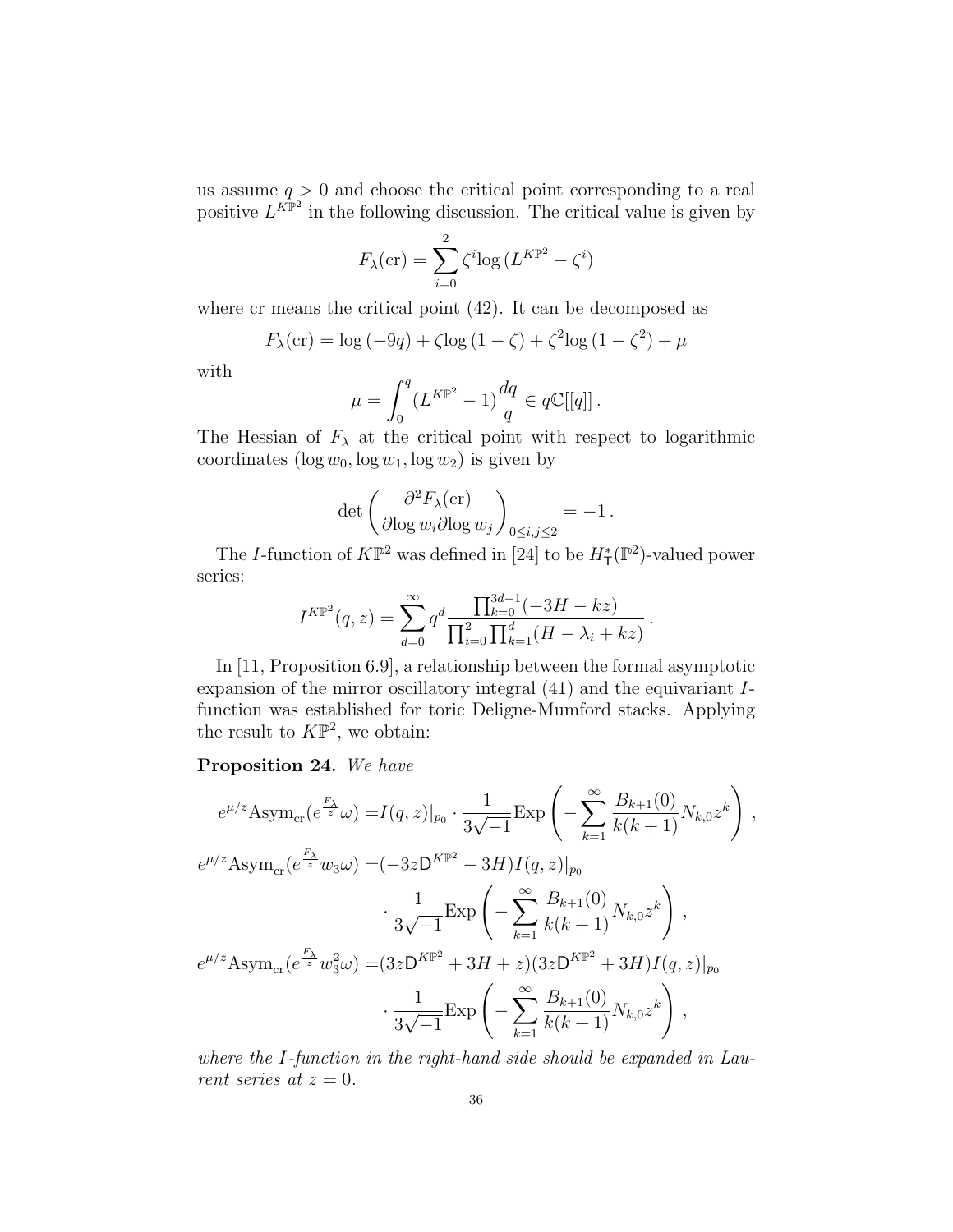Here  $\mathsf{D}^{K\mathbb{P}^2} = q \frac{d}{dq}$ . The definition of  $\widetilde{P}_{i0}^{k,K\mathbb{P}^2}$  $\sum_{i=0}^{\kappa, K\mathbb{P}^2}$  immediately yields:

Corollary 25. We have

$$
3\sqrt{-1}\text{Asym}_{\text{cr}}(e^{\frac{F_{\lambda}}{z}}\omega) = \left(\sum_{k=0}^{\infty} \widetilde{P}_{00}^{k,K\mathbb{P}^{2}}z^{k}\right)\text{Exp}\left(-\sum_{k=1}^{\infty} \frac{B_{k+1}(0)}{k(k+1)}N_{k,0}z^{k}\right),
$$
  

$$
\frac{-\sqrt{-1}}{L}\text{Asym}_{\text{cr}}(e^{\frac{F_{\lambda}}{z}}w_{3}\omega) = \left(\sum_{k=0}^{\infty} \widetilde{P}_{20}^{k,K\mathbb{P}^{2}}z^{k}\right)\text{Exp}\left(-\sum_{k=1}^{\infty} \frac{B_{k+1}(0)}{k(k+1)}N_{k,0}z^{k}\right),
$$
  

$$
\frac{\sqrt{-1}}{3L^{2}}\text{Asym}_{\text{cr}}(e^{\frac{F_{\lambda}}{z}}w_{3}^{2}\omega) = \left(\sum_{k=0}^{\infty} \widetilde{P}_{10}^{k,K\mathbb{P}^{2}}z^{k}\right)\text{Exp}\left(-\sum_{k=1}^{\infty} \frac{B_{k+1}(0)}{k(k+1)}N_{k,0}z^{k}\right).
$$

*Proof.* In [24], the evaluation of  $\overline{S}_j(H^i)$  was obtained from  $I^{KP^2}$  via Birkhoff factorization:

(43) 
$$
\overline{\mathbb{S}}_j(1) = I^{K\mathbb{P}^2}|_{p_j},
$$

$$
\overline{\mathbb{S}}_j(H) = \frac{(H + zD^{K\mathbb{P}^2})\overline{\mathbb{S}}_j(1)}{C_1^{K\mathbb{P}^2}},
$$

$$
\overline{\mathbb{S}}_j(H^2) = \frac{(H + zD^{K\mathbb{P}^2})\overline{\mathbb{S}}_j(H)}{C_2^{K\mathbb{P}^2}}.
$$

First two equations in the Corollary follow immediately from Proposition 24 using (37) and (43). The last equation in the Corollary requires further explanation.

$$
(44) C_2^{K\mathbb{P}^2} \overline{\mathbb{S}}_j(H^2) = (H + z \mathsf{D}^{K\mathbb{P}^2}) \overline{\mathbb{S}}(H)
$$
  
= 
$$
(H + z \mathsf{D}^{K\mathbb{P}^2}) (C_1^{K\mathbb{P}^2})^{-1} (H + z \mathsf{D}^{K\mathbb{P}^2}) I^{K\mathbb{P}^2} |_{p_j}.
$$

In particular,

$$
C_2^{K\mathbb{P}^2} \overline{\mathbb{S}}_j(H^2) = -z \frac{\mathsf{D}^{K\mathbb{P}^2} C_1^{K\mathbb{P}^2}}{(C_1^{K\mathbb{P}^2})^2} (H + z \mathsf{D}^{K\mathbb{P}^2}) I^{K\mathbb{P}^2} + \frac{1}{C_1^{K\mathbb{P}^2}} (H + z \mathsf{D}^{K\mathbb{P}^2})^2 I^{K\mathbb{P}^2} \Big|_{p_j}.
$$

The analytic continuation of the hypergeometric series

$$
C_1^{K\mathbb{P}^2} = \sum_{d=0}^{\infty} \frac{(3d)!}{(d!)^3} (-q)^d
$$

gives (see Appendix A of [21])

$$
C_1^{K\mathbb{P}^2} = \frac{1}{3} \sum_{d=0}^{\infty} \frac{(-1)^d}{d!} \frac{\Gamma(\frac{1}{3} + \frac{n}{3})}{\Gamma(\frac{2}{3} - \frac{n}{3})^2} q^{-\frac{1}{3} - \frac{n}{3}} = \frac{1}{3} \frac{\Gamma(\frac{1}{3})}{\Gamma(\frac{2}{3})^2} q^{-\frac{1}{3}} + \mathcal{O}(q^{-\frac{1}{3}}) \text{ as } q \to \infty.
$$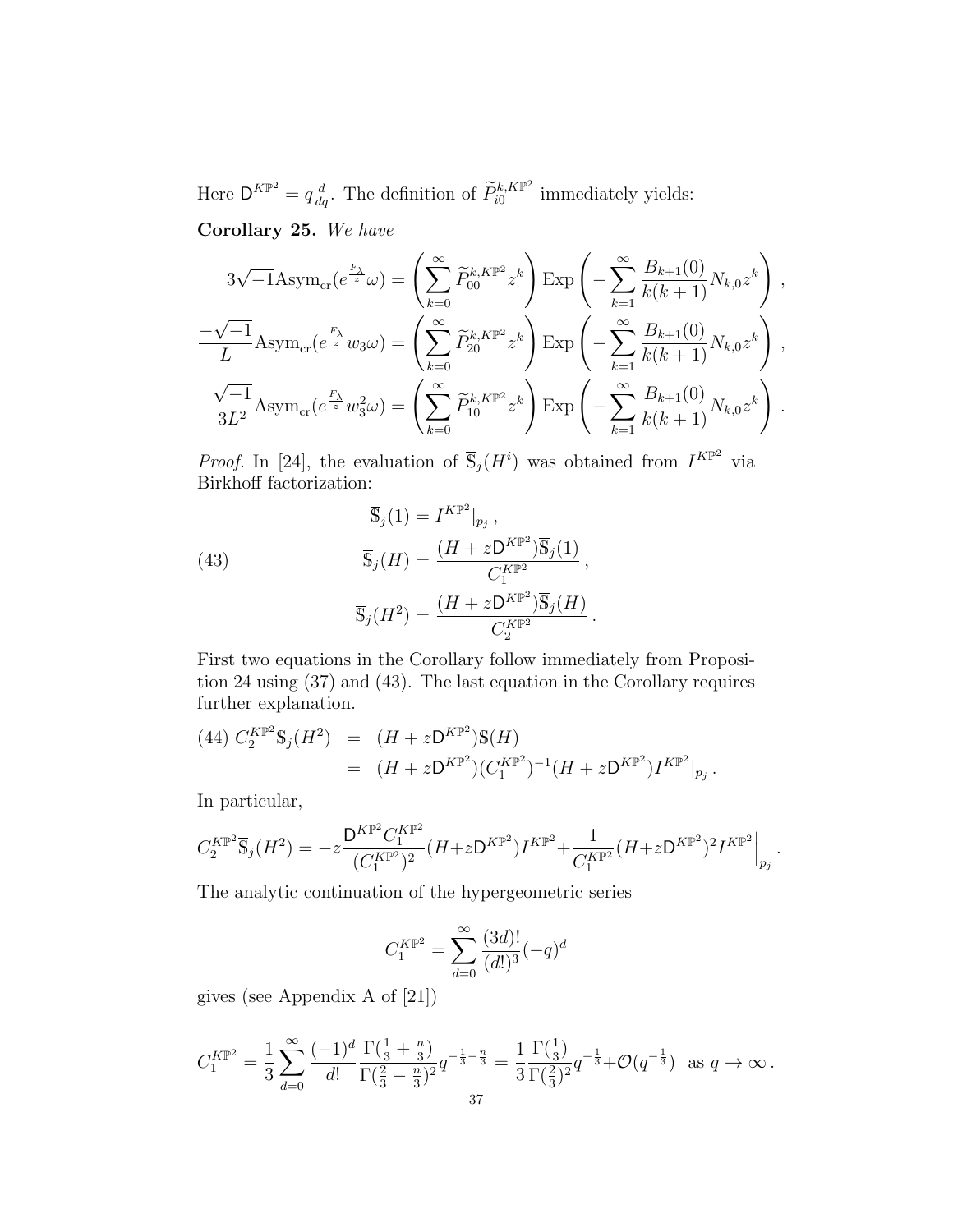Since we are interested in the asymptotic expansion of  $C_2^{K \mathbb{P}^2} \overline{\mathbb{S}}_j(H^2)$ at  $q = \infty$ , we can replace

$$
\frac{{\mathsf D}^{K\mathbb{P}^2}C_1^{K\mathbb{P}2}}{C_1^{K\mathbb{P}2}}\ \ \text{with}\ \ -\frac{1}{3}
$$

and consider instead of (44) the function

$$
\frac{1}{C_1^{K\mathbb{P}^2}} (H + z \mathsf{D}^{K\mathbb{P}^2} + \frac{z}{3}) (H + z \mathsf{D}^{K\mathbb{P}^2}) I^{K\mathbb{P}^2} \Big|_{p_j}.
$$

The last equation of Corollary then follows from Proposition 24 using (37).

A.4. Proof of Lemma 22. We will obtain the identities of Lemma 22 by computing the analytic continuation of

$$
A\text{sym}_{\text{cr}}(e^{\frac{F_{\lambda}}{z}}g\omega) \text{ as } q \to \infty.
$$

Note that  $L = 0$  at  $q = \infty$ . The Landau-Ginzburg potential  $F_{\lambda}$  near  $q = \infty$  is mirror to  $[\mathbb{C}^3/\mathbb{Z}_3]$ . Thus,  $\text{Asym}_{\text{cr}}(e^{\frac{F_\lambda}{z}}g\omega)$  near  $q = \infty$  can be computed in terms of the equivariant I-function of  $\lbrack \mathbb{C}^3/\mathbb{Z}^3 \rbrack$ , again by [11, Proposition 6.9].

It is instructive to evaluate directly the oscillatory integral at  $q = \infty$ . The key ingredient is the Stirling approximation for the Γ-function:

$$
\log \Gamma(h+x) \sim \left(x + h - \frac{1}{2}\right) \log x - x + \frac{1}{2} \log \left(2\pi\right) + \sum_{k=1}^{\infty} \frac{(-1)^{k+1} B_{k+1}(h)}{k(k+1)x^k}
$$

.

We have

$$
\int_{\Gamma} e^{F_{\lambda}/z} \omega \Big|_{q=\infty} = \int_{\Gamma} e^{\sum_{i=0}^{2} (w_i + \lambda_i \log w_i)/z} \frac{1}{3} \frac{dw_0 dw_1 dw_2}{w_0 w_1 w_2}
$$

$$
= \frac{1}{3} \prod_{i=0}^{2} \Gamma\left(\frac{\lambda_i}{z}\right) (-z)^{\lambda_i/z}.
$$

Using the Stirling approximation, we obtain

Asym<sub>cr</sub>
$$
(e^{F_{\lambda}/z}\omega)|_{q=\infty} = \frac{1}{3\sqrt{-\lambda_0\lambda_1\lambda_2}} \exp\left(\sum_{i=0}^2 \sum_{k=1}^\infty \frac{(-1)^{k+1}B_k(0)}{k(k+1)\lambda_i^k} z^k\right)
$$
  

$$
= \frac{1}{3\sqrt{-1}} \exp\left(3\sum_{k=1}^\infty \frac{(-1)^{3k+1}B_{3k}(0)}{3k(3k+1)} z^{3k}\right).
$$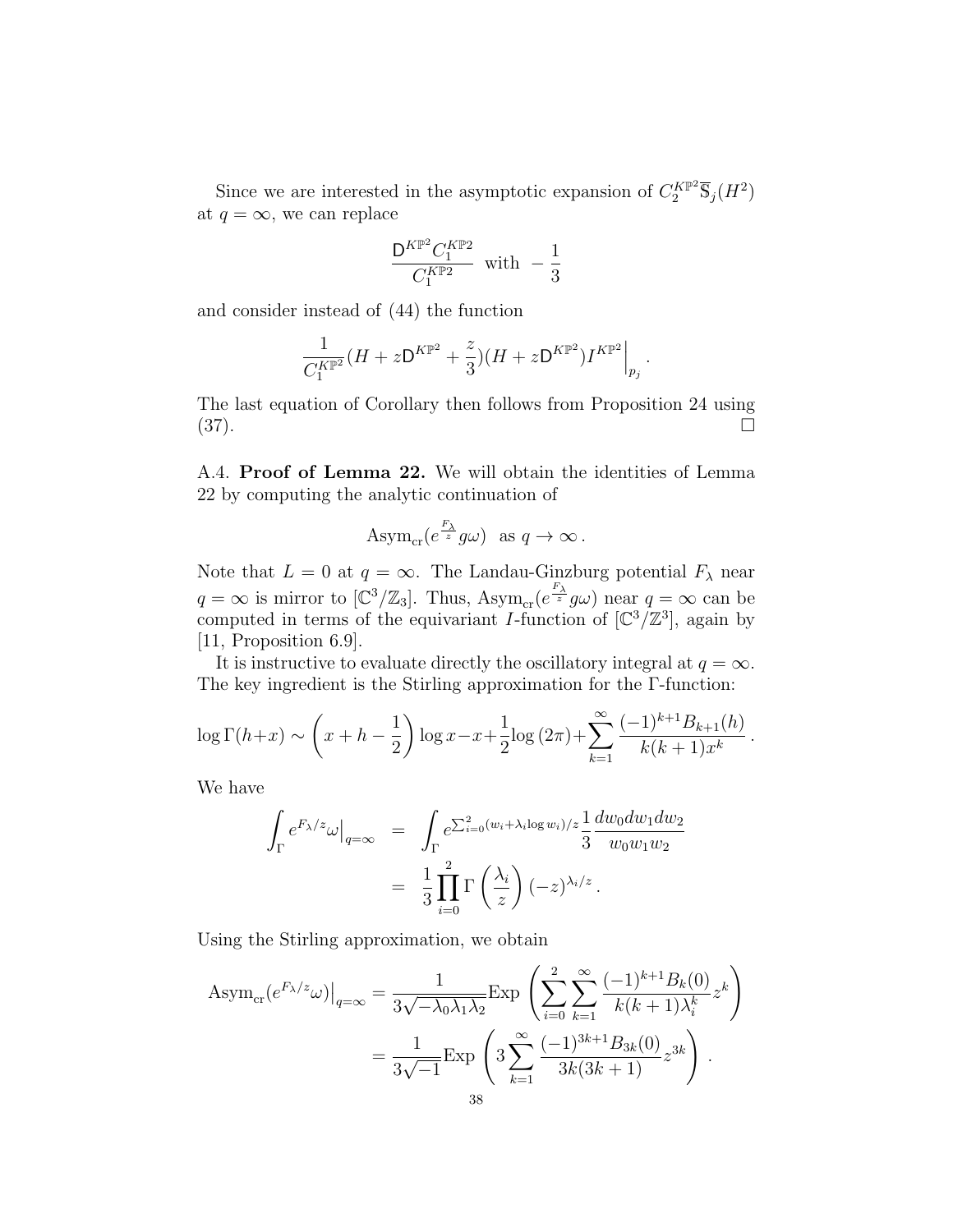This, together with Corollary 25, immediately gives the first identity in Lemma 22. We also have

$$
\int_{\Gamma} e^{F_{\lambda}/z} \frac{w_3}{L} \omega \Big|_{q=0} = \int_{\Gamma} e^{\sum_{i=0}^2 (w_i + \lambda_i \log w_i)/z} (w_0 w_1 w_2)^{1/3} \frac{dw_0 dw_1 dw_2}{w_0 w_1 w_2}
$$

$$
= -z \prod_{i=0}^2 \Gamma\left(\frac{1}{3} + \frac{\lambda_i}{z}\right) (-z)^{\lambda_i/z}.
$$

Again by the Stirling approximation, we obtain

Asym<sub>cr</sub> 
$$
\left( e^{F_{\lambda}/z} \frac{w_3}{L} \omega \right) \Big|_{q=\infty} = \frac{- (\lambda_0 \lambda_1 \lambda_2)^{1/3}}{\sqrt{-\lambda_0 \lambda_1 \lambda_2}} \exp \left( \sum_{i=0}^2 \sum_{k=1}^\infty \frac{(-1)^{k+1} B_{k+1}(\frac{1}{3})}{k(k+1)\lambda_i^k} z^k \right)
$$
  

$$
= \frac{-1}{\sqrt{-1}} \exp \left( 3 \sum_{k=1}^\infty \frac{(-1)^{3k+1} B_{3k+1}(\frac{1}{3})}{3k(k+1)} z^{3k} \right)
$$

which, together with Corollary 25, gives the second identity in Lemma 22. Similarly, we also have

$$
\text{Asym}_{\text{cr}}\left(e^{F_{\lambda}/z}\frac{w_3^2}{L^2}\omega\right)\big|_{q=\infty} = \frac{3}{\sqrt{-1}}\text{Exp}\left(3\sum_{k=1}^{\infty}\frac{(-1)^{3k+1}B_{3k+1}\left(\frac{2}{3}\right)}{3k(k+1)}z^{3k}\right)
$$

which, together with Corollary 25, gives the third identity in Lemma 22.

#### **REFERENCES**

- [1] A. Adem, J. Leida, Y. Ruan, Orbifolds and stringy topology, Cambridge Tracts in Mathematics, 171, Cambridge University Press, Cambridge, 2007.
- [2] M. Alim, E. Scheidegger, S.-T. Yau, J. Zhou, Special polynomial rings, quasi modular forms and duality of topological strings, Adv. Theor. Math. Phys. 18 (2014), 401–467.
- [3] V. Bouchard and R. Cavalieri, On the mathematics and physics of high genus invariants of  $\left[\mathbb{C}^3/\mathbb{Z}_3\right]$ , Adv. Theor. Math. Phys. **13** (2009), 695-719.
- [4] J. Bryan and A. Gholampour, *Hurwitz-Hodge integrals, the*  $E_6$  *and*  $D_4$  *root* systems, and the crepant resolution conjecture, Adv. in Math. 221 (2009), 1047–1068.
- [5] J. Bryan and T. Graber, The crepant resolution conjecture in Algebraic Geometry Seattle 2005, Proc. Sympos. Pure Math. 80 (2009), 23–42.
- [6] J. Bryan, T. Graber, R. Pandharipande, The orbifold quantum cohomology of  $\mathbb{C}^2/\mathbb{Z}_3$  and Hurwitz-Hodge integrals, J. Algebraic Geom. 17 (2008), 1-28.
- [7] W. Chen and Y. Ruan, A new cohomology theory of orbifold, Comm. Math. Phys. 248 (2004), 1–31.
- [8] W. K. Cheong, *Orbifold quantum cohomology of the symmetric product of*  $A_r$ , arXiv:0910.0629.
- [9] T. Coates, On the crepant resolution conjecture in the local case, Comm. Math. Phys. 287 (2009), 1071–1108.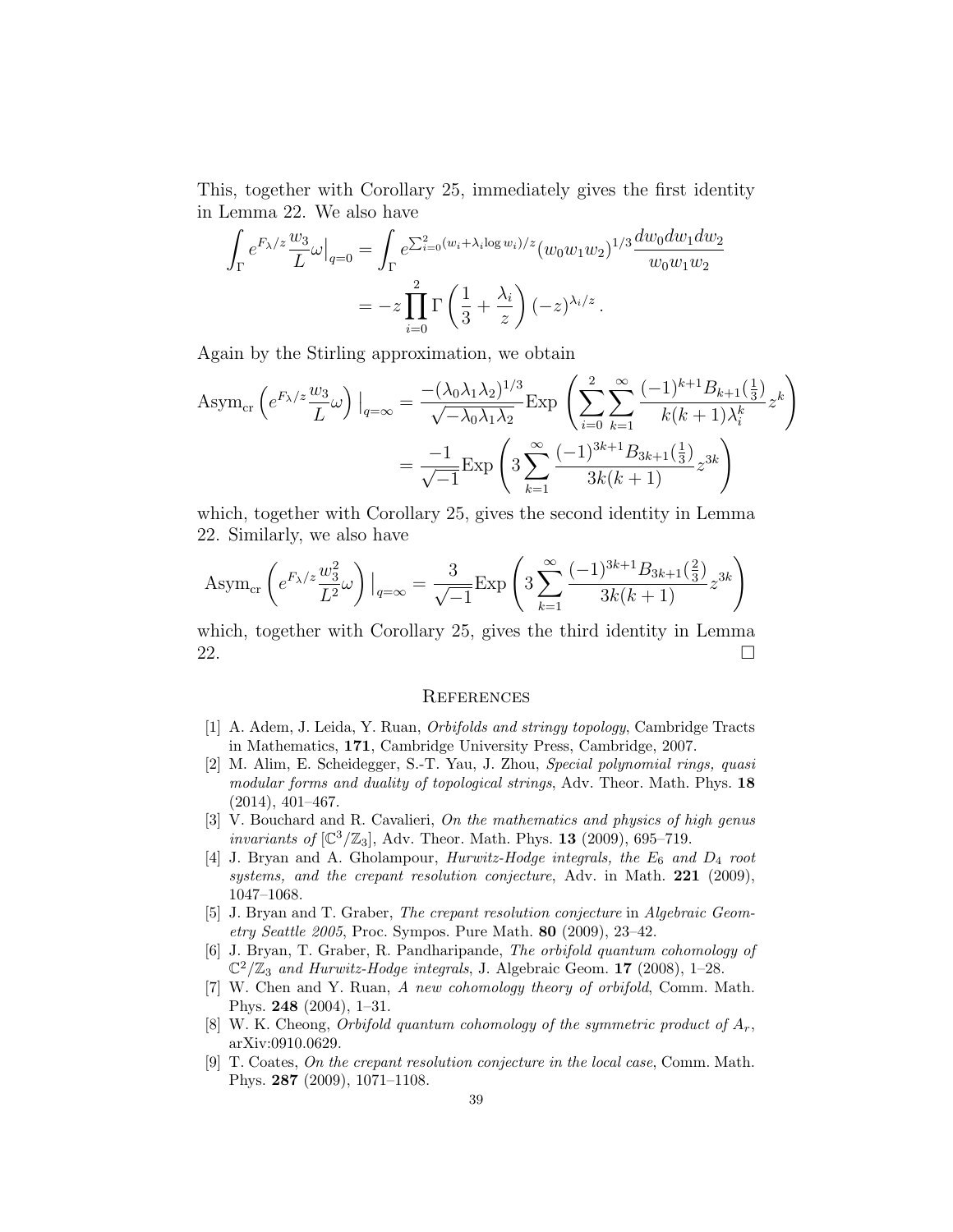- [10] T. Coates, A. Corti, H. Iritani, H.-H. Tseng, Computing genus-zero twisted Gromov-Witten invariants, Duke Math. J. 147 (2009), 377–438.
- [11] T. Coates, A. Corti, H. Iritani, H.-H. Tseng, Hodge-Theoretic mirror symmetry for toric stacks, arXiv:1606.07254, Jour. of Diff. Geom (to appear).
- [12] T. Coates and A. Givental, Quantum Riemann-Roch, Lefschetz, and Serre, Ann. Math. (2) 165(1), (2007), 15–53.
- [13] T. Coates and H. Iritani, *Gromov-Witten invariants of local*  $\mathbb{P}^2$  and modular forms, arXiv:1804.03292.
- [14] T. Coates, H. Iritani, H.-H. Tseng, Wall-crossings in toric Gromov-Witten theory I: Crepant examples, Geom. Topol.  $13$  (2009), 2675-2744.
- [15] T. Coates, Y. Ruan, Quantum cohomolgy and crepant resolutions: A conjecture, Annales de l'Institut Fourier, 63 (2013), 431–478.
- [16] A. Givental, Equivariant Gromov-Witten invariants, Internat. Math. Res. Notices 13 (1996), 613–663.
- [17] A. Givental, Semisimple Frobenius structures at higher genus, Internat. Math. Res. Notices 23 (2001), 1265–1286.
- [18] A. Givental, Symplectic geometry of Frobenius structures in Frobenius manifolds, Aspects Math. E36, 91–112, Friedr. Vieweg, Wiesbaden, 2004.
- [19] T. Graber and R. Pandharipande, Localization of virtual classes, Invent. Math. 135 (1999), 487–518.
- [20] S. Guo and D. Ross, Genus-one mirror symmetry in the Landau-Ginzburg model, arXiv:1611.08876.
- [21] S. Hosono, Local mirror symmetry and type IIA monodromy of Calabi-Yau manifolds, Adv. Theor. Math. Phys. 4 (2000), 335–376.
- [22] B. Kim and H. Lho, Mirror theorem for elliptic quasimap invariants, Geom. Topol. 22 (2018), 1459–1481.
- [23] Y.-P. Lee and R. Pandharipande, Frobenius manifolds, Gromov-Witten theory and Virasoro constraints, https://people.math.ethz.ch/˜rahul/, 2004.
- [24] H. Lho and R. Pandharipande, Stable quotients and holomorphic anomaly equation, Adv. Math. 332 (2018), 349–402.
- [25] H. Lho and R. Pandharipande, Holomorphic anomaly equations for the formal quintic, Peking Math. Jour. (2019), https://doi.org/10.1007/s42543-018-0008- 0, arXiv:1803.01409.
- [26] A. Okounkov and R. Pandharipande, The quantum differential equation of the Hilbert scheme of points in the plane, Transform. Groups 15 (2010), 965–982.
- [27] R. Pandharipande, Cohomological field theory calculations, Proceedings of the ICM (Rio de Janiero 2018), Vol. 1, 869–898, arXiv:1712.02528.
- [28] R. Pandharipande, A. Pixton, and D. Zvonkine, Relations on  $\overline{M}_{g,n}$  via 3-spin structures, J. Amer. Math. Soc. 28 (2015), 297–309.
- [29] R. Pandharipande and H.-H. Tseng, Higher genus Gromov-Witten theory of the Hilbert scheme of points of the plane and CohFTs associated to local curves, arXiv:1707.01406.
- [30] D. Ross, On the Gromov-Witten/Donaldson-Thomas correspondence and Ruan's conjecture for Calabi-Yau 3-orbifolds, Comm. Math. Phys. 340 (2015), 851–864.
- [31] D. Ross and Y. Ruan, Wall-crossing in genus zero Landau-Ginzburg theory, J. Reine Angew. Math. (in press), arXiv:1402.6688, 2014.